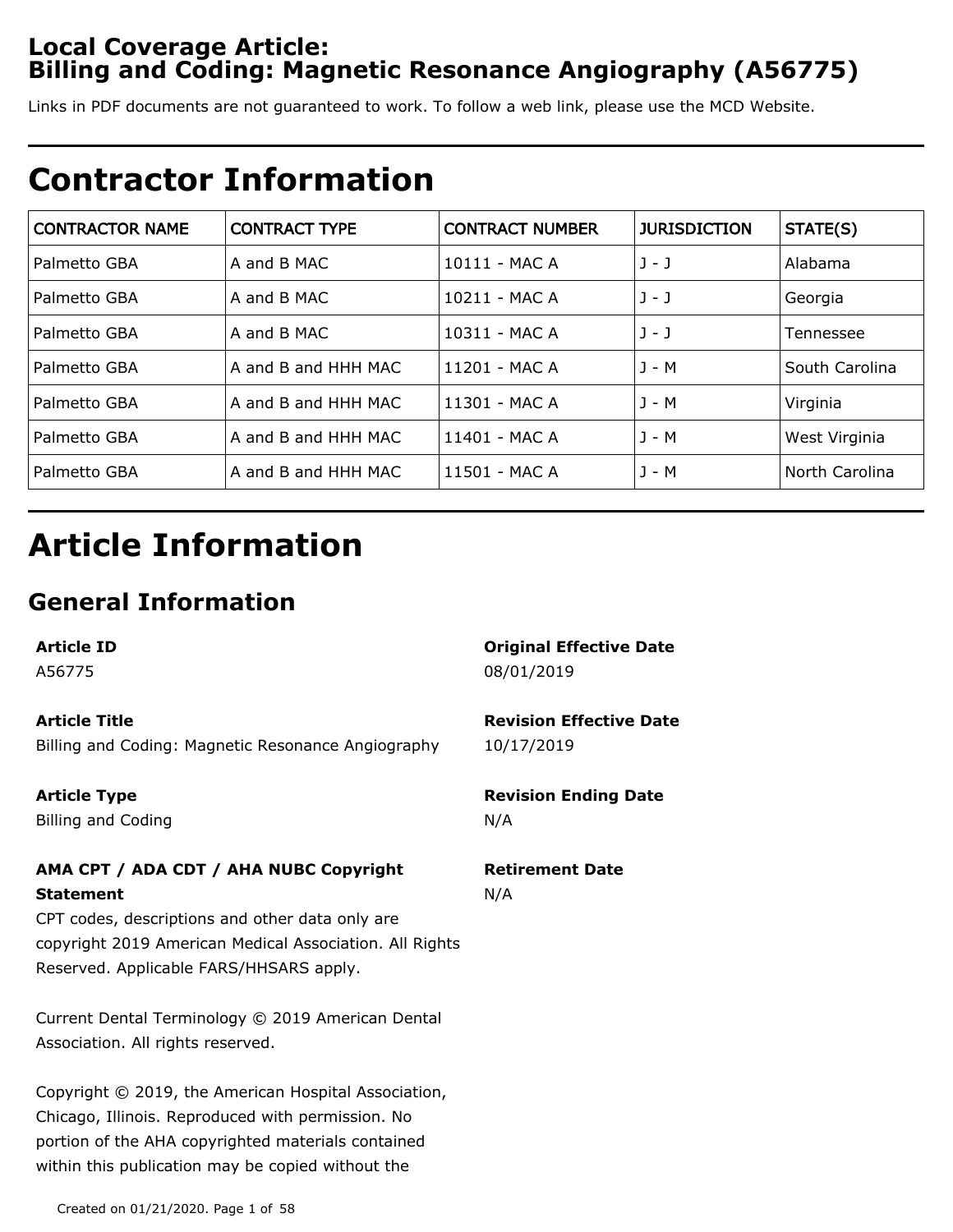express written consent of the AHA. AHA copyrighted materials including the UB-04 codes and descriptions may not be removed, copied, or utilized within any software, product, service, solution or derivative work without the written consent of the AHA. If an entity wishes to utilize any AHA materials, please contact the AHA at 312-893-6816. Making copies or utilizing the content of the UB-04 Manual, including the codes and/or descriptions, for internal purposes, resale and/or to be used in any product or publication; creating any modified or derivative work of the UB-04 Manual and/or codes and descriptions; and/or making any commercial use of UB-04 Manual or any portion thereof, including the codes and/or descriptions, is only authorized with an express license from the American Hospital Association. To license the electronic data file of UB-04 Data Specifications, contact Tim Carlson at (312) 893-6816 or Laryssa Marshall at (312) 893-6814. You may also contact us at ub04@healthforum.com.

## **CMS National Coverage Policy**

Title XVIII of the Social Security Act, §1833(e) prohibits Medicare payment for any claim which lacks the necessary information to process that claim.

CMS Internet-Only Manual, Pub 100-04, Medicare Claims Processing Manual, Chapter 13, §§40.1.1 Magnetic Resonance Angiography (MRA) Coverage Summary, and 40.1.2 HCPCS Coding Requirements.

## **Article Guidance**

**Article Text:**

The information in this article contains billing, coding or other guidelines that complement the Local Coverage Determination (LCD) for Magnetic Resonance Angiography L34424.

# **Coding Information**

| <b>CPT/HCPCS Codes</b>    |                                                                    |
|---------------------------|--------------------------------------------------------------------|
| <b>Group 1 Paragraph:</b> |                                                                    |
| N/A                       |                                                                    |
| <b>Group 1 Codes:</b>     |                                                                    |
| <b>CODE</b>               | <b>DESCRIPTION</b>                                                 |
| 70544                     | MAGNETIC RESONANCE ANGIOGRAPHY, HEAD; WITHOUT CONTRAST MATERIAL(S) |

Created on 01/21/2020. Page 2 of 58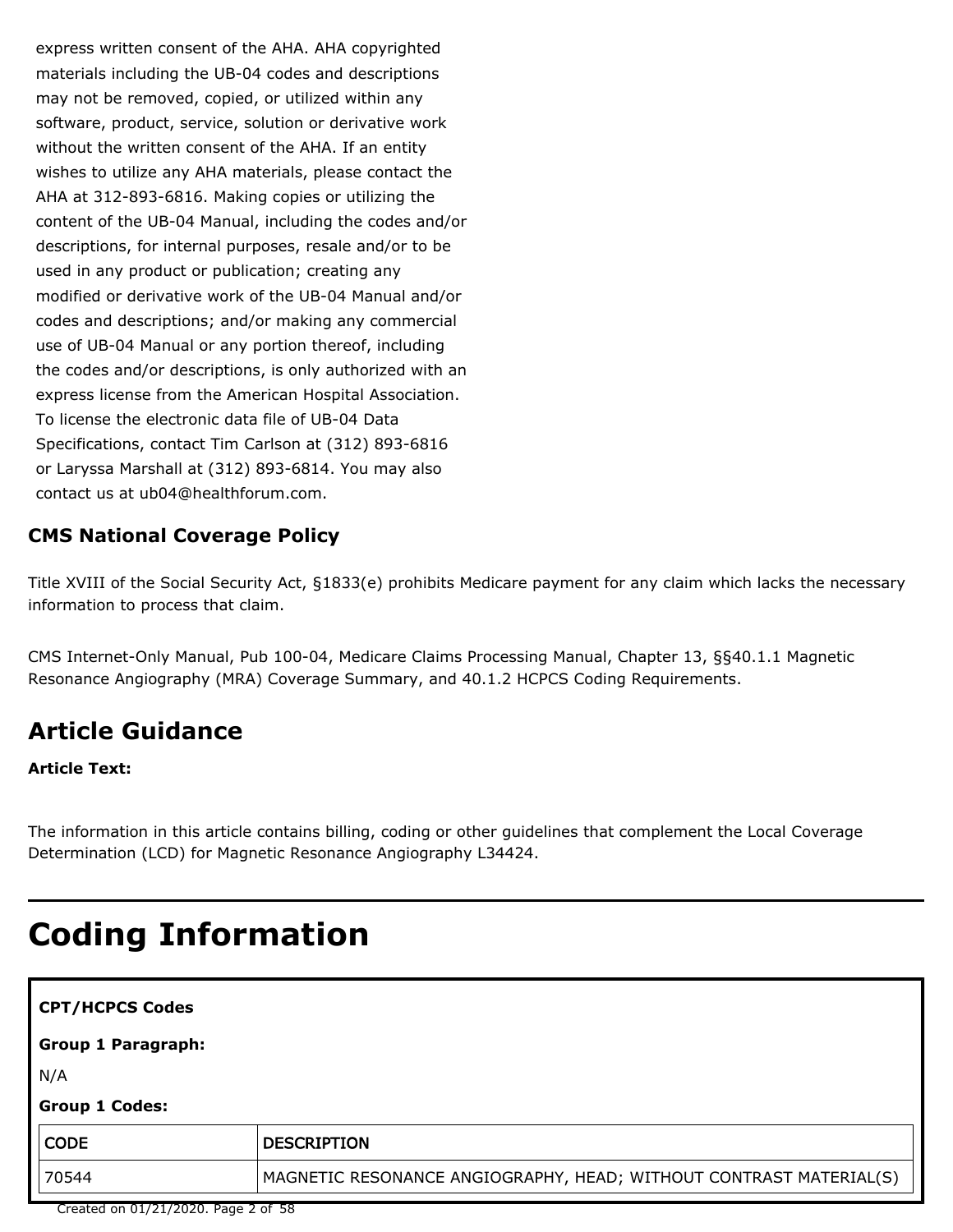| <b>CODE</b> | <b>DESCRIPTION</b>                                                                                                            |
|-------------|-------------------------------------------------------------------------------------------------------------------------------|
| 70545       | MAGNETIC RESONANCE ANGIOGRAPHY, HEAD; WITH CONTRAST MATERIAL(S)                                                               |
| 70546       | MAGNETIC RESONANCE ANGIOGRAPHY, HEAD; WITHOUT CONTRAST MATERIAL(S),<br>FOLLOWED BY CONTRAST MATERIAL(S) AND FURTHER SEQUENCES |
| 70547       | MAGNETIC RESONANCE ANGIOGRAPHY, NECK; WITHOUT CONTRAST MATERIAL(S)                                                            |
| 70548       | MAGNETIC RESONANCE ANGIOGRAPHY, NECK; WITH CONTRAST MATERIAL(S)                                                               |
| 70549       | MAGNETIC RESONANCE ANGIOGRAPHY, NECK; WITHOUT CONTRAST MATERIAL(S),<br>FOLLOWED BY CONTRAST MATERIAL(S) AND FURTHER SEQUENCES |
| C8900       | MAGNETIC RESONANCE ANGIOGRAPHY WITH CONTRAST, ABDOMEN                                                                         |
| C8901       | MAGNETIC RESONANCE ANGIOGRAPHY WITHOUT CONTRAST, ABDOMEN                                                                      |
| C8902       | MAGNETIC RESONANCE ANGIOGRAPHY WITHOUT CONTRAST FOLLOWED BY WITH<br>CONTRAST, ABDOMEN                                         |
| C8909       | MAGNETIC RESONANCE ANGIOGRAPHY WITH CONTRAST, CHEST (EXCLUDING<br>MYOCARDIUM)                                                 |
| C8910       | MAGNETIC RESONANCE ANGIOGRAPHY WITHOUT CONTRAST, CHEST (EXCLUDING<br>MYOCARDIUM)                                              |
| C8911       | MAGNETIC RESONANCE ANGIOGRAPHY WITHOUT CONTRAST FOLLOWED BY WITH<br>CONTRAST, CHEST (EXCLUDING MYOCARDIUM)                    |
| C8912       | MAGNETIC RESONANCE ANGIOGRAPHY WITH CONTRAST, LOWER EXTREMITY                                                                 |
| C8913       | MAGNETIC RESONANCE ANGIOGRAPHY WITHOUT CONTRAST, LOWER EXTREMITY                                                              |
| C8914       | MAGNETIC RESONANCE ANGIOGRAPHY WITHOUT CONTRAST FOLLOWED BY WITH<br>CONTRAST, LOWER EXTREMITY                                 |
| C8918       | MAGNETIC RESONANCE ANGIOGRAPHY WITH CONTRAST, PELVIS                                                                          |
| C8919       | MAGNETIC RESONANCE ANGIOGRAPHY WITHOUT CONTRAST, PELVIS                                                                       |
| C8920       | MAGNETIC RESONANCE ANGIOGRAPHY WITHOUT CONTRAST FOLLOWED BY WITH<br>CONTRAST, PELVIS                                          |
| C8934       | MAGNETIC RESONANCE ANGIOGRAPHY WITH CONTRAST, UPPER EXTREMITY                                                                 |
| C8935       | MAGNETIC RESONANCE ANGIOGRAPHY WITHOUT CONTRAST, UPPER EXTREMITY                                                              |
| C8936       | MAGNETIC RESONANCE ANGIOGRAPHY WITHOUT CONTRAST FOLLOWED BY WITH<br>CONTRAST, UPPER EXTREMITY                                 |

## **CPT/HCPCS Modifiers**

N/A

## **ICD-10 Codes that Support Medical Necessity**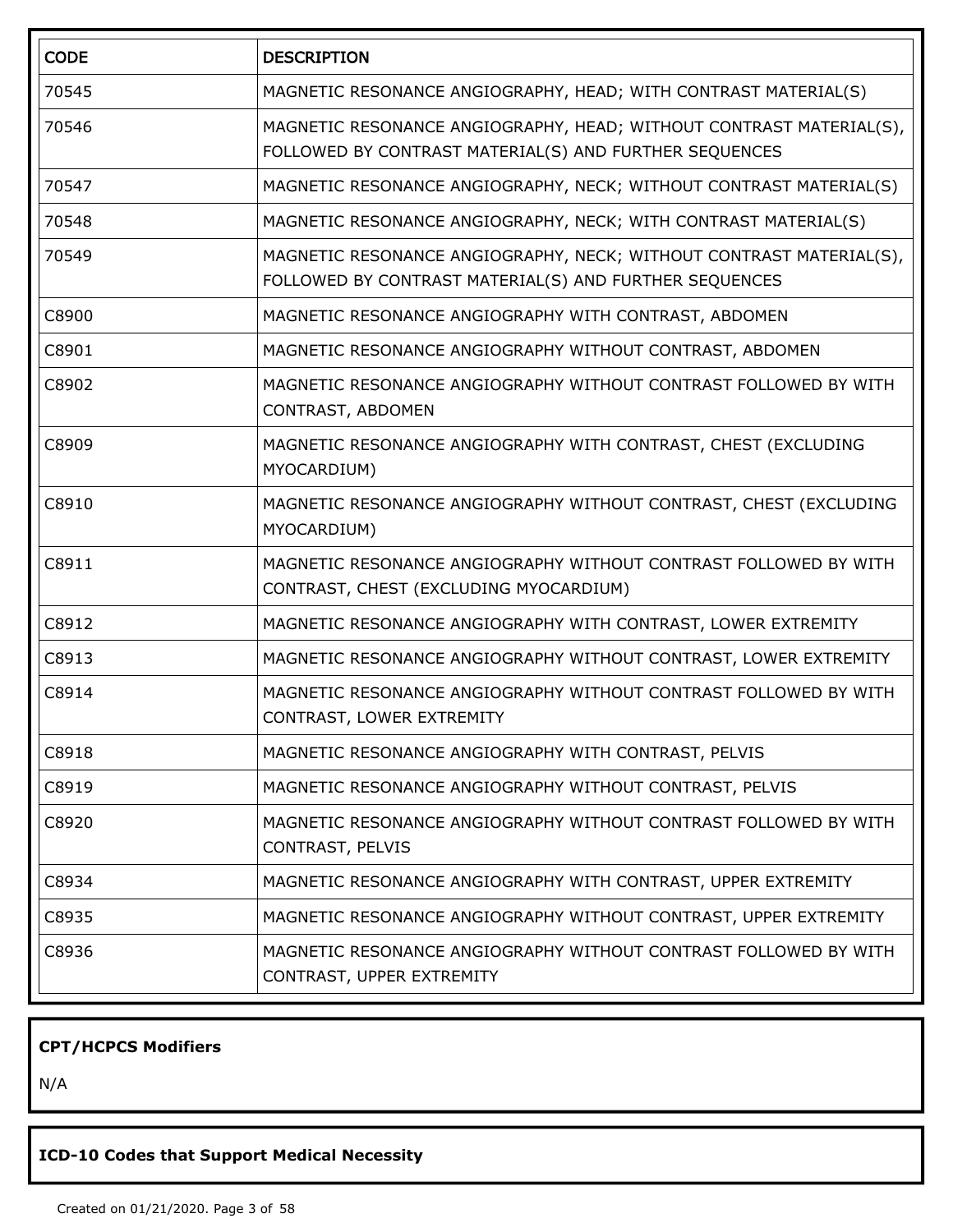#### **Group 1 Paragraph:**

#### **70544, 70545, 70546, 70547, 70548, 70549 Magnetic Resonance Angiography, Head and /or Neck With or Without Contrast Material(s) and Further Sequences**

#### **Group 1 Codes:**

| ICD-10 CODE       | <b>DESCRIPTION</b>                                                 |
|-------------------|--------------------------------------------------------------------|
| C70.0             | Malignant neoplasm of cerebral meninges                            |
| C70.9             | Malignant neoplasm of meninges, unspecified                        |
| C71.0             | Malignant neoplasm of cerebrum, except lobes and ventricles        |
| C71.1             | Malignant neoplasm of frontal lobe                                 |
| C71.2             | Malignant neoplasm of temporal lobe                                |
| C71.3             | Malignant neoplasm of parietal lobe                                |
| C71.4             | Malignant neoplasm of occipital lobe                               |
| C71.5             | Malignant neoplasm of cerebral ventricle                           |
| C71.6             | Malignant neoplasm of cerebellum                                   |
| C71.7             | Malignant neoplasm of brain stem                                   |
| C71.8             | Malignant neoplasm of overlapping sites of brain                   |
| C71.9             | Malignant neoplasm of brain, unspecified                           |
| C <sub>75.4</sub> | Malignant neoplasm of carotid body                                 |
| C <sub>75.5</sub> | Malignant neoplasm of aortic body and other paraganglia            |
| C79.31            | Secondary malignant neoplasm of brain                              |
| C79.32            | Secondary malignant neoplasm of cerebral meninges                  |
| C79.40            | Secondary malignant neoplasm of unspecified part of nervous system |
| C79.49            | Secondary malignant neoplasm of other parts of nervous system      |
| D18.02            | Hemangioma of intracranial structures                              |
| D18.09            | Hemangioma of other sites                                          |
| D32.0             | Benign neoplasm of cerebral meninges                               |
| D32.9             | Benign neoplasm of meninges, unspecified                           |
| D33.0             | Benign neoplasm of brain, supratentorial                           |
| D33.1             | Benign neoplasm of brain, infratentorial                           |
| D33.2             | Benign neoplasm of brain, unspecified                              |
| D35.5             | Benign neoplasm of carotid body                                    |
| D35.6             | Benign neoplasm of aortic body and other paraganglia               |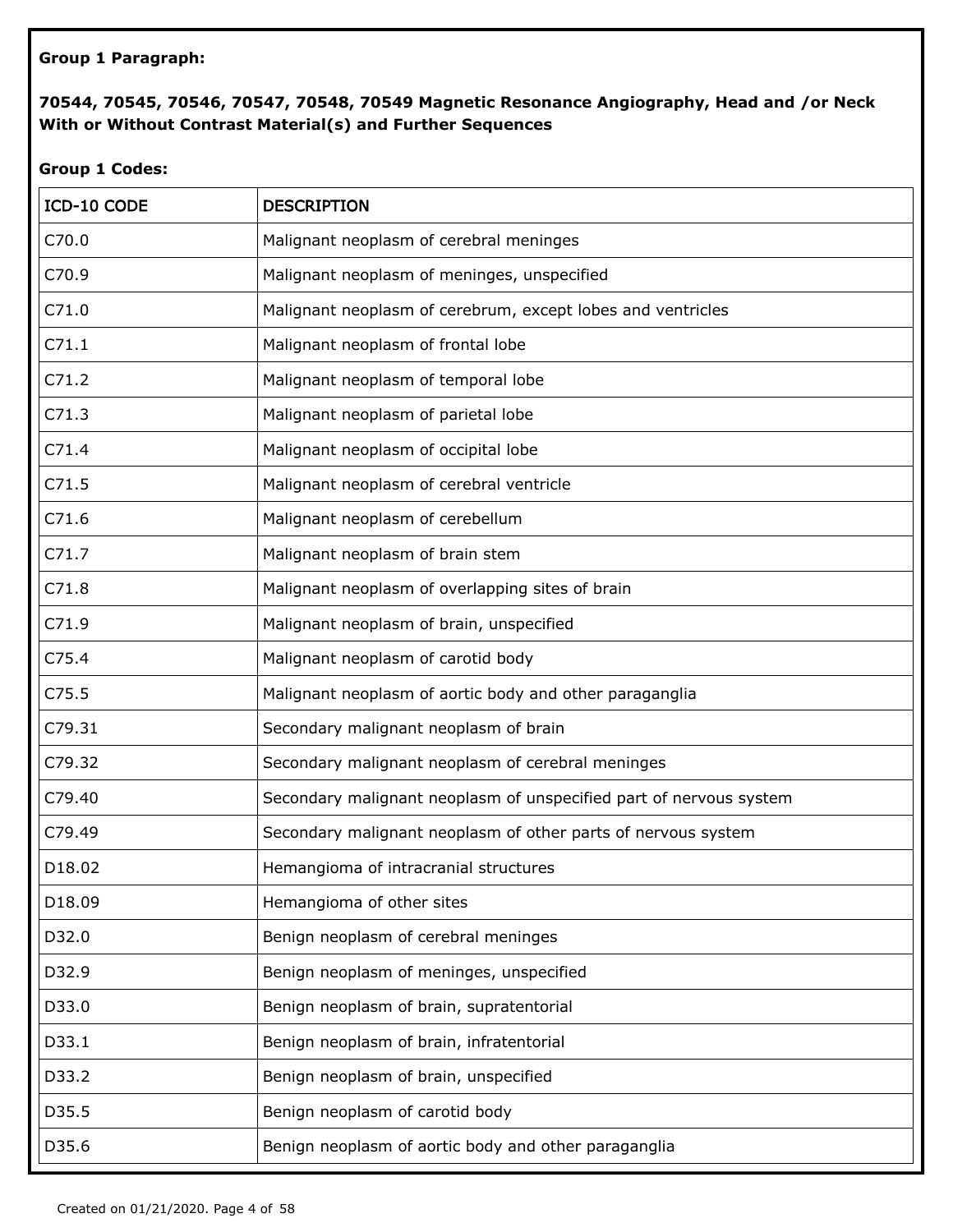| ICD-10 CODE | <b>DESCRIPTION</b>                                                                                   |
|-------------|------------------------------------------------------------------------------------------------------|
| D49.81      | Neoplasm of unspecified behavior of retina and choroid                                               |
| D69.59      | Other secondary thrombocytopenia                                                                     |
| F01.50      | Vascular dementia without behavioral disturbance                                                     |
| F01.51      | Vascular dementia with behavioral disturbance                                                        |
| F03.90      | Unspecified dementia without behavioral disturbance                                                  |
| F03.91      | Unspecified dementia with behavioral disturbance                                                     |
| F07.89      | Other personality and behavioral disorders due to known physiological condition                      |
| F48.2       | Pseudobulbar affect                                                                                  |
| G08         | Intracranial and intraspinal phlebitis and thrombophlebitis                                          |
| G31.85      | Corticobasal degeneration                                                                            |
| G43.001     | Migraine without aura, not intractable, with status migrainosus                                      |
| G43.009     | Migraine without aura, not intractable, without status migrainosus                                   |
| G43.011     | Migraine without aura, intractable, with status migrainosus                                          |
| G43.019     | Migraine without aura, intractable, without status migrainosus                                       |
| G43.101     | Migraine with aura, not intractable, with status migrainosus                                         |
| G43.109     | Migraine with aura, not intractable, without status migrainosus                                      |
| G43.111     | Migraine with aura, intractable, with status migrainosus                                             |
| G43.119     | Migraine with aura, intractable, without status migrainosus                                          |
| G43.401     | Hemiplegic migraine, not intractable, with status migrainosus                                        |
| G43.409     | Hemiplegic migraine, not intractable, without status migrainosus                                     |
| G43.411     | Hemiplegic migraine, intractable, with status migrainosus                                            |
| G43.419     | Hemiplegic migraine, intractable, without status migrainosus                                         |
| G43.501     | Persistent migraine aura without cerebral infarction, not intractable, with status<br>migrainosus    |
| G43.509     | Persistent migraine aura without cerebral infarction, not intractable, without status<br>migrainosus |
| G43.511     | Persistent migraine aura without cerebral infarction, intractable, with status<br>migrainosus        |
| G43.519     | Persistent migraine aura without cerebral infarction, intractable, without status<br>migrainosus     |
| G43.601     | Persistent migraine aura with cerebral infarction, not intractable, with status<br>migrainosus       |
| G43.609     | Persistent migraine aura with cerebral infarction, not intractable, without status                   |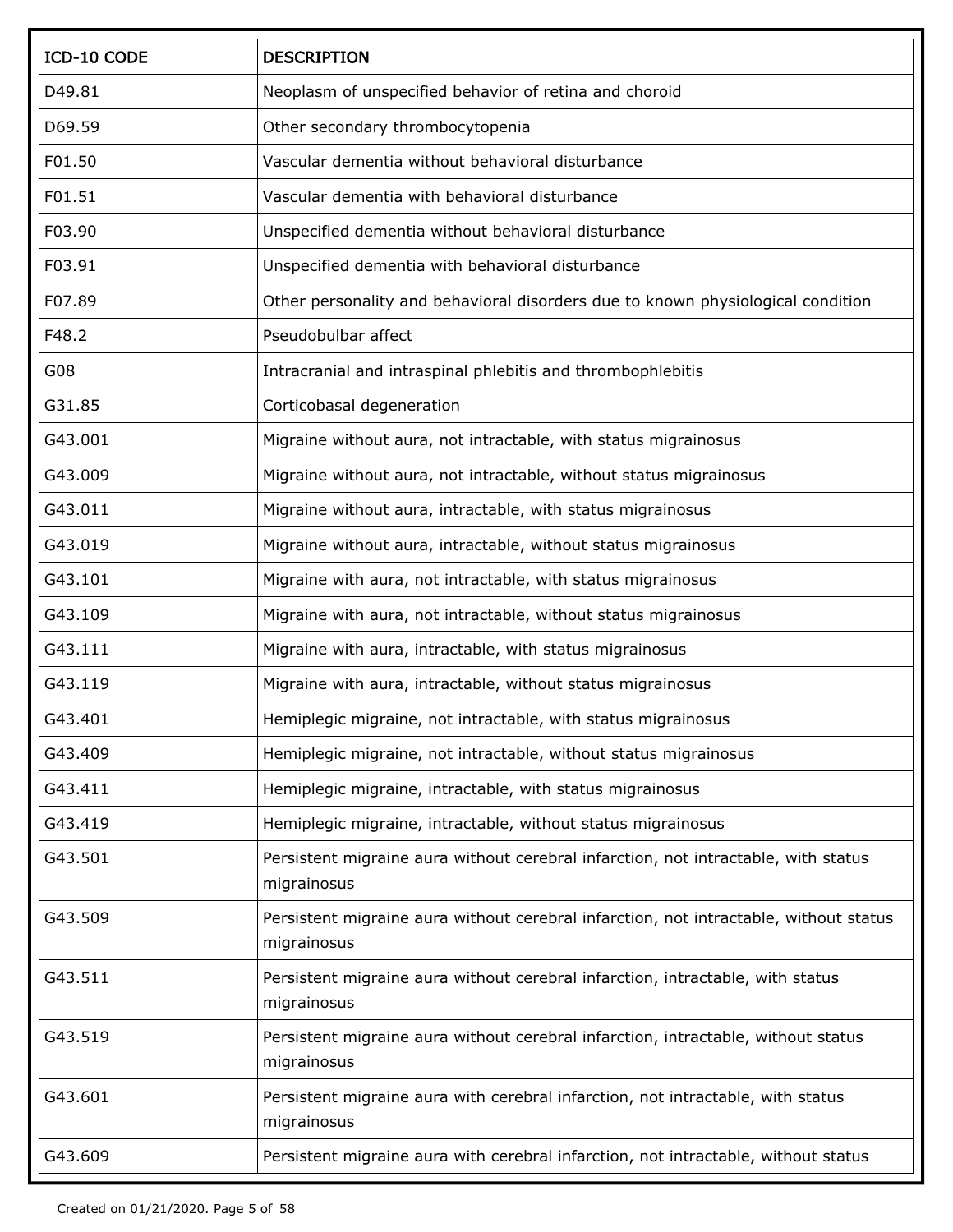| ICD-10 CODE | <b>DESCRIPTION</b>                                                                            |
|-------------|-----------------------------------------------------------------------------------------------|
|             | migrainosus                                                                                   |
| G43.611     | Persistent migraine aura with cerebral infarction, intractable, with status<br>migrainosus    |
| G43.619     | Persistent migraine aura with cerebral infarction, intractable, without status<br>migrainosus |
| G43.701     | Chronic migraine without aura, not intractable, with status migrainosus                       |
| G43.709     | Chronic migraine without aura, not intractable, without status migrainosus                    |
| G43.711     | Chronic migraine without aura, intractable, with status migrainosus                           |
| G43.719     | Chronic migraine without aura, intractable, without status migrainosus                        |
| G43.A0      | Cyclical vomiting, in migraine, not intractable                                               |
| G43.A1      | Cyclical vomiting, in migraine, intractable                                                   |
| G43.B0      | Ophthalmoplegic migraine, not intractable                                                     |
| G43.B1      | Ophthalmoplegic migraine, intractable                                                         |
| G43.C0      | Periodic headache syndromes in child or adult, not intractable                                |
| G43.C1      | Periodic headache syndromes in child or adult, intractable                                    |
| G43.D0      | Abdominal migraine, not intractable                                                           |
| G43.D1      | Abdominal migraine, intractable                                                               |
| G43.801     | Other migraine, not intractable, with status migrainosus                                      |
| G43.809     | Other migraine, not intractable, without status migrainosus                                   |
| G43.811     | Other migraine, intractable, with status migrainosus                                          |
| G43.819     | Other migraine, intractable, without status migrainosus                                       |
| G43.821     | Menstrual migraine, not intractable, with status migrainosus                                  |
| G43.829     | Menstrual migraine, not intractable, without status migrainosus                               |
| G43.831     | Menstrual migraine, intractable, with status migrainosus                                      |
| G43.839     | Menstrual migraine, intractable, without status migrainosus                                   |
| G43.909     | Migraine, unspecified, not intractable, without status migrainosus                            |
| G43.919     | Migraine, unspecified, intractable, without status migrainosus                                |
| G45.1       | Carotid artery syndrome (hemispheric)                                                         |
| G45.2       | Multiple and bilateral precerebral artery syndromes                                           |
| G45.3       | Amaurosis fugax                                                                               |
| G45.8       | Other transient cerebral ischemic attacks and related syndromes                               |
| G45.9       | Transient cerebral ischemic attack, unspecified                                               |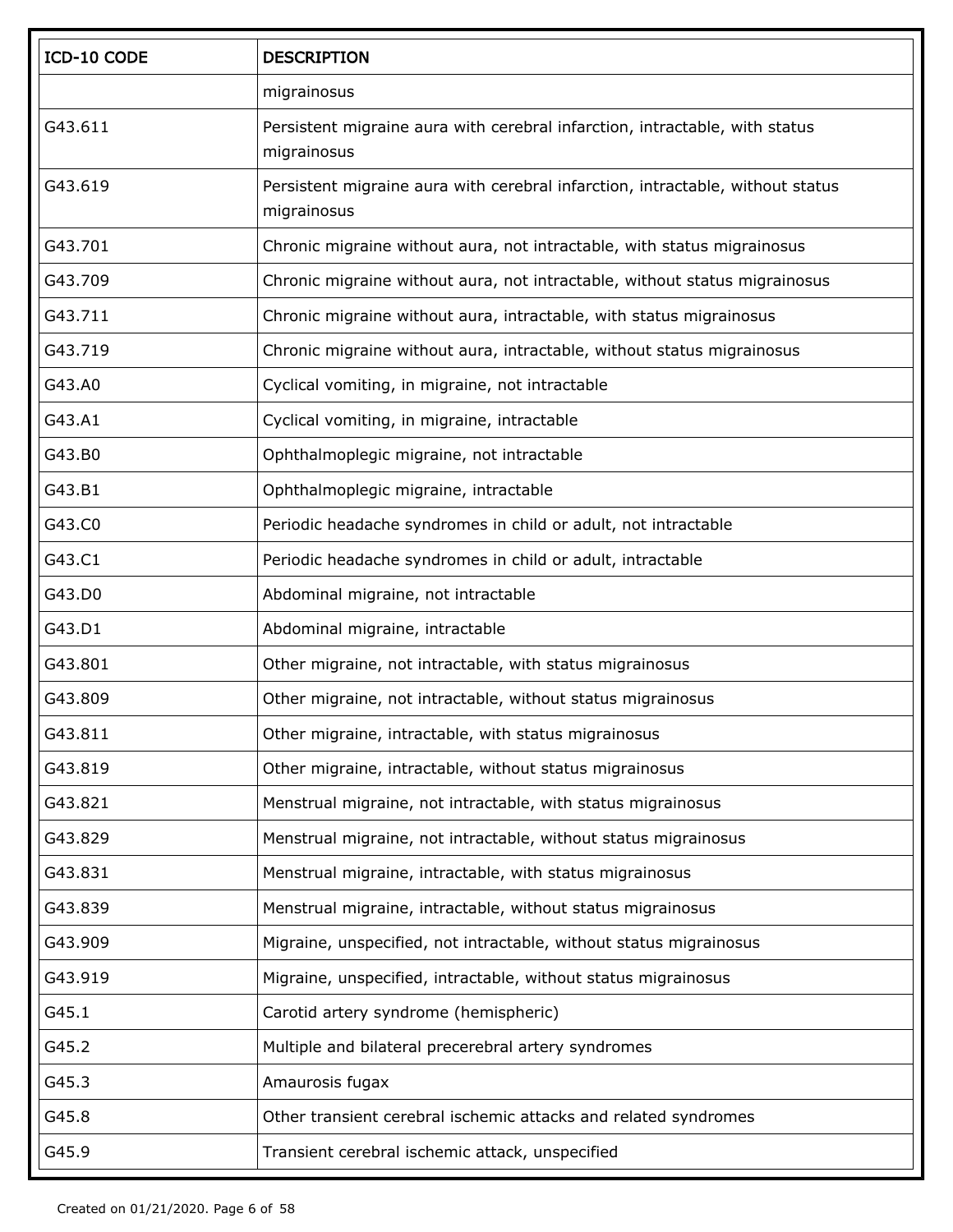| ICD-10 CODE | <b>DESCRIPTION</b>                                  |
|-------------|-----------------------------------------------------|
| G46.0       | Middle cerebral artery syndrome                     |
| G46.1       | Anterior cerebral artery syndrome                   |
| G46.2       | Posterior cerebral artery syndrome                  |
| G50.0       | Trigeminal neuralgia                                |
| G50.1       | Atypical facial pain                                |
| G50.8       | Other disorders of trigeminal nerve                 |
| G50.9       | Disorder of trigeminal nerve, unspecified           |
| G81.01      | Flaccid hemiplegia affecting right dominant side    |
| G81.02      | Flaccid hemiplegia affecting left dominant side     |
| G81.03      | Flaccid hemiplegia affecting right nondominant side |
| G81.04      | Flaccid hemiplegia affecting left nondominant side  |
| G81.11      | Spastic hemiplegia affecting right dominant side    |
| G81.12      | Spastic hemiplegia affecting left dominant side     |
| G81.13      | Spastic hemiplegia affecting right nondominant side |
| G81.14      | Spastic hemiplegia affecting left nondominant side  |
| G93.1       | Anoxic brain damage, not elsewhere classified       |
| G93.89      | Other specified disorders of brain                  |
| ICD-10 CODE | <b>DESCRIPTION</b>                                  |
| H02.431     | Paralytic ptosis of right eyelid                    |
| H02.432     | Paralytic ptosis of left eyelid                     |
| H02.433     | Paralytic ptosis of bilateral eyelids               |
| H34.01      | Transient retinal artery occlusion, right eye       |
| H34.02      | Transient retinal artery occlusion, left eye        |
| H34.03      | Transient retinal artery occlusion, bilateral       |
| H34.11      | Central retinal artery occlusion, right eye         |
| H34.12      | Central retinal artery occlusion, left eye          |
| H34.13      | Central retinal artery occlusion, bilateral         |
| H34.211     | Partial retinal artery occlusion, right eye         |
| H34.212     | Partial retinal artery occlusion, left eye          |
| H34.213     | Partial retinal artery occlusion, bilateral         |
| H34.231     | Retinal artery branch occlusion, right eye          |
| H34.232     | Retinal artery branch occlusion, left eye           |

Created on 01/21/2020. Page 7 of 58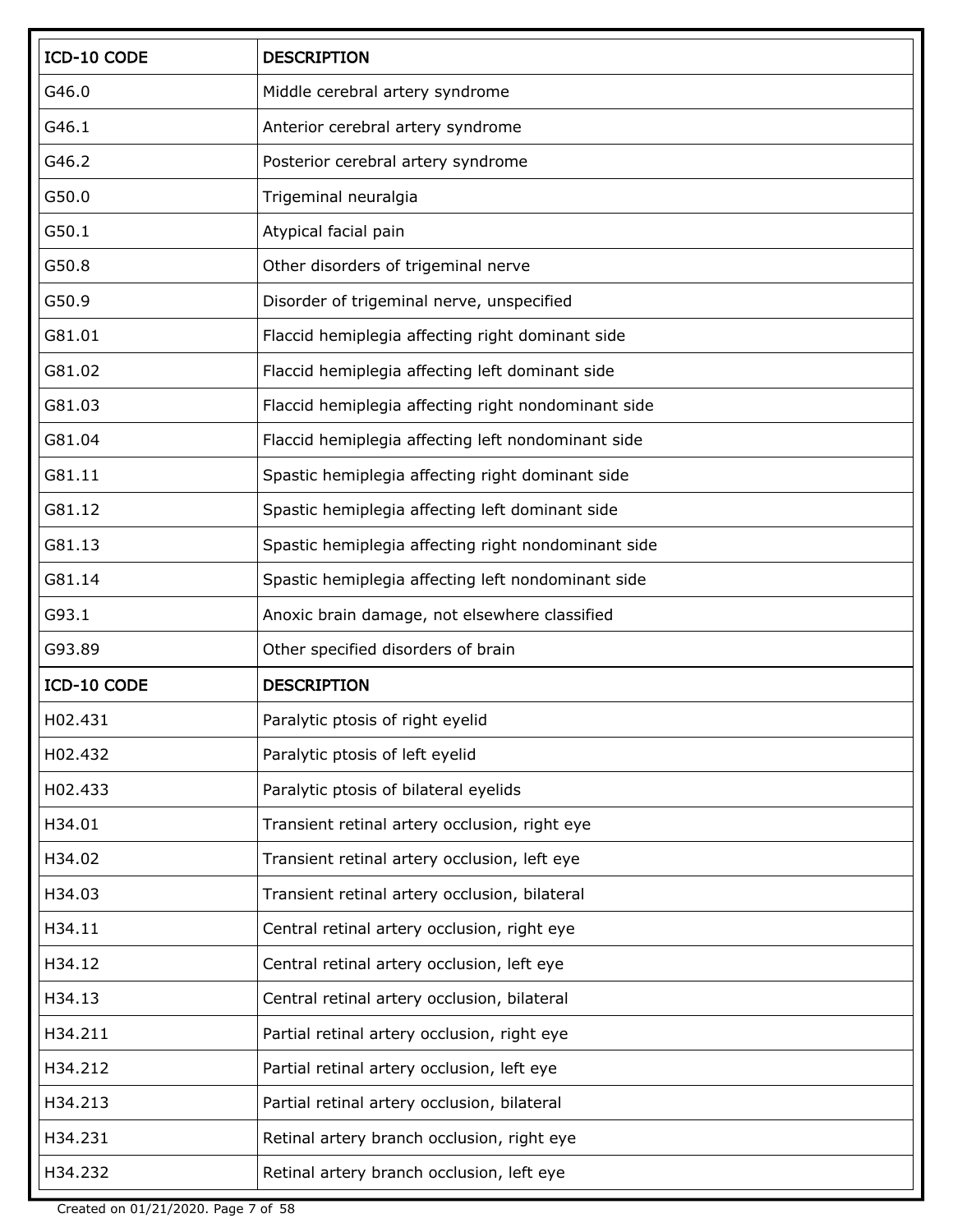| ICD-10 CODE | <b>DESCRIPTION</b>                                                                   |
|-------------|--------------------------------------------------------------------------------------|
| H34.233     | Retinal artery branch occlusion, bilateral                                           |
| H34.821     | Venous engorgement, right eye                                                        |
| H34.822     | Venous engorgement, left eye                                                         |
| H34.823     | Venous engorgement, bilateral                                                        |
| H34.9       | Unspecified retinal vascular occlusion                                               |
| H47.011     | Ischemic optic neuropathy, right eye                                                 |
| H47.012     | Ischemic optic neuropathy, left eye                                                  |
| H47.013     | Ischemic optic neuropathy, bilateral                                                 |
| H47.41      | Disorders of optic chiasm in (due to) inflammatory disorders                         |
| H47.42      | Disorders of optic chiasm in (due to) neoplasm                                       |
| H47.43      | Disorders of optic chiasm in (due to) vascular disorders                             |
| H47.49      | Disorders of optic chiasm in (due to) other disorders                                |
| H47.531     | Disorders of visual pathways in (due to) vascular disorders, right side              |
| H47.532     | Disorders of visual pathways in (due to) vascular disorders, left side               |
| H47.641     | Disorders of visual cortex in (due to) vascular disorders, right side of brain       |
| H47.642     | Disorders of visual cortex in (due to) vascular disorders, left side of brain        |
| H53.121     | Transient visual loss, right eye                                                     |
| H53.122     | Transient visual loss, left eye                                                      |
| H53.123     | Transient visual loss, bilateral                                                     |
| H53.131     | Sudden visual loss, right eye                                                        |
| H53.132     | Sudden visual loss, left eye                                                         |
| H53.133     | Sudden visual loss, bilateral                                                        |
| H53.2       | Diplopia                                                                             |
| H53.451     | Other localized visual field defect, right eye                                       |
| H53.452     | Other localized visual field defect, left eye                                        |
| H53.453     | Other localized visual field defect, bilateral                                       |
| H53.461     | Homonymous bilateral field defects, right side                                       |
| H53.462     | Homonymous bilateral field defects, left side                                        |
| H53.47      | Heteronymous bilateral field defects                                                 |
| H59.331     | Postprocedural hematoma of right eye and adnexa following an ophthalmic<br>procedure |
| H59.332     | Postprocedural hematoma of left eye and adnexa following an ophthalmic procedure     |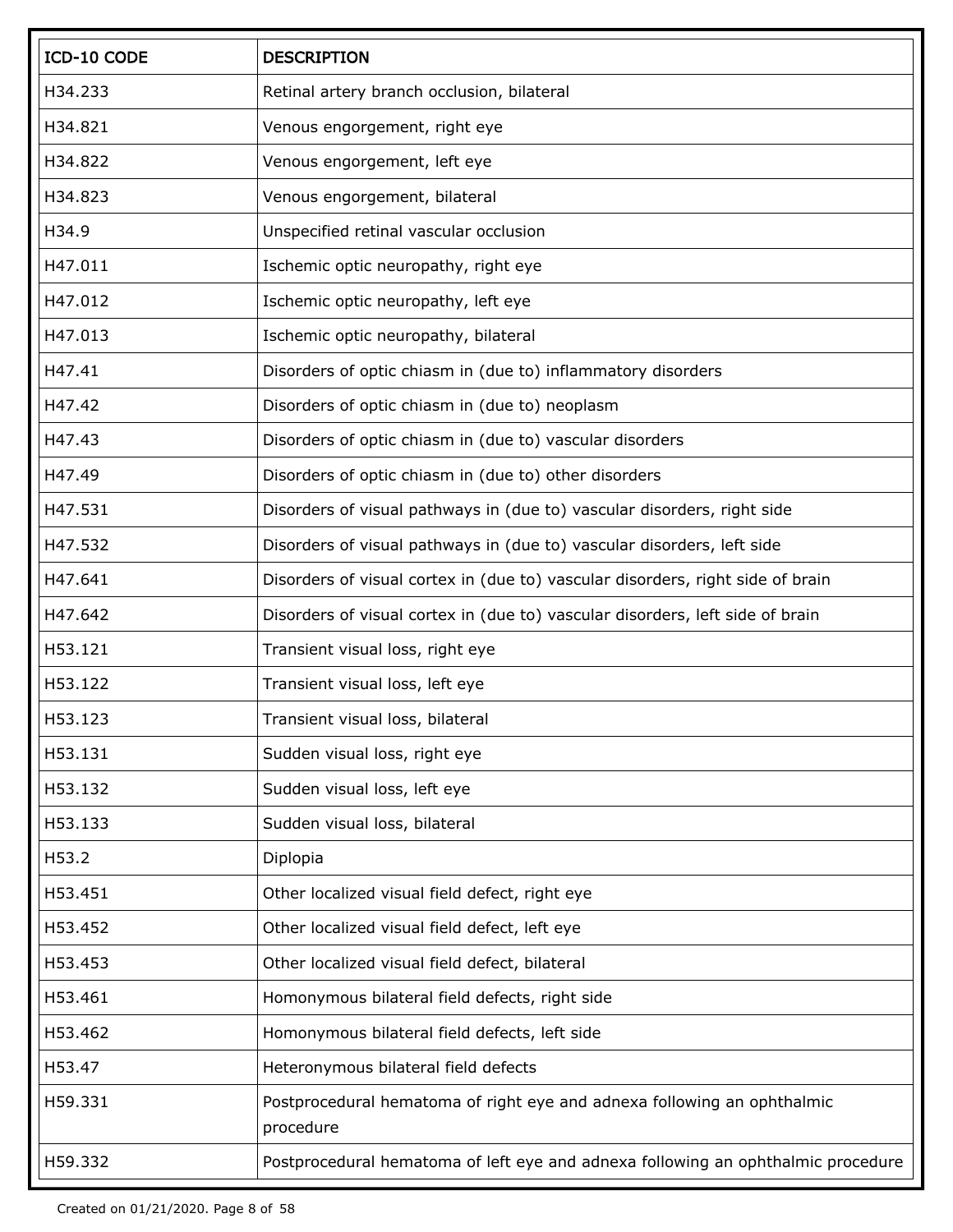| ICD-10 CODE | <b>DESCRIPTION</b>                                                                                                          |
|-------------|-----------------------------------------------------------------------------------------------------------------------------|
| H59.333     | Postprocedural hematoma of eye and adnexa following an ophthalmic procedure,<br>bilateral                                   |
| H59.339     | Postprocedural hematoma of unspecified eye and adnexa following an ophthalmic<br>procedure                                  |
| H59.341     | Postprocedural hematoma of right eye and adnexa following other procedure                                                   |
| H59.342     | Postprocedural hematoma of left eye and adnexa following other procedure                                                    |
| H59.343     | Postprocedural hematoma of eye and adnexa following other procedure, bilateral                                              |
| H59.349     | Postprocedural hematoma of unspecified eye and adnexa following other procedure                                             |
| H59.351     | Postprocedural seroma of right eye and adnexa following an ophthalmic procedure                                             |
| H59.352     | Postprocedural seroma of left eye and adnexa following an ophthalmic procedure                                              |
| H59.353     | Postprocedural seroma of eye and adnexa following an ophthalmic procedure,<br>bilateral                                     |
| H59.359     | Postprocedural seroma of unspecified eye and adnexa following an ophthalmic<br>procedure                                    |
| H59.361     | Postprocedural seroma of right eye and adnexa following other procedure                                                     |
| H59.362     | Postprocedural seroma of left eye and adnexa following other procedure                                                      |
| H59.363     | Postprocedural seroma of eye and adnexa following other procedure, bilateral                                                |
| H59.369     | Postprocedural seroma of unspecified eye and adnexa following other procedure                                               |
| H90.A11     | Conductive hearing loss, unilateral, right ear with restricted hearing on the<br>contralateral side                         |
| H90.A12     | Conductive hearing loss, unilateral, left ear with restricted hearing on the<br>contralateral side                          |
| H90.A21     | Sensorineural hearing loss, unilateral, right ear, with restricted hearing on the<br>contralateral side                     |
| H90.A22     | Sensorineural hearing loss, unilateral, left ear, with restricted hearing on the<br>contralateral side                      |
| H90.A31     | Mixed conductive and sensorineural hearing loss, unilateral, right ear with restricted<br>hearing on the contralateral side |
| H90.A32     | Mixed conductive and sensorineural hearing loss, unilateral, left ear with restricted<br>hearing on the contralateral side  |
| H93.011     | Transient ischemic deafness, right ear                                                                                      |
| H93.012     | Transient ischemic deafness, left ear                                                                                       |
| H93.013     | Transient ischemic deafness, bilateral                                                                                      |
| H93.A1      | Pulsatile tinnitus, right ear                                                                                               |
| H93.A2      | Pulsatile tinnitus, left ear                                                                                                |

Created on 01/21/2020. Page 9 of 58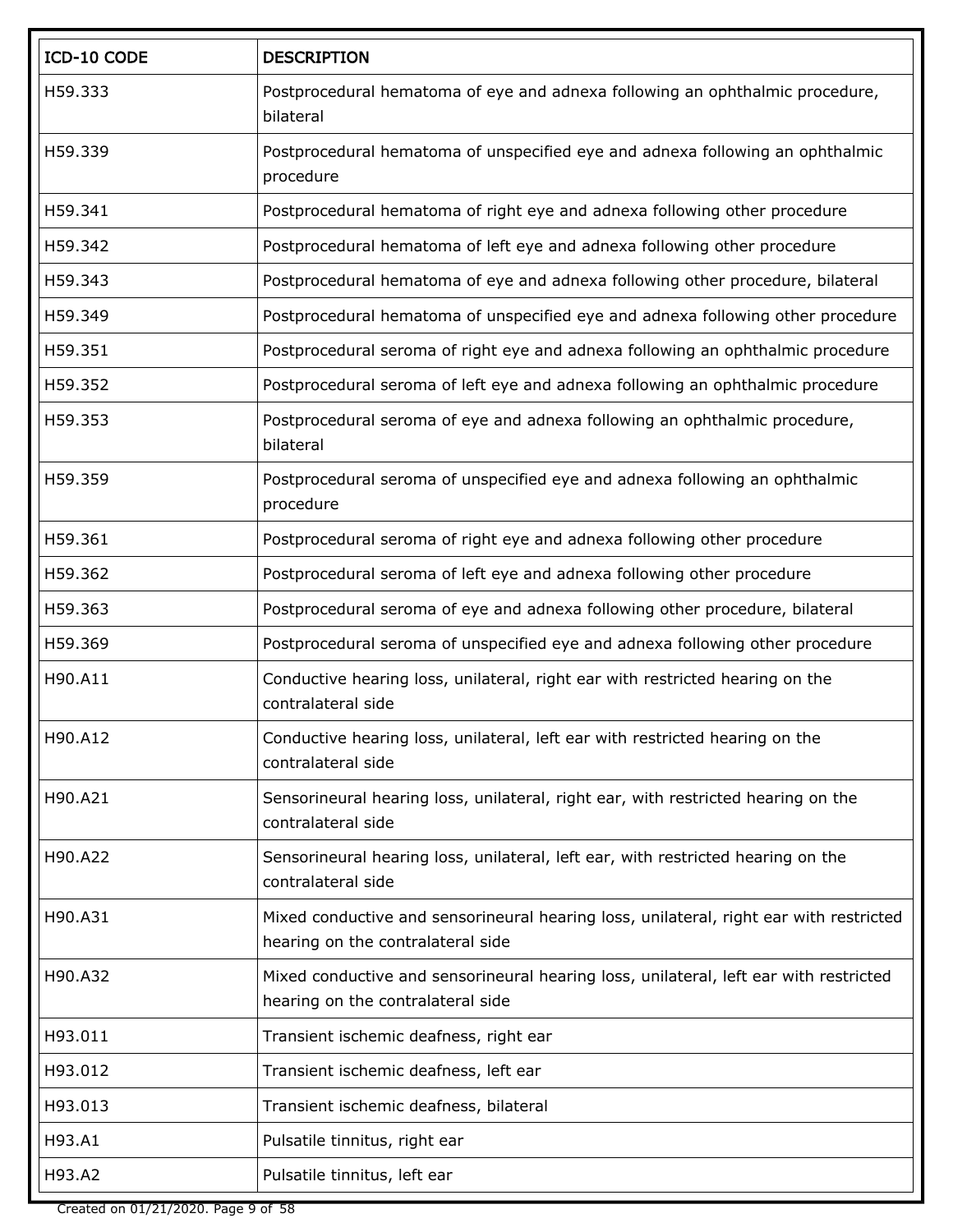| ICD-10 CODE | <b>DESCRIPTION</b>                                                                                         |
|-------------|------------------------------------------------------------------------------------------------------------|
| H93.A3      | Pulsatile tinnitus, bilateral                                                                              |
| H93.A9      | Pulsatile tinnitus, unspecified ear                                                                        |
| H95.51      | Postprocedural hematoma of ear and mastoid process following a procedure on the<br>ear and mastoid process |
| H95.52      | Postprocedural hematoma of ear and mastoid process following other procedure                               |
| H95.53      | Postprocedural seroma of ear and mastoid process following a procedure on the ear<br>and mastoid process   |
| H95.54      | Postprocedural seroma of ear and mastoid process following other procedure                                 |
| I26.02      | Saddle embolus of pulmonary artery with acute cor pulmonale                                                |
| I26.92      | Saddle embolus of pulmonary artery without acute cor pulmonale                                             |
| I26.93      | Single subsegmental pulmonary embolism without acute cor pulmonale                                         |
| I26.94      | Multiple subsegmental pulmonary emboli without acute cor pulmonale                                         |
| I60.01      | Nontraumatic subarachnoid hemorrhage from right carotid siphon and bifurcation                             |
| I60.02      | Nontraumatic subarachnoid hemorrhage from left carotid siphon and bifurcation                              |
| I60.11      | Nontraumatic subarachnoid hemorrhage from right middle cerebral artery                                     |
| I60.12      | Nontraumatic subarachnoid hemorrhage from left middle cerebral artery                                      |
| I60.2       | Nontraumatic subarachnoid hemorrhage from anterior communicating artery                                    |
| I60.31      | Nontraumatic subarachnoid hemorrhage from right posterior communicating artery                             |
| I60.32      | Nontraumatic subarachnoid hemorrhage from left posterior communicating artery                              |
| I60.4       | Nontraumatic subarachnoid hemorrhage from basilar artery                                                   |
| I60.51      | Nontraumatic subarachnoid hemorrhage from right vertebral artery                                           |
| I60.52      | Nontraumatic subarachnoid hemorrhage from left vertebral artery                                            |
| I60.6       | Nontraumatic subarachnoid hemorrhage from other intracranial arteries                                      |
| I60.8       | Other nontraumatic subarachnoid hemorrhage                                                                 |
| I60.9       | Nontraumatic subarachnoid hemorrhage, unspecified                                                          |
| I61.0       | Nontraumatic intracerebral hemorrhage in hemisphere, subcortical                                           |
| I61.1       | Nontraumatic intracerebral hemorrhage in hemisphere, cortical                                              |
| I61.2       | Nontraumatic intracerebral hemorrhage in hemisphere, unspecified                                           |
| I61.3       | Nontraumatic intracerebral hemorrhage in brain stem                                                        |
| 161.4       | Nontraumatic intracerebral hemorrhage in cerebellum                                                        |
| I61.5       | Nontraumatic intracerebral hemorrhage, intraventricular                                                    |
| I61.6       | Nontraumatic intracerebral hemorrhage, multiple localized                                                  |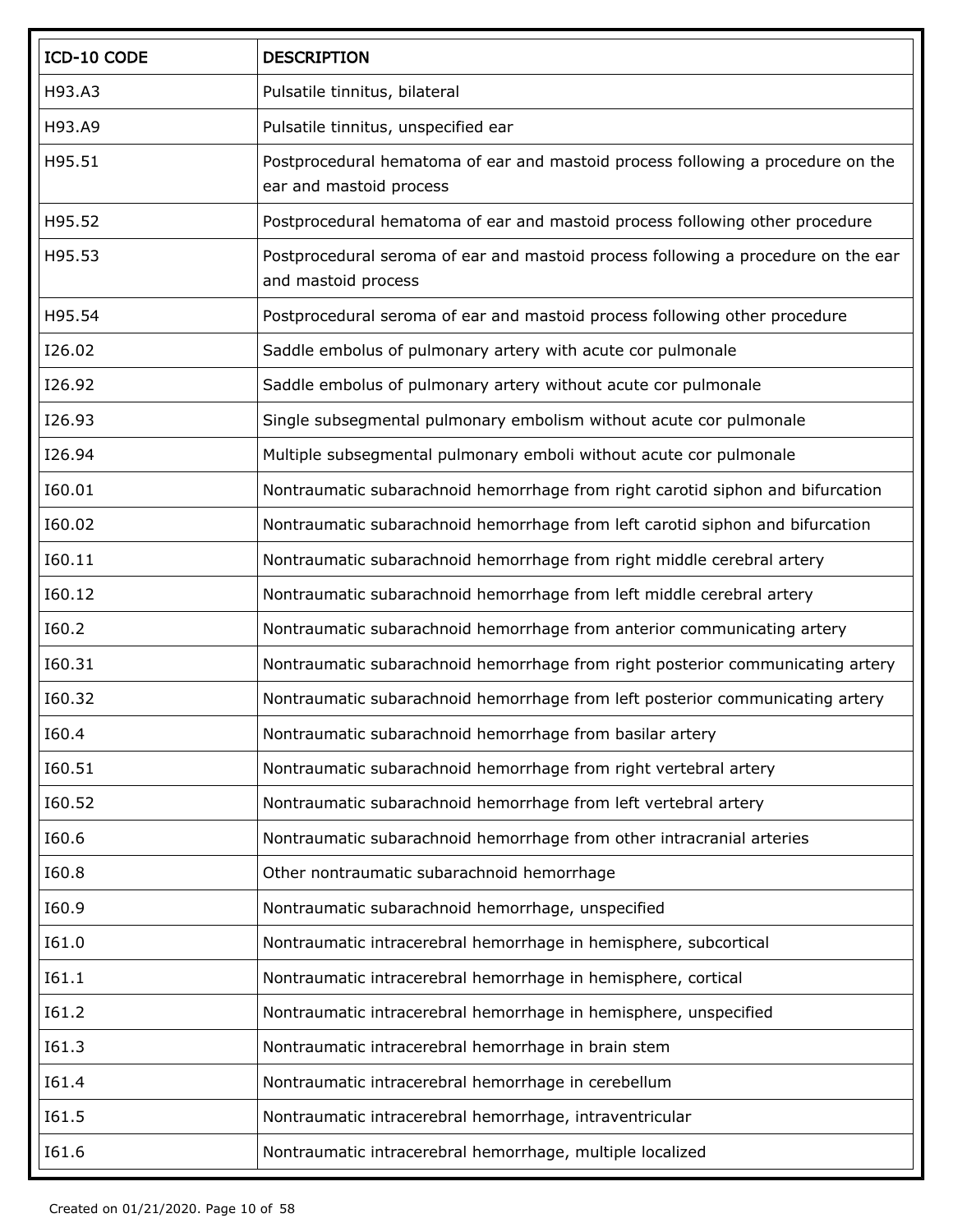| ICD-10 CODE    | <b>DESCRIPTION</b>                                                                              |
|----------------|-------------------------------------------------------------------------------------------------|
| <b>I61.8</b>   | Other nontraumatic intracerebral hemorrhage                                                     |
| I61.9          | Nontraumatic intracerebral hemorrhage, unspecified                                              |
| I62.00         | Nontraumatic subdural hemorrhage, unspecified                                                   |
| I62.01         | Nontraumatic acute subdural hemorrhage                                                          |
| 162.02         | Nontraumatic subacute subdural hemorrhage                                                       |
| I62.03         | Nontraumatic chronic subdural hemorrhage                                                        |
| I62.9          | Nontraumatic intracranial hemorrhage, unspecified                                               |
| 163.011        | Cerebral infarction due to thrombosis of right vertebral artery                                 |
| 163.012        | Cerebral infarction due to thrombosis of left vertebral artery                                  |
| 163.013        | Cerebral infarction due to thrombosis of bilateral vertebral arteries                           |
| 163.02         | Cerebral infarction due to thrombosis of basilar artery                                         |
| 163.031        | Cerebral infarction due to thrombosis of right carotid artery                                   |
| 163.032        | Cerebral infarction due to thrombosis of left carotid artery                                    |
| 163.033        | Cerebral infarction due to thrombosis of bilateral carotid arteries                             |
| I63.09         | Cerebral infarction due to thrombosis of other precerebral artery                               |
| 163.111        | Cerebral infarction due to embolism of right vertebral artery                                   |
| <b>I63.112</b> | Cerebral infarction due to embolism of left vertebral artery                                    |
| 163.113        | Cerebral infarction due to embolism of bilateral vertebral arteries                             |
| I63.12         | Cerebral infarction due to embolism of basilar artery                                           |
| 163.131        | Cerebral infarction due to embolism of right carotid artery                                     |
| 163.132        | Cerebral infarction due to embolism of left carotid artery                                      |
| 163.133        | Cerebral infarction due to embolism of bilateral carotid arteries                               |
| 163.19         | Cerebral infarction due to embolism of other precerebral artery                                 |
| 163.211        | Cerebral infarction due to unspecified occlusion or stenosis of right vertebral artery          |
| 163.212        | Cerebral infarction due to unspecified occlusion or stenosis of left vertebral artery           |
| 163.213        | Cerebral infarction due to unspecified occlusion or stenosis of bilateral vertebral<br>arteries |
| 163.22         | Cerebral infarction due to unspecified occlusion or stenosis of basilar artery                  |
| 163.231        | Cerebral infarction due to unspecified occlusion or stenosis of right carotid arteries          |
| 163.232        | Cerebral infarction due to unspecified occlusion or stenosis of left carotid arteries           |
| 163.233        | Cerebral infarction due to unspecified occlusion or stenosis of bilateral carotid<br>arteries   |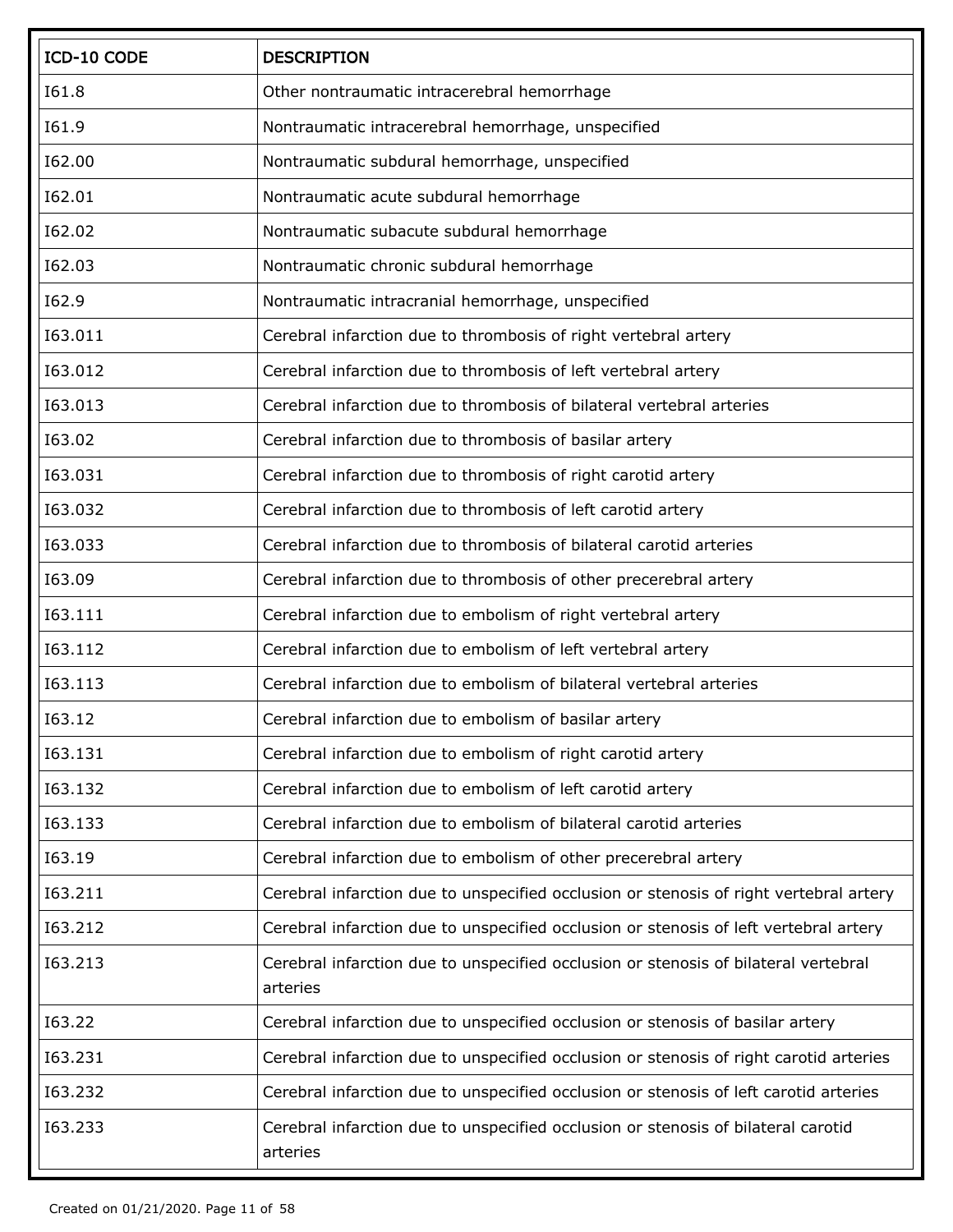| ICD-10 CODE | <b>DESCRIPTION</b>                                                                              |
|-------------|-------------------------------------------------------------------------------------------------|
| I63.29      | Cerebral infarction due to unspecified occlusion or stenosis of other precerebral<br>arteries   |
| 163.311     | Cerebral infarction due to thrombosis of right middle cerebral artery                           |
| 163.312     | Cerebral infarction due to thrombosis of left middle cerebral artery                            |
| 163.313     | Cerebral infarction due to thrombosis of bilateral middle cerebral arteries                     |
| 163.321     | Cerebral infarction due to thrombosis of right anterior cerebral artery                         |
| 163.322     | Cerebral infarction due to thrombosis of left anterior cerebral artery                          |
| 163.323     | Cerebral infarction due to thrombosis of bilateral anterior cerebral arteries                   |
| 163.331     | Cerebral infarction due to thrombosis of right posterior cerebral artery                        |
| 163.332     | Cerebral infarction due to thrombosis of left posterior cerebral artery                         |
| 163.333     | Cerebral infarction due to thrombosis of bilateral posterior cerebral arteries                  |
| 163.341     | Cerebral infarction due to thrombosis of right cerebellar artery                                |
| 163.342     | Cerebral infarction due to thrombosis of left cerebellar artery                                 |
| 163.343     | Cerebral infarction due to thrombosis of bilateral cerebellar arteries                          |
| 163.39      | Cerebral infarction due to thrombosis of other cerebral artery                                  |
| 163.411     | Cerebral infarction due to embolism of right middle cerebral artery                             |
| 163.412     | Cerebral infarction due to embolism of left middle cerebral artery                              |
| 163.413     | Cerebral infarction due to embolism of bilateral middle cerebral arteries                       |
| 163.421     | Cerebral infarction due to embolism of right anterior cerebral artery                           |
| 163.422     | Cerebral infarction due to embolism of left anterior cerebral artery                            |
| 163.423     | Cerebral infarction due to embolism of bilateral anterior cerebral arteries                     |
| 163.431     | Cerebral infarction due to embolism of right posterior cerebral artery                          |
| 163.432     | Cerebral infarction due to embolism of left posterior cerebral artery                           |
| 163.433     | Cerebral infarction due to embolism of bilateral posterior cerebral arteries                    |
| 163.441     | Cerebral infarction due to embolism of right cerebellar artery                                  |
| 163.442     | Cerebral infarction due to embolism of left cerebellar artery                                   |
| 163.443     | Cerebral infarction due to embolism of bilateral cerebellar arteries                            |
| I63.49      | Cerebral infarction due to embolism of other cerebral artery                                    |
| 163.511     | Cerebral infarction due to unspecified occlusion or stenosis of right middle cerebral<br>artery |
| 163.512     | Cerebral infarction due to unspecified occlusion or stenosis of left middle cerebral<br>artery  |
| 163.513     | Cerebral infarction due to unspecified occlusion or stenosis of bilateral middle                |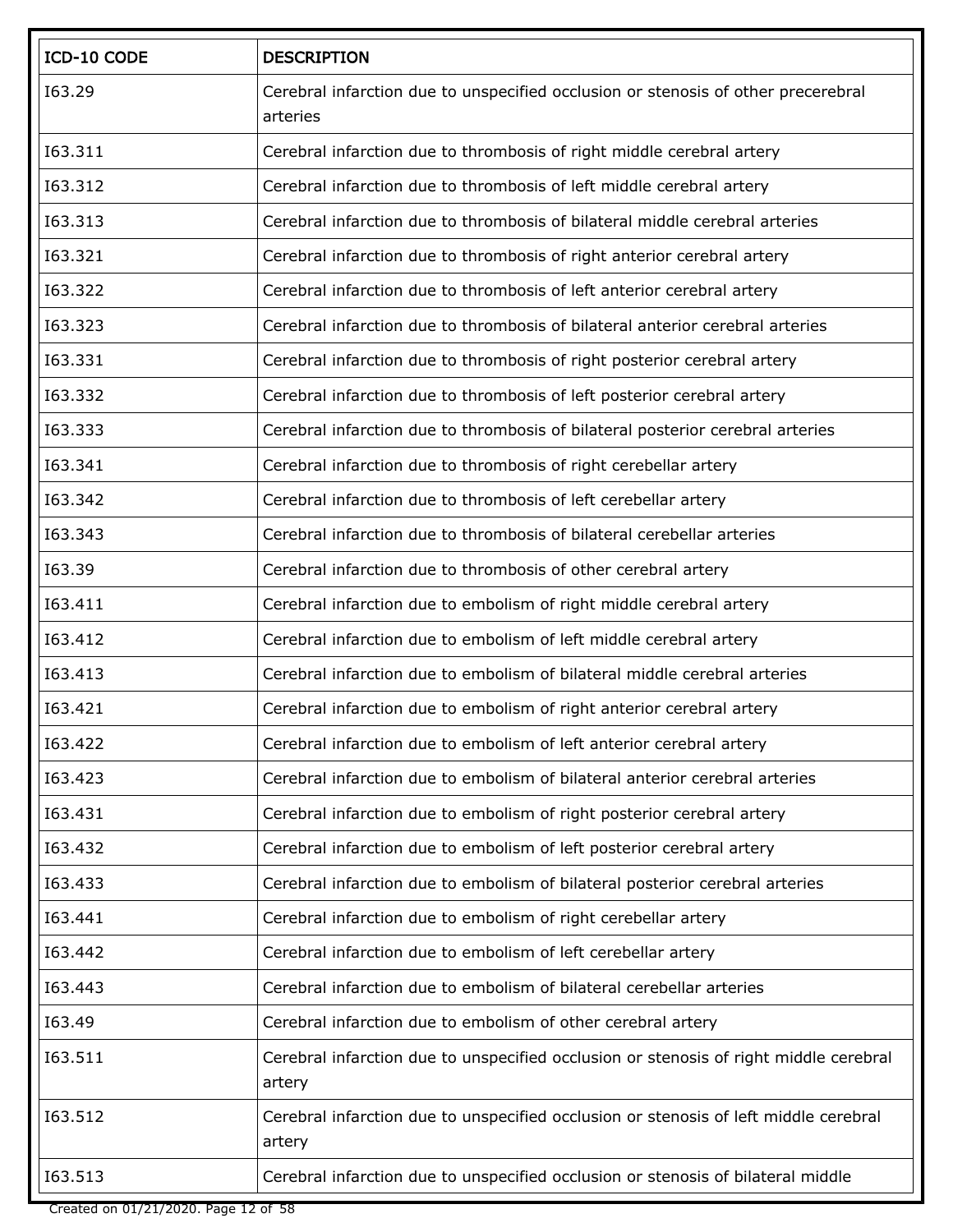| ICD-10 CODE | <b>DESCRIPTION</b>                                                                                       |
|-------------|----------------------------------------------------------------------------------------------------------|
|             | cerebral arteries                                                                                        |
| 163.521     | Cerebral infarction due to unspecified occlusion or stenosis of right anterior cerebral<br>artery        |
| 163.522     | Cerebral infarction due to unspecified occlusion or stenosis of left anterior cerebral<br>artery         |
| 163.523     | Cerebral infarction due to unspecified occlusion or stenosis of bilateral anterior<br>cerebral arteries  |
| 163.531     | Cerebral infarction due to unspecified occlusion or stenosis of right posterior<br>cerebral artery       |
| 163.532     | Cerebral infarction due to unspecified occlusion or stenosis of left posterior cerebral<br>artery        |
| 163.533     | Cerebral infarction due to unspecified occlusion or stenosis of bilateral posterior<br>cerebral arteries |
| 163.541     | Cerebral infarction due to unspecified occlusion or stenosis of right cerebellar artery                  |
| 163.542     | Cerebral infarction due to unspecified occlusion or stenosis of left cerebellar artery                   |
| 163.543     | Cerebral infarction due to unspecified occlusion or stenosis of bilateral cerebellar<br>arteries         |
| I63.59      | Cerebral infarction due to unspecified occlusion or stenosis of other cerebral artery                    |
| I63.6       | Cerebral infarction due to cerebral venous thrombosis, nonpyogenic                                       |
| I63.81      | Other cerebral infarction due to occlusion or stenosis of small artery                                   |
| I63.89      | Other cerebral infarction                                                                                |
| I63.9       | Cerebral infarction, unspecified                                                                         |
| I65.01      | Occlusion and stenosis of right vertebral artery                                                         |
| I65.02      | Occlusion and stenosis of left vertebral artery                                                          |
| I65.03      | Occlusion and stenosis of bilateral vertebral arteries                                                   |
| 165.1       | Occlusion and stenosis of basilar artery                                                                 |
| 165.21      | Occlusion and stenosis of right carotid artery                                                           |
| 165.22      | Occlusion and stenosis of left carotid artery                                                            |
| I65.23      | Occlusion and stenosis of bilateral carotid arteries                                                     |
| I65.8       | Occlusion and stenosis of other precerebral arteries                                                     |
| I66.01      | Occlusion and stenosis of right middle cerebral artery                                                   |
| I66.02      | Occlusion and stenosis of left middle cerebral artery                                                    |
| I66.03      | Occlusion and stenosis of bilateral middle cerebral arteries                                             |
| I66.11      | Occlusion and stenosis of right anterior cerebral artery                                                 |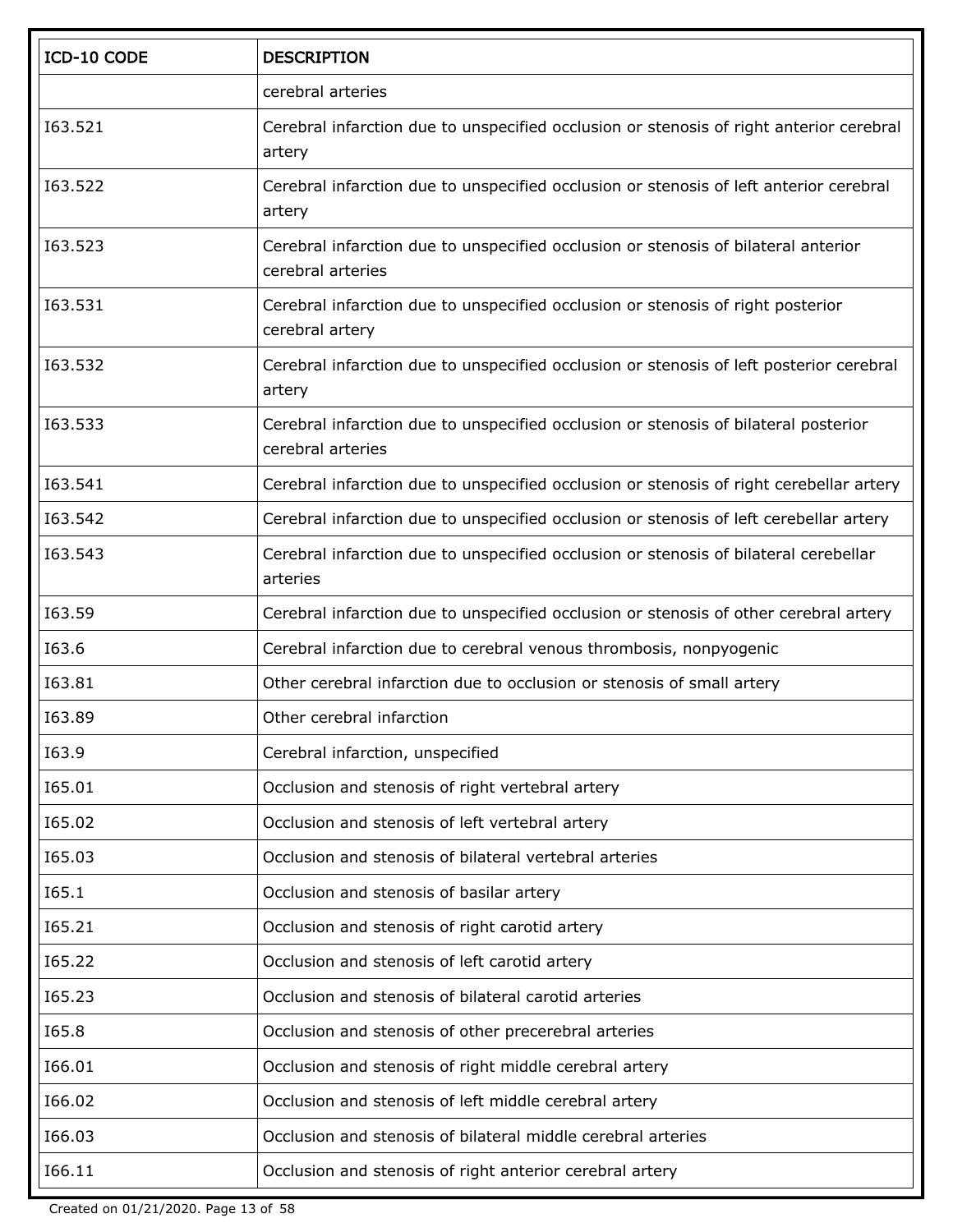| ICD-10 CODE | <b>DESCRIPTION</b>                                                                            |
|-------------|-----------------------------------------------------------------------------------------------|
| I66.12      | Occlusion and stenosis of left anterior cerebral artery                                       |
| I66.13      | Occlusion and stenosis of bilateral anterior cerebral arteries                                |
| I66.21      | Occlusion and stenosis of right posterior cerebral artery                                     |
| I66.22      | Occlusion and stenosis of left posterior cerebral artery                                      |
| I66.23      | Occlusion and stenosis of bilateral posterior cerebral arteries                               |
| I66.3       | Occlusion and stenosis of cerebellar arteries                                                 |
| I66.8       | Occlusion and stenosis of other cerebral arteries                                             |
| I67.1       | Cerebral aneurysm, nonruptured                                                                |
| I67.81      | Acute cerebrovascular insufficiency                                                           |
| I67.82      | Cerebral ischemia                                                                             |
| 167.841     | Reversible cerebrovascular vasoconstriction syndrome                                          |
| 167.848     | Other cerebrovascular vasospasm and vasoconstriction                                          |
| 167.850     | Cerebral autosomal dominant arteriopathy with subcortical infarcts and<br>leukoencephalopathy |
| 167.858     | Other hereditary cerebrovascular disease                                                      |
| ICD-10 CODE | <b>DESCRIPTION</b>                                                                            |
| I67.89      | Other cerebrovascular disease                                                                 |
| I72.0       | Aneurysm of carotid artery                                                                    |
| I72.5       | Aneurysm of other precerebral arteries                                                        |
| I72.6       | Aneurysm of vertebral artery                                                                  |
| I76         | Septic arterial embolism                                                                      |
| I77.75      | Dissection of other precerebral arteries                                                      |
| Q28.2       | Arteriovenous malformation of cerebral vessels                                                |
| Q28.3       | Other malformations of cerebral vessels                                                       |
| Q85.03      | Schwannomatosis                                                                               |
| Q85.09      | Other neurofibromatosis                                                                       |
| Q87.82      | Arterial tortuosity syndrome                                                                  |
| R41.844     | Frontal lobe and executive function deficit                                                   |
| R47.82      | Fluency disorder in conditions classified elsewhere                                           |
| R56.1       | Post traumatic seizures                                                                       |
| R90.82      | White matter disease, unspecified                                                             |
| R93.0       | Abnormal findings on diagnostic imaging of skull and head, not elsewhere classified           |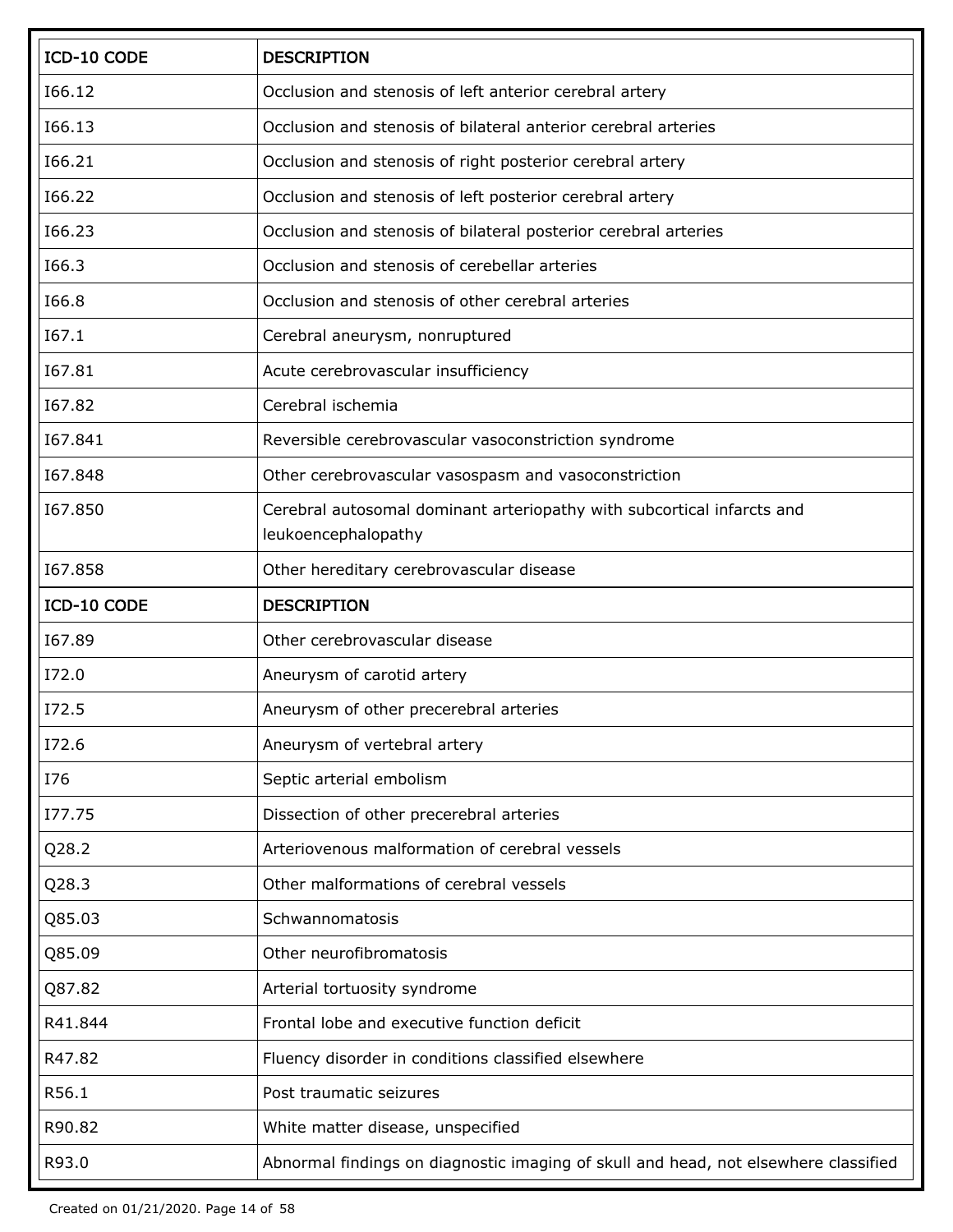| ICD-10 CODE | <b>DESCRIPTION</b>                                                              |
|-------------|---------------------------------------------------------------------------------|
| S09.0XXA    | Injury of blood vessels of head, not elsewhere classified, initial encounter    |
| S09.0XXD    | Injury of blood vessels of head, not elsewhere classified, subsequent encounter |
| S09.0XXS    | Injury of blood vessels of head, not elsewhere classified, sequela              |
| S15.001A    | Unspecified injury of right carotid artery, initial encounter                   |
| S15.001D    | Unspecified injury of right carotid artery, subsequent encounter                |
| S15.001S    | Unspecified injury of right carotid artery, sequela                             |
| S15.002A    | Unspecified injury of left carotid artery, initial encounter                    |
| S15.002D    | Unspecified injury of left carotid artery, subsequent encounter                 |
| S15.002S    | Unspecified injury of left carotid artery, sequela                              |
| S15.011A    | Minor laceration of right carotid artery, initial encounter                     |
| S15.011D    | Minor laceration of right carotid artery, subsequent encounter                  |
| S15.011S    | Minor laceration of right carotid artery, sequela                               |
| S15.012A    | Minor laceration of left carotid artery, initial encounter                      |
| S15.012D    | Minor laceration of left carotid artery, subsequent encounter                   |
| S15.012S    | Minor laceration of left carotid artery, sequela                                |
| S15.021A    | Major laceration of right carotid artery, initial encounter                     |
| S15.021D    | Major laceration of right carotid artery, subsequent encounter                  |
| S15.021S    | Major laceration of right carotid artery, sequela                               |
| S15.022A    | Major laceration of left carotid artery, initial encounter                      |
| S15.022D    | Major laceration of left carotid artery, subsequent encounter                   |
| S15.022S    | Major laceration of left carotid artery, sequela                                |
| S15.091A    | Other specified injury of right carotid artery, initial encounter               |
| S15.091D    | Other specified injury of right carotid artery, subsequent encounter            |
| S15.091S    | Other specified injury of right carotid artery, sequela                         |
| S15.092A    | Other specified injury of left carotid artery, initial encounter                |
| S15.092D    | Other specified injury of left carotid artery, subsequent encounter             |
| S15.092S    | Other specified injury of left carotid artery, sequela                          |
| S15.101A    | Unspecified injury of right vertebral artery, initial encounter                 |
| S15.101D    | Unspecified injury of right vertebral artery, subsequent encounter              |
| S15.101S    | Unspecified injury of right vertebral artery, sequela                           |
| S15.102A    | Unspecified injury of left vertebral artery, initial encounter                  |
| S15.102D    | Unspecified injury of left vertebral artery, subsequent encounter               |

Created on 01/21/2020. Page 15 of 58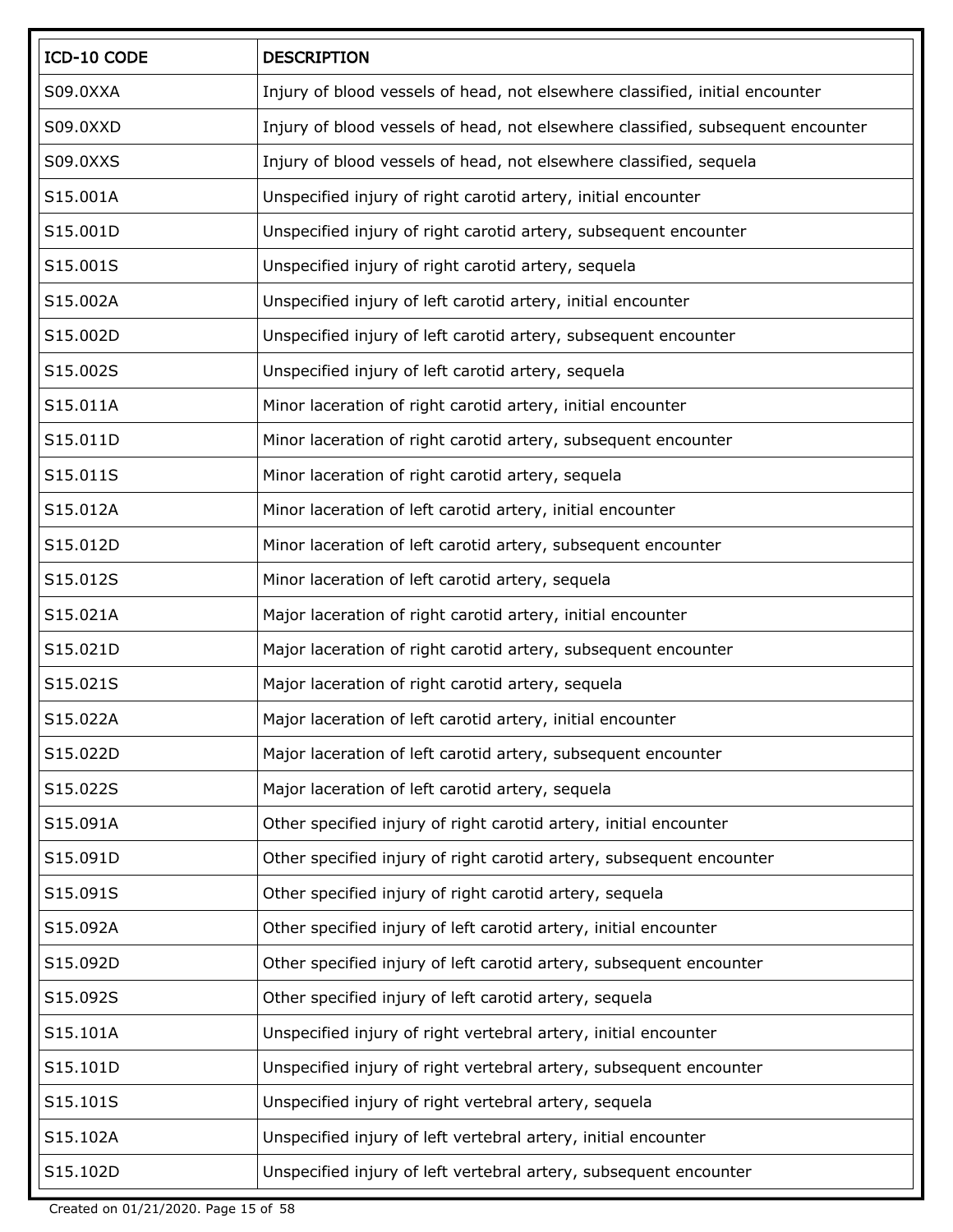| ICD-10 CODE | <b>DESCRIPTION</b>                                                      |
|-------------|-------------------------------------------------------------------------|
| S15.102S    | Unspecified injury of left vertebral artery, sequela                    |
| S15.111A    | Minor laceration of right vertebral artery, initial encounter           |
| S15.111D    | Minor laceration of right vertebral artery, subsequent encounter        |
| S15.111S    | Minor laceration of right vertebral artery, sequela                     |
| S15.112A    | Minor laceration of left vertebral artery, initial encounter            |
| S15.112D    | Minor laceration of left vertebral artery, subsequent encounter         |
| S15.112S    | Minor laceration of left vertebral artery, sequela                      |
| S15.121A    | Major laceration of right vertebral artery, initial encounter           |
| S15.121D    | Major laceration of right vertebral artery, subsequent encounter        |
| S15.121S    | Major laceration of right vertebral artery, sequela                     |
| S15.122A    | Major laceration of left vertebral artery, initial encounter            |
| S15.122D    | Major laceration of left vertebral artery, subsequent encounter         |
| S15.122S    | Major laceration of left vertebral artery, sequela                      |
| S15.191A    | Other specified injury of right vertebral artery, initial encounter     |
| S15.191D    | Other specified injury of right vertebral artery, subsequent encounter  |
| S15.191S    | Other specified injury of right vertebral artery, sequela               |
| S15.192A    | Other specified injury of left vertebral artery, initial encounter      |
| S15.192D    | Other specified injury of left vertebral artery, subsequent encounter   |
| S15.192S    | Other specified injury of left vertebral artery, sequela                |
| S15.201A    | Unspecified injury of right external jugular vein, initial encounter    |
| S15.201D    | Unspecified injury of right external jugular vein, subsequent encounter |
| S15.201S    | Unspecified injury of right external jugular vein, sequela              |
| S15.202A    | Unspecified injury of left external jugular vein, initial encounter     |
| S15.202D    | Unspecified injury of left external jugular vein, subsequent encounter  |
| S15.202S    | Unspecified injury of left external jugular vein, sequela               |
| S15.211A    | Minor laceration of right external jugular vein, initial encounter      |
| S15.211D    | Minor laceration of right external jugular vein, subsequent encounter   |
| S15.211S    | Minor laceration of right external jugular vein, sequela                |
| S15.212A    | Minor laceration of left external jugular vein, initial encounter       |
| S15.212D    | Minor laceration of left external jugular vein, subsequent encounter    |
| S15.212S    | Minor laceration of left external jugular vein, sequela                 |
| S15.221A    | Major laceration of right external jugular vein, initial encounter      |

Created on 01/21/2020. Page 16 of 58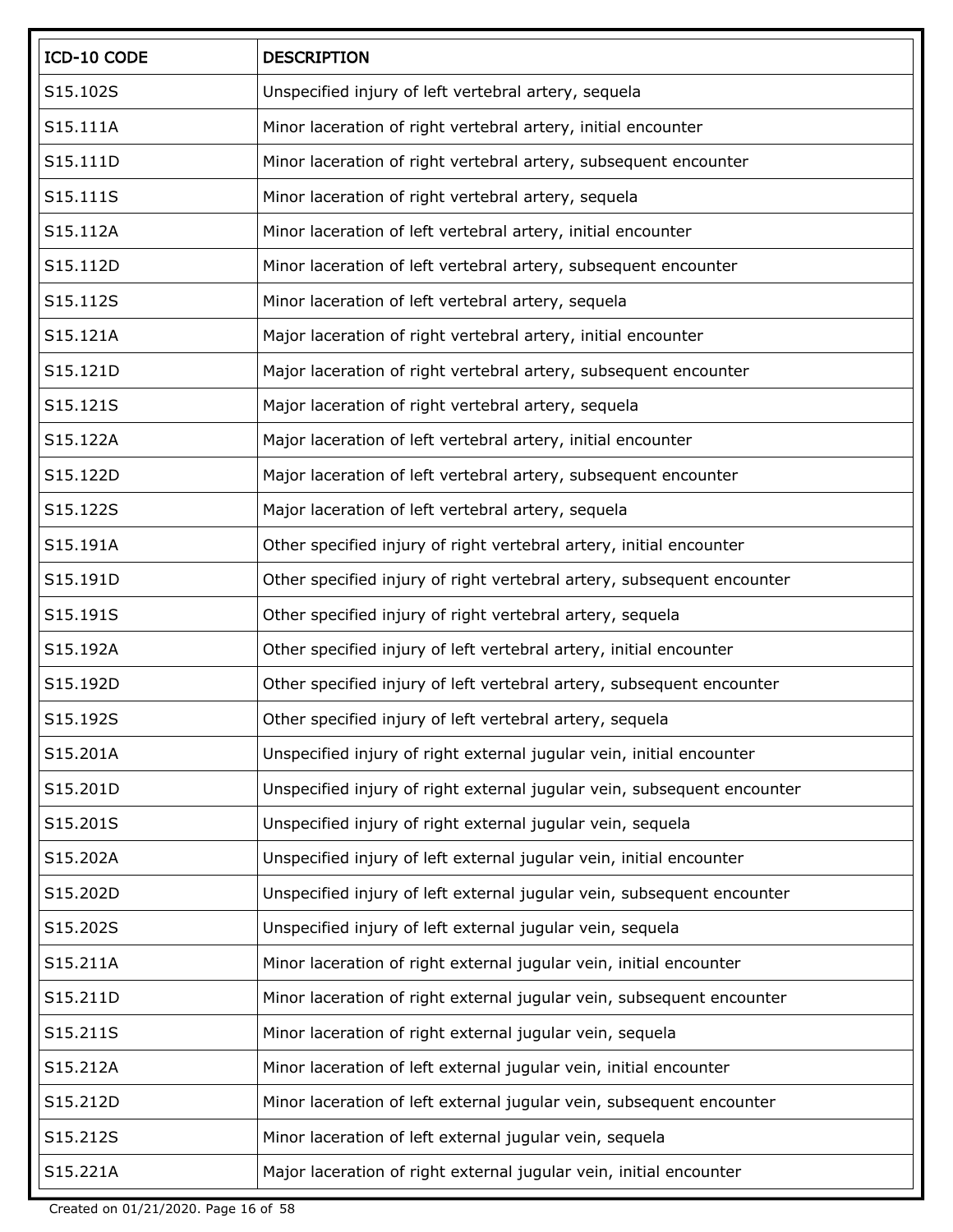| ICD-10 CODE | <b>DESCRIPTION</b>                                                          |
|-------------|-----------------------------------------------------------------------------|
| S15.221D    | Major laceration of right external jugular vein, subsequent encounter       |
| S15.221S    | Major laceration of right external jugular vein, sequela                    |
| S15.222A    | Major laceration of left external jugular vein, initial encounter           |
| S15.222D    | Major laceration of left external jugular vein, subsequent encounter        |
| S15.222S    | Major laceration of left external jugular vein, sequela                     |
| S15.291A    | Other specified injury of right external jugular vein, initial encounter    |
| S15.291D    | Other specified injury of right external jugular vein, subsequent encounter |
| S15.291S    | Other specified injury of right external jugular vein, sequela              |
| S15.292A    | Other specified injury of left external jugular vein, initial encounter     |
| S15.292D    | Other specified injury of left external jugular vein, subsequent encounter  |
| S15.292S    | Other specified injury of left external jugular vein, sequela               |
| S15.301A    | Unspecified injury of right internal jugular vein, initial encounter        |
| S15.301D    | Unspecified injury of right internal jugular vein, subsequent encounter     |
| S15.301S    | Unspecified injury of right internal jugular vein, sequela                  |
| S15.302A    | Unspecified injury of left internal jugular vein, initial encounter         |
| S15.302D    | Unspecified injury of left internal jugular vein, subsequent encounter      |
| S15.302S    | Unspecified injury of left internal jugular vein, sequela                   |
| S15.311A    | Minor laceration of right internal jugular vein, initial encounter          |
| S15.311D    | Minor laceration of right internal jugular vein, subsequent encounter       |
| S15.311S    | Minor laceration of right internal jugular vein, sequela                    |
| ICD-10 CODE | <b>DESCRIPTION</b>                                                          |
| S15.312A    | Minor laceration of left internal jugular vein, initial encounter           |
| S15.312D    | Minor laceration of left internal jugular vein, subsequent encounter        |
| S15.312S    | Minor laceration of left internal jugular vein, sequela                     |
| S15.321A    | Major laceration of right internal jugular vein, initial encounter          |
| S15.321D    | Major laceration of right internal jugular vein, subsequent encounter       |
| S15.321S    | Major laceration of right internal jugular vein, sequela                    |
| S15.322A    | Major laceration of left internal jugular vein, initial encounter           |
| S15.322D    | Major laceration of left internal jugular vein, subsequent encounter        |
| S15.322S    | Major laceration of left internal jugular vein, sequela                     |
| S15.391A    | Other specified injury of right internal jugular vein, initial encounter    |
| S15.391D    | Other specified injury of right internal jugular vein, subsequent encounter |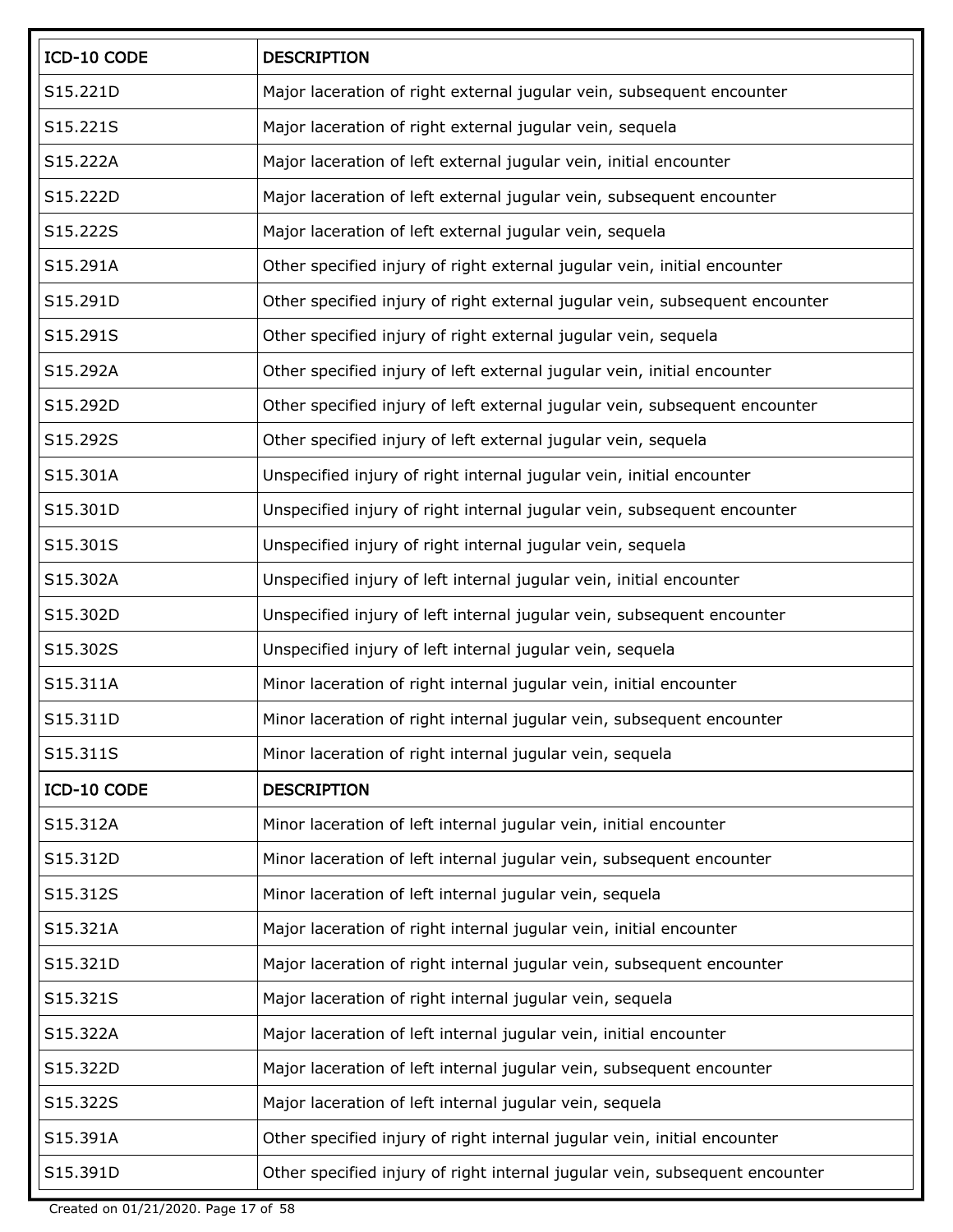| ICD-10 CODE                       | <b>DESCRIPTION</b>                                                          |
|-----------------------------------|-----------------------------------------------------------------------------|
| S15.391S                          | Other specified injury of right internal jugular vein, sequela              |
| S15.392A                          | Other specified injury of left internal jugular vein, initial encounter     |
| S15.392D                          | Other specified injury of left internal jugular vein, subsequent encounter  |
| S15.392S                          | Other specified injury of left internal jugular vein, sequela               |
| S15.8XXA                          | Injury of other specified blood vessels at neck level, initial encounter    |
| S15.8XXD                          | Injury of other specified blood vessels at neck level, subsequent encounter |
| S <sub>15</sub> .8X <sub>XS</sub> | Injury of other specified blood vessels at neck level, sequela              |

## **Group 2 Paragraph:**

## **C8912-C8914 Magnetic Resonance Angiography, Lower Extremity**

#### **Group 2 Codes:**

| ICD-10 CODE | <b>DESCRIPTION</b>                                                                                    |
|-------------|-------------------------------------------------------------------------------------------------------|
| E08.51      | Diabetes mellitus due to underlying condition with diabetic peripheral angiopathy<br>without gangrene |
| E08.52      | Diabetes mellitus due to underlying condition with diabetic peripheral angiopathy<br>with gangrene    |
| E09.51      | Drug or chemical induced diabetes mellitus with diabetic peripheral angiopathy<br>without gangrene    |
| E09.52      | Drug or chemical induced diabetes mellitus with diabetic peripheral angiopathy with<br>gangrene       |
| E10.51      | Type 1 diabetes mellitus with diabetic peripheral angiopathy without gangrene                         |
| E10.52      | Type 1 diabetes mellitus with diabetic peripheral angiopathy with gangrene                            |
| E10.59      | Type 1 diabetes mellitus with other circulatory complications                                         |
| E11.51      | Type 2 diabetes mellitus with diabetic peripheral angiopathy without gangrene                         |
| E11.52      | Type 2 diabetes mellitus with diabetic peripheral angiopathy with gangrene                            |
| E11.59      | Type 2 diabetes mellitus with other circulatory complications                                         |
| E13.51      | Other specified diabetes mellitus with diabetic peripheral angiopathy without<br>gangrene             |
| E13.52      | Other specified diabetes mellitus with diabetic peripheral angiopathy with gangrene                   |
| E13.59      | Other specified diabetes mellitus with other circulatory complications                                |
| I26.01      | Septic pulmonary embolism with acute cor pulmonale                                                    |
| I26.09      | Other pulmonary embolism with acute cor pulmonale                                                     |
| I26.90      | Septic pulmonary embolism without acute cor pulmonale                                                 |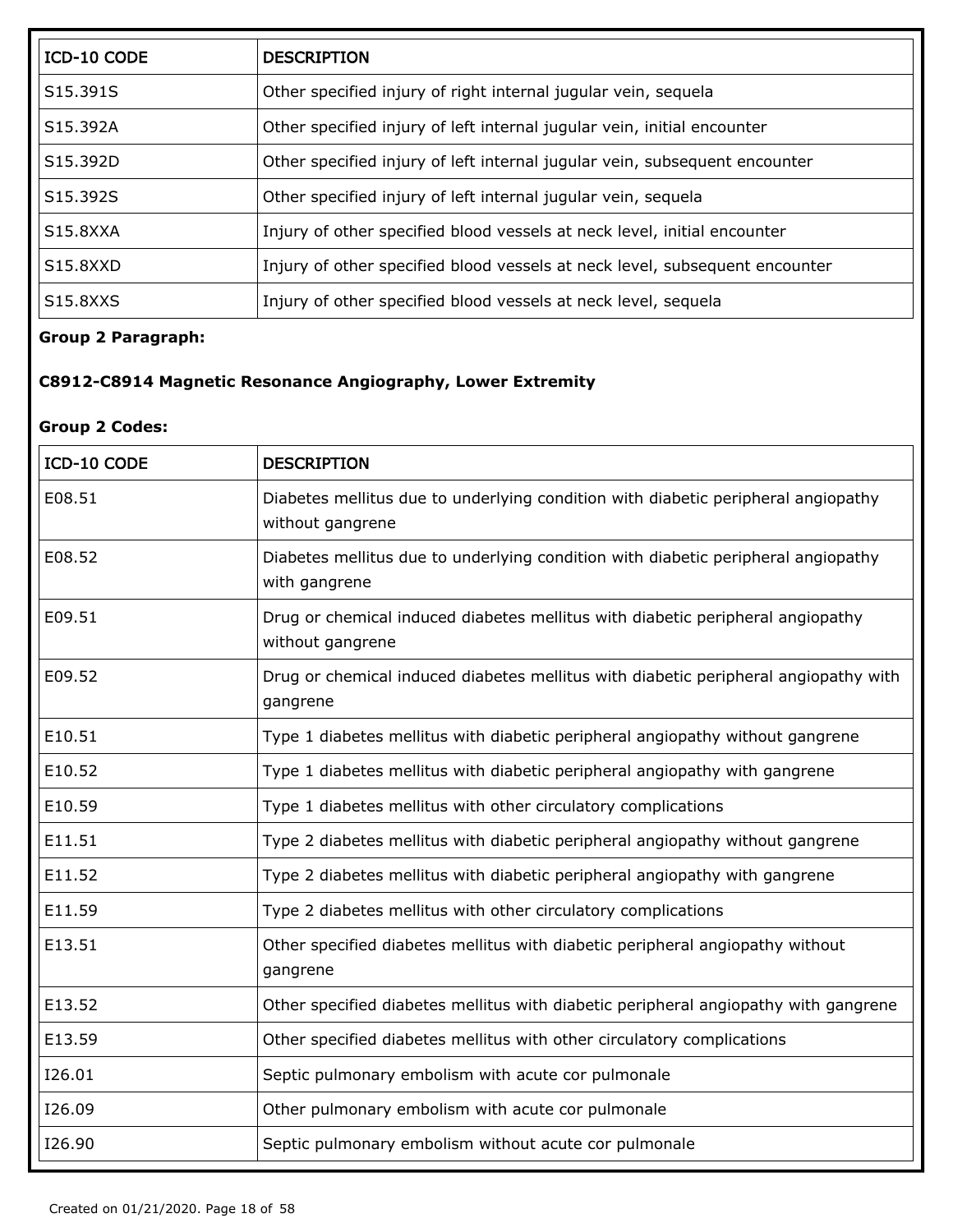| ICD-10 CODE | <b>DESCRIPTION</b>                                                                                   |
|-------------|------------------------------------------------------------------------------------------------------|
| I26.93      | Single subsegmental pulmonary embolism without acute cor pulmonale                                   |
| I26.94      | Multiple subsegmental pulmonary emboli without acute cor pulmonale                                   |
| I26.99      | Other pulmonary embolism without acute cor pulmonale                                                 |
| I67.0       | Dissection of cerebral arteries, nonruptured                                                         |
| I70.201     | Unspecified atherosclerosis of native arteries of extremities, right leg                             |
| I70.202     | Unspecified atherosclerosis of native arteries of extremities, left leg                              |
| I70.203     | Unspecified atherosclerosis of native arteries of extremities, bilateral legs                        |
| I70.208     | Unspecified atherosclerosis of native arteries of extremities, other extremity                       |
| I70.211     | Atherosclerosis of native arteries of extremities with intermittent claudication, right<br>leg       |
| I70.212     | Atherosclerosis of native arteries of extremities with intermittent claudication, left<br>leg        |
| I70.213     | Atherosclerosis of native arteries of extremities with intermittent claudication,<br>bilateral legs  |
| I70.218     | Atherosclerosis of native arteries of extremities with intermittent claudication, other<br>extremity |
| I70.221     | Atherosclerosis of native arteries of extremities with rest pain, right leg                          |
| I70.222     | Atherosclerosis of native arteries of extremities with rest pain, left leg                           |
| I70.223     | Atherosclerosis of native arteries of extremities with rest pain, bilateral legs                     |
| I70.228     | Atherosclerosis of native arteries of extremities with rest pain, other extremity                    |
| I70.231     | Atherosclerosis of native arteries of right leg with ulceration of thigh                             |
| I70.232     | Atherosclerosis of native arteries of right leg with ulceration of calf                              |
| I70.233     | Atherosclerosis of native arteries of right leg with ulceration of ankle                             |
| I70.234     | Atherosclerosis of native arteries of right leg with ulceration of heel and midfoot                  |
| I70.235     | Atherosclerosis of native arteries of right leg with ulceration of other part of foot                |
| I70.238     | Atherosclerosis of native arteries of right leg with ulceration of other part of lower<br>leg        |
| I70.241     | Atherosclerosis of native arteries of left leg with ulceration of thigh                              |
| I70.242     | Atherosclerosis of native arteries of left leg with ulceration of calf                               |
| I70.243     | Atherosclerosis of native arteries of left leg with ulceration of ankle                              |
| I70.244     | Atherosclerosis of native arteries of left leg with ulceration of heel and midfoot                   |
| I70.245     | Atherosclerosis of native arteries of left leg with ulceration of other part of foot                 |
| I70.248     | Atherosclerosis of native arteries of left leg with ulceration of other part of lower leg            |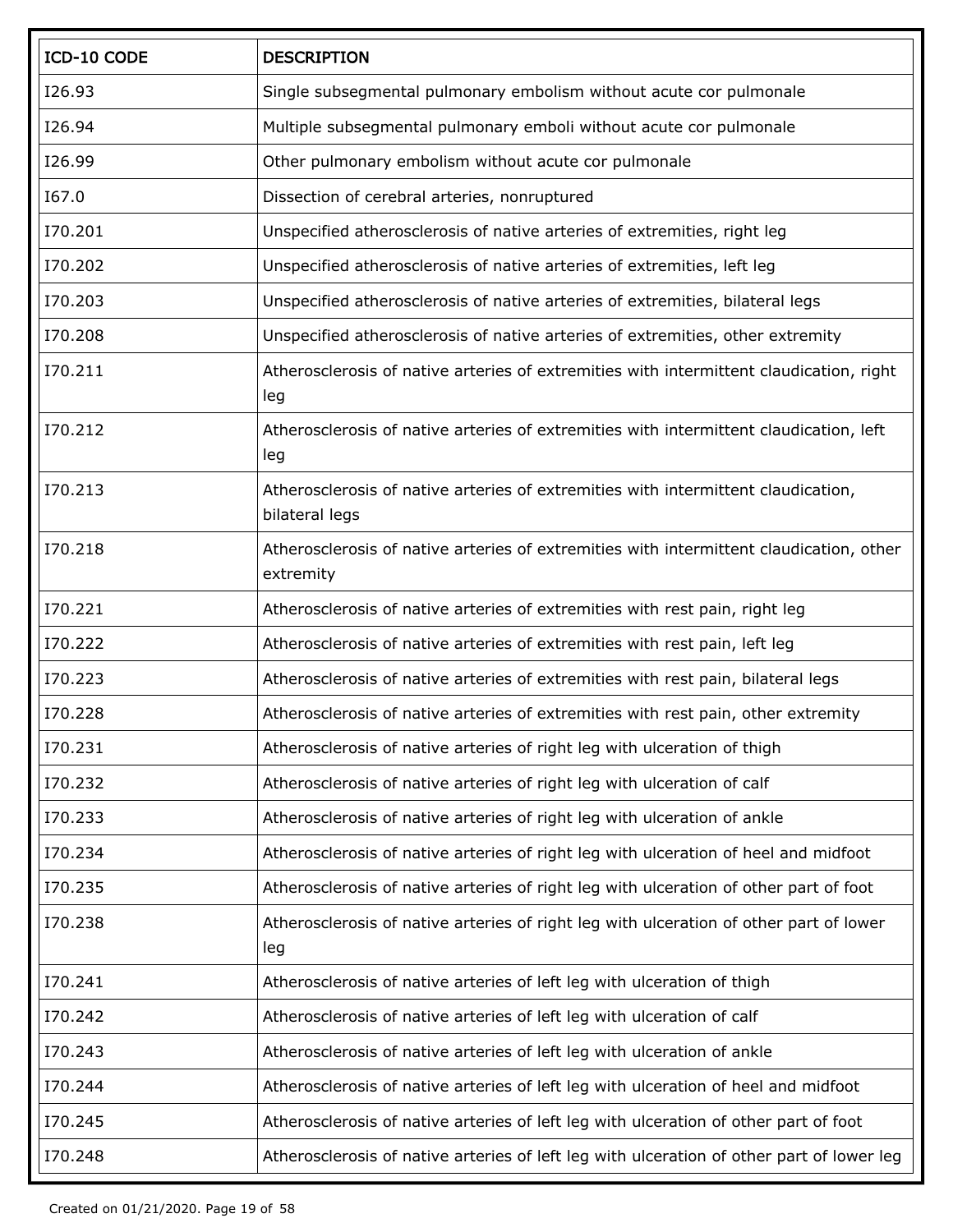| ICD-10 CODE | <b>DESCRIPTION</b>                                                                                                           |
|-------------|------------------------------------------------------------------------------------------------------------------------------|
| I70.25      | Atherosclerosis of native arteries of other extremities with ulceration                                                      |
| I70.261     | Atherosclerosis of native arteries of extremities with gangrene, right leg                                                   |
| I70.262     | Atherosclerosis of native arteries of extremities with gangrene, left leg                                                    |
| I70.263     | Atherosclerosis of native arteries of extremities with gangrene, bilateral legs                                              |
| I70.268     | Atherosclerosis of native arteries of extremities with gangrene, other extremity                                             |
| I70.291     | Other atherosclerosis of native arteries of extremities, right leg                                                           |
| I70.292     | Other atherosclerosis of native arteries of extremities, left leg                                                            |
| I70.293     | Other atherosclerosis of native arteries of extremities, bilateral legs                                                      |
| I70.298     | Other atherosclerosis of native arteries of extremities, other extremity                                                     |
| 170.301     | Unspecified atherosclerosis of unspecified type of bypass graft(s) of the extremities,<br>right leg                          |
| I70.302     | Unspecified atherosclerosis of unspecified type of bypass graft(s) of the extremities,<br>left leg                           |
| I70.303     | Unspecified atherosclerosis of unspecified type of bypass graft(s) of the extremities,<br>bilateral legs                     |
| 170.308     | Unspecified atherosclerosis of unspecified type of bypass graft(s) of the extremities,<br>other extremity                    |
| I70.311     | Atherosclerosis of unspecified type of bypass graft(s) of the extremities with<br>intermittent claudication, right leg       |
| 170.312     | Atherosclerosis of unspecified type of bypass graft(s) of the extremities with<br>intermittent claudication, left leg        |
| I70.313     | Atherosclerosis of unspecified type of bypass graft(s) of the extremities with<br>intermittent claudication, bilateral legs  |
| 170.318     | Atherosclerosis of unspecified type of bypass graft(s) of the extremities with<br>intermittent claudication, other extremity |
| I70.321     | Atherosclerosis of unspecified type of bypass graft(s) of the extremities with rest<br>pain, right leg                       |
| I70.322     | Atherosclerosis of unspecified type of bypass graft(s) of the extremities with rest<br>pain, left leg                        |
| I70.323     | Atherosclerosis of unspecified type of bypass graft(s) of the extremities with rest<br>pain, bilateral legs                  |
| I70.328     | Atherosclerosis of unspecified type of bypass graft(s) of the extremities with rest<br>pain, other extremity                 |
| 170.331     | Atherosclerosis of unspecified type of bypass graft(s) of the right leg with ulceration<br>of thigh                          |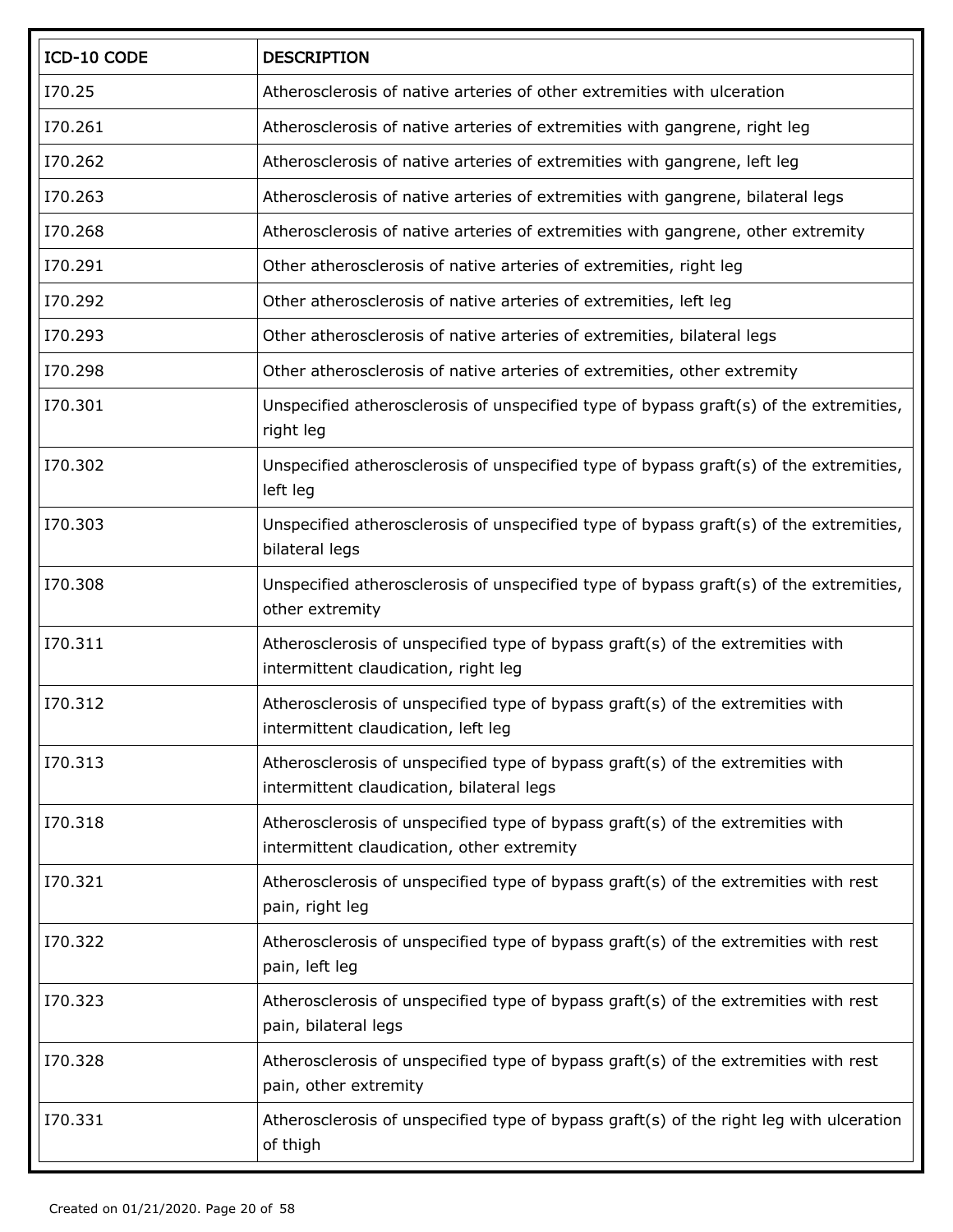| ICD-10 CODE | <b>DESCRIPTION</b>                                                                                                    |
|-------------|-----------------------------------------------------------------------------------------------------------------------|
| I70.332     | Atherosclerosis of unspecified type of bypass graft(s) of the right leg with ulceration<br>of calf                    |
| I70.333     | Atherosclerosis of unspecified type of bypass graft(s) of the right leg with ulceration<br>of ankle                   |
| I70.334     | Atherosclerosis of unspecified type of bypass graft(s) of the right leg with ulceration<br>of heel and midfoot        |
| I70.335     | Atherosclerosis of unspecified type of bypass graft(s) of the right leg with ulceration<br>of other part of foot      |
| I70.338     | Atherosclerosis of unspecified type of bypass graft(s) of the right leg with ulceration<br>of other part of lower leg |
| I70.341     | Atherosclerosis of unspecified type of bypass graft(s) of the left leg with ulceration<br>of thigh                    |
| I70.342     | Atherosclerosis of unspecified type of bypass graft(s) of the left leg with ulceration<br>of calf                     |
| I70.343     | Atherosclerosis of unspecified type of bypass graft(s) of the left leg with ulceration<br>of ankle                    |
| I70.344     | Atherosclerosis of unspecified type of bypass graft(s) of the left leg with ulceration<br>of heel and midfoot         |
| I70.345     | Atherosclerosis of unspecified type of bypass graft(s) of the left leg with ulceration<br>of other part of foot       |
| I70.348     | Atherosclerosis of unspecified type of bypass graft(s) of the left leg with ulceration<br>of other part of lower leg  |
| I70.35      | Atherosclerosis of unspecified type of bypass graft(s) of other extremity with<br>ulceration                          |
| I70.361     | Atherosclerosis of unspecified type of bypass graft(s) of the extremities with<br>gangrene, right leg                 |
| I70.362     | Atherosclerosis of unspecified type of bypass graft(s) of the extremities with<br>gangrene, left leg                  |
| I70.363     | Atherosclerosis of unspecified type of bypass graft(s) of the extremities with<br>gangrene, bilateral legs            |
| I70.368     | Atherosclerosis of unspecified type of bypass graft(s) of the extremities with<br>gangrene, other extremity           |
| I70.391     | Other atherosclerosis of unspecified type of bypass graft(s) of the extremities, right<br>leg                         |
| I70.392     | Other atherosclerosis of unspecified type of bypass graft(s) of the extremities, left<br>leg                          |
| I70.393     | Other atherosclerosis of unspecified type of bypass graft(s) of the extremities,                                      |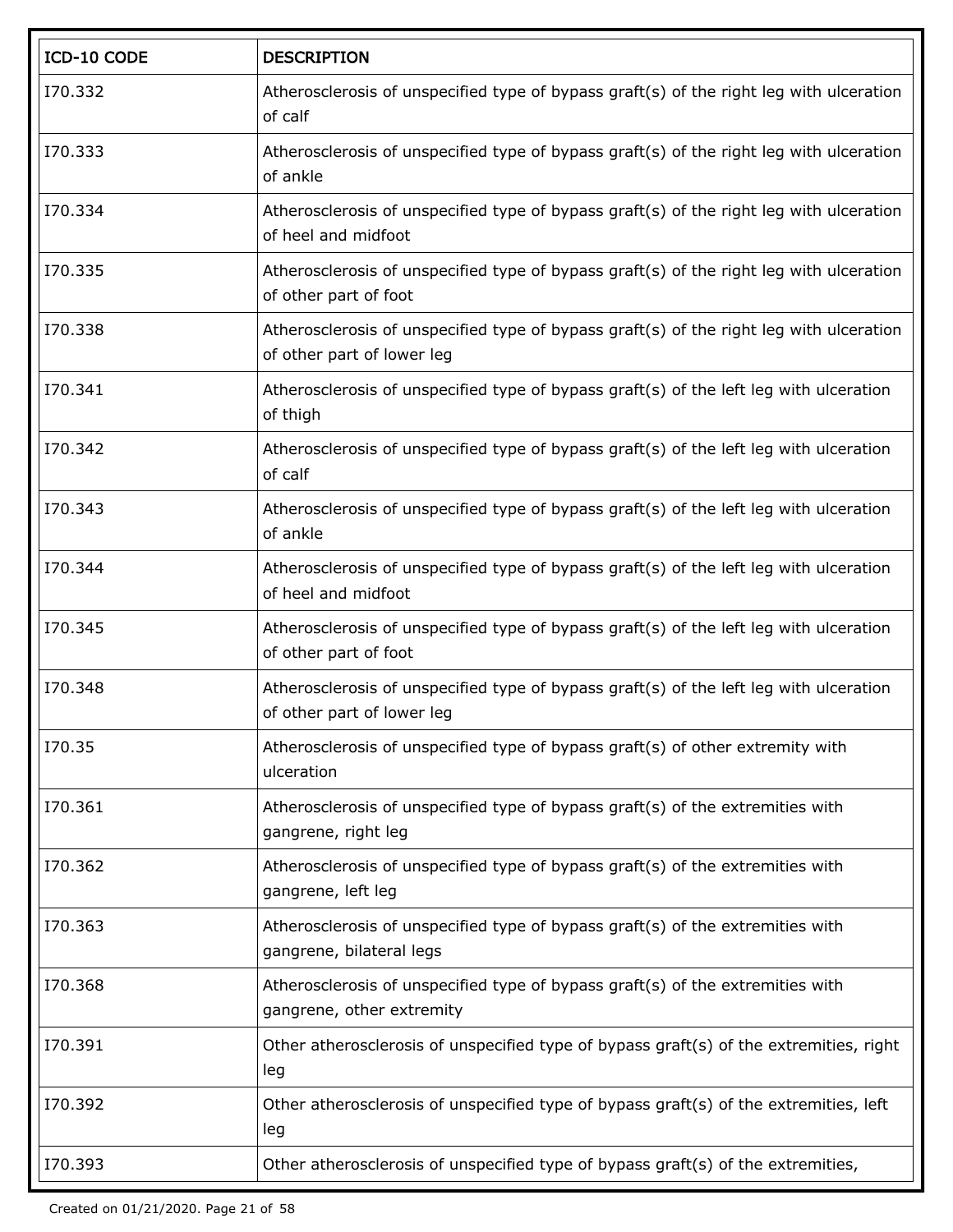| ICD-10 CODE | <b>DESCRIPTION</b>                                                                                                       |
|-------------|--------------------------------------------------------------------------------------------------------------------------|
|             | bilateral legs                                                                                                           |
| I70.398     | Other atherosclerosis of unspecified type of bypass graft(s) of the extremities, other<br>extremity                      |
| I70.401     | Unspecified atherosclerosis of autologous vein bypass graft(s) of the extremities,<br>right leg                          |
| I70.402     | Unspecified atherosclerosis of autologous vein bypass graft(s) of the extremities,<br>left leg                           |
| I70.403     | Unspecified atherosclerosis of autologous vein bypass graft(s) of the extremities,<br>bilateral legs                     |
| I70.408     | Unspecified atherosclerosis of autologous vein bypass graft(s) of the extremities,<br>other extremity                    |
| I70.411     | Atherosclerosis of autologous vein bypass graft(s) of the extremities with<br>intermittent claudication, right leg       |
| I70.412     | Atherosclerosis of autologous vein bypass graft(s) of the extremities with<br>intermittent claudication, left leg        |
| I70.413     | Atherosclerosis of autologous vein bypass graft(s) of the extremities with<br>intermittent claudication, bilateral legs  |
| I70.418     | Atherosclerosis of autologous vein bypass graft(s) of the extremities with<br>intermittent claudication, other extremity |
| I70.421     | Atherosclerosis of autologous vein bypass graft(s) of the extremities with rest pain,<br>right leg                       |
| I70.422     | Atherosclerosis of autologous vein bypass graft(s) of the extremities with rest pain,<br>left leg                        |
| I70.423     | Atherosclerosis of autologous vein bypass graft(s) of the extremities with rest pain,<br>bilateral legs                  |
| I70.428     | Atherosclerosis of autologous vein bypass graft(s) of the extremities with rest pain,<br>other extremity                 |
| I70.431     | Atherosclerosis of autologous vein bypass graft(s) of the right leg with ulceration of<br>thigh                          |
| I70.432     | Atherosclerosis of autologous vein bypass graft(s) of the right leg with ulceration of<br>calf                           |
| I70.433     | Atherosclerosis of autologous vein bypass graft(s) of the right leg with ulceration of<br>ankle                          |
| ICD-10 CODE | <b>DESCRIPTION</b>                                                                                                       |
| I70.434     | Atherosclerosis of autologous vein bypass graft(s) of the right leg with ulceration of<br>heel and midfoot               |
| I70.435     | Atherosclerosis of autologous vein bypass graft(s) of the right leg with ulceration of                                   |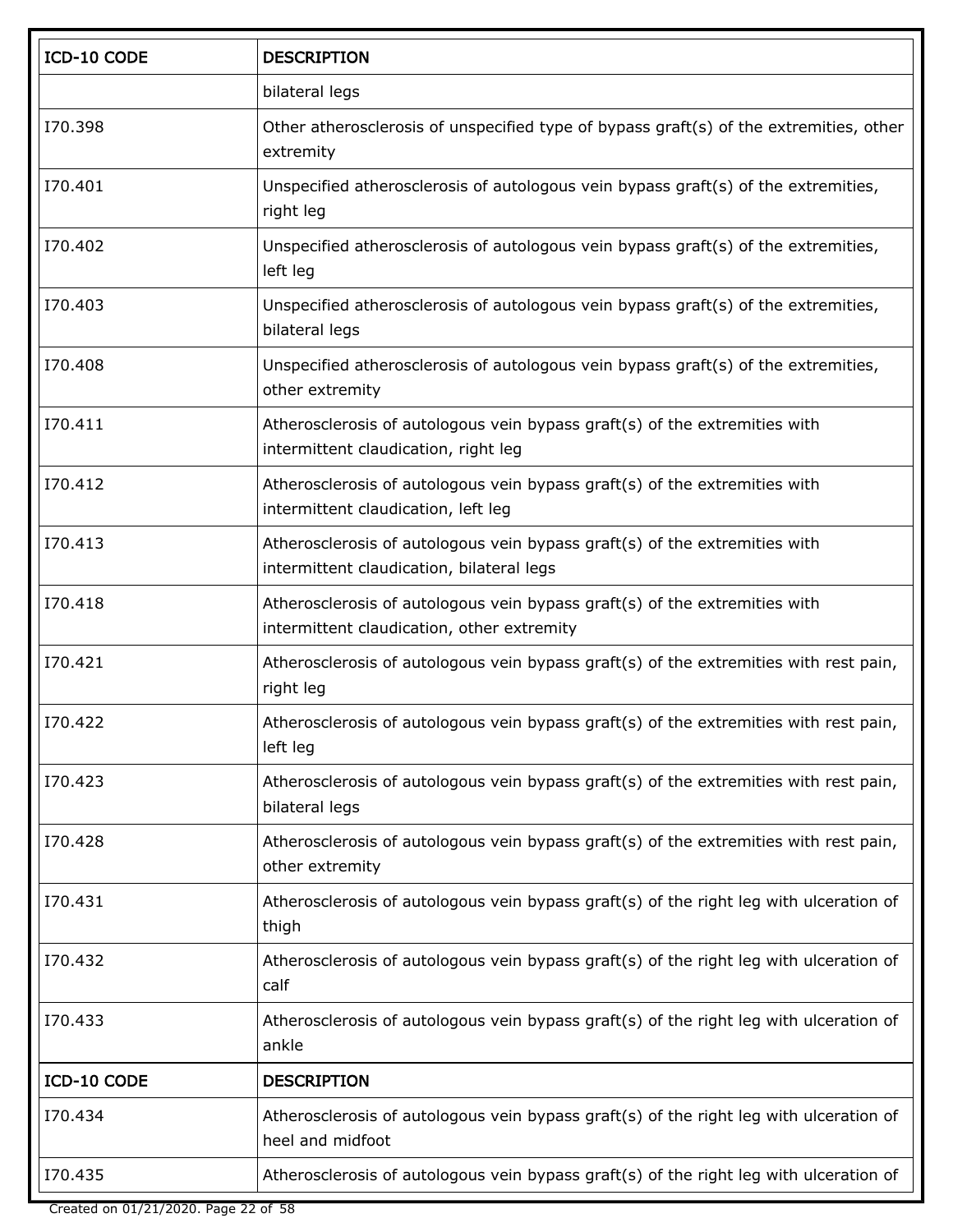| ICD-10 CODE | <b>DESCRIPTION</b>                                                                                                |
|-------------|-------------------------------------------------------------------------------------------------------------------|
|             | other part of foot                                                                                                |
| I70.438     | Atherosclerosis of autologous vein bypass graft(s) of the right leg with ulceration of<br>other part of lower leg |
| I70.441     | Atherosclerosis of autologous vein bypass graft(s) of the left leg with ulceration of<br>thigh                    |
| I70.442     | Atherosclerosis of autologous vein bypass graft(s) of the left leg with ulceration of<br>calf                     |
| I70.443     | Atherosclerosis of autologous vein bypass graft(s) of the left leg with ulceration of<br>ankle                    |
| I70.444     | Atherosclerosis of autologous vein bypass graft(s) of the left leg with ulceration of<br>heel and midfoot         |
| I70.445     | Atherosclerosis of autologous vein bypass graft(s) of the left leg with ulceration of<br>other part of foot       |
| I70.448     | Atherosclerosis of autologous vein bypass graft(s) of the left leg with ulceration of<br>other part of lower leg  |
| I70.45      | Atherosclerosis of autologous vein bypass graft(s) of other extremity with ulceration                             |
| I70.461     | Atherosclerosis of autologous vein bypass graft(s) of the extremities with gangrene,<br>right leg                 |
| I70.462     | Atherosclerosis of autologous vein bypass graft(s) of the extremities with gangrene,<br>left leg                  |
| I70.463     | Atherosclerosis of autologous vein bypass graft(s) of the extremities with gangrene,<br>bilateral legs            |
| I70.468     | Atherosclerosis of autologous vein bypass graft(s) of the extremities with gangrene,<br>other extremity           |
| I70.491     | Other atherosclerosis of autologous vein bypass graft(s) of the extremities, right leg                            |
| I70.492     | Other atherosclerosis of autologous vein bypass graft(s) of the extremities, left leg                             |
| I70.493     | Other atherosclerosis of autologous vein bypass graft(s) of the extremities, bilateral<br>legs                    |
| I70.498     | Other atherosclerosis of autologous vein bypass graft(s) of the extremities, other<br>extremity                   |
| I70.501     | Unspecified atherosclerosis of nonautologous biological bypass graft(s) of the<br>extremities, right leg          |
| I70.502     | Unspecified atherosclerosis of nonautologous biological bypass graft(s) of the<br>extremities, left leg           |
| I70.503     | Unspecified atherosclerosis of nonautologous biological bypass graft(s) of the<br>extremities, bilateral legs     |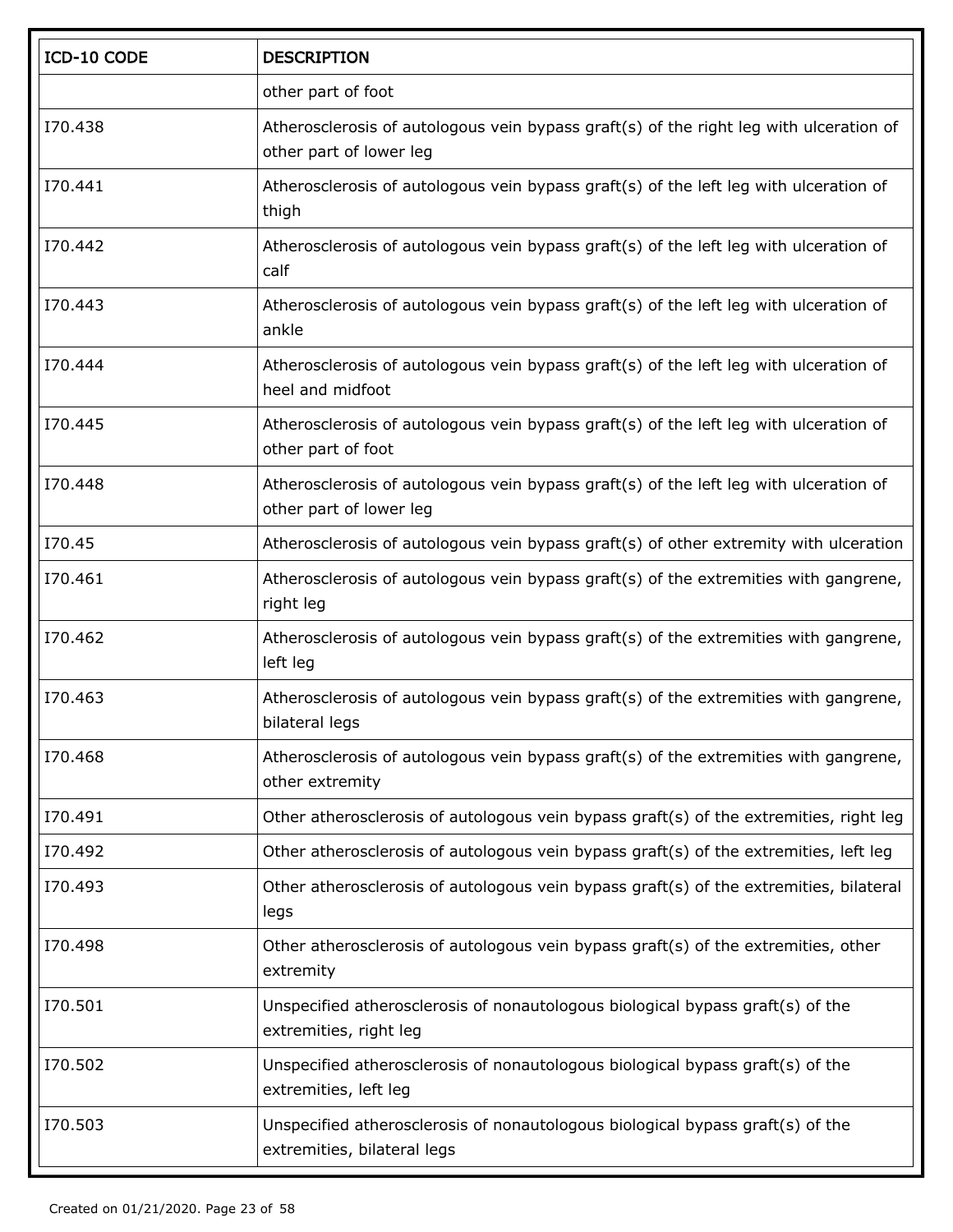| ICD-10 CODE | <b>DESCRIPTION</b>                                                                                                                |
|-------------|-----------------------------------------------------------------------------------------------------------------------------------|
| 170.508     | Unspecified atherosclerosis of nonautologous biological bypass graft(s) of the<br>extremities, other extremity                    |
| I70.511     | Atherosclerosis of nonautologous biological bypass graft(s) of the extremities with<br>intermittent claudication, right leg       |
| I70.512     | Atherosclerosis of nonautologous biological bypass graft(s) of the extremities with<br>intermittent claudication, left leg        |
| 170.513     | Atherosclerosis of nonautologous biological bypass graft(s) of the extremities with<br>intermittent claudication, bilateral legs  |
| 170.518     | Atherosclerosis of nonautologous biological bypass graft(s) of the extremities with<br>intermittent claudication, other extremity |
| 170.521     | Atherosclerosis of nonautologous biological bypass graft(s) of the extremities with<br>rest pain, right leg                       |
| I70.522     | Atherosclerosis of nonautologous biological bypass graft(s) of the extremities with<br>rest pain, left leg                        |
| I70.523     | Atherosclerosis of nonautologous biological bypass graft(s) of the extremities with<br>rest pain, bilateral legs                  |
| 170.528     | Atherosclerosis of nonautologous biological bypass graft(s) of the extremities with<br>rest pain, other extremity                 |
| I70.531     | Atherosclerosis of nonautologous biological bypass graft(s) of the right leg with<br>ulceration of thigh                          |
| I70.532     | Atherosclerosis of nonautologous biological bypass graft(s) of the right leg with<br>ulceration of calf                           |
| I70.533     | Atherosclerosis of nonautologous biological bypass graft(s) of the right leg with<br>ulceration of ankle                          |
| I70.534     | Atherosclerosis of nonautologous biological bypass graft(s) of the right leg with<br>ulceration of heel and midfoot               |
| I70.535     | Atherosclerosis of nonautologous biological bypass graft(s) of the right leg with<br>ulceration of other part of foot             |
| 170.538     | Atherosclerosis of nonautologous biological bypass graft(s) of the right leg with<br>ulceration of other part of lower leg        |
| I70.541     | Atherosclerosis of nonautologous biological bypass graft(s) of the left leg with<br>ulceration of thigh                           |
| I70.542     | Atherosclerosis of nonautologous biological bypass graft(s) of the left leg with<br>ulceration of calf                            |
| 170.543     | Atherosclerosis of nonautologous biological bypass graft(s) of the left leg with<br>ulceration of ankle                           |
| 170.544     | Atherosclerosis of nonautologous biological bypass graft(s) of the left leg with                                                  |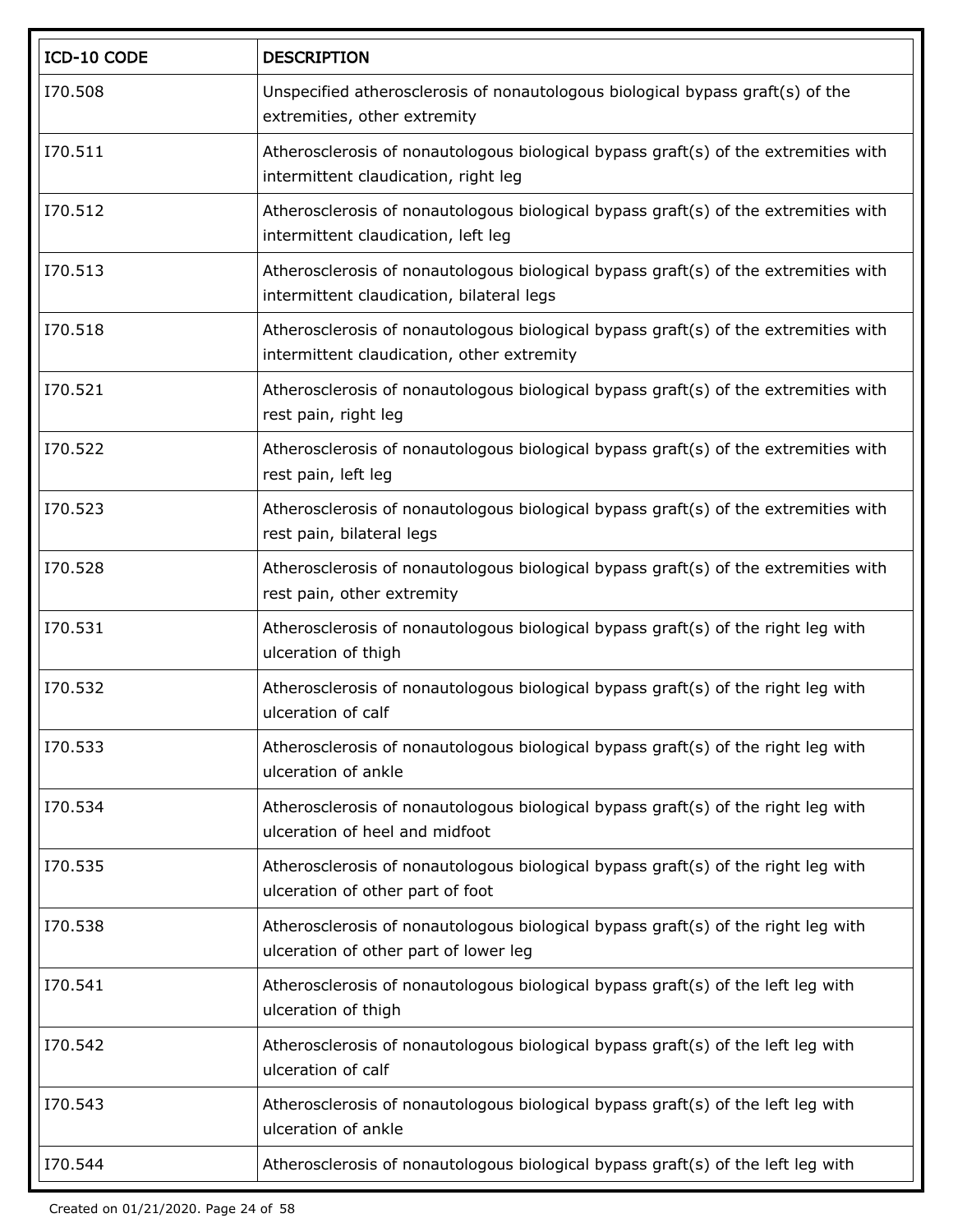| ICD-10 CODE | <b>DESCRIPTION</b>                                                                                                        |
|-------------|---------------------------------------------------------------------------------------------------------------------------|
|             | ulceration of heel and midfoot                                                                                            |
| I70.545     | Atherosclerosis of nonautologous biological bypass graft(s) of the left leg with<br>ulceration of other part of foot      |
| I70.548     | Atherosclerosis of nonautologous biological bypass graft(s) of the left leg with<br>ulceration of other part of lower leg |
| I70.55      | Atherosclerosis of nonautologous biological bypass graft(s) of other extremity with<br>ulceration                         |
| I70.561     | Atherosclerosis of nonautologous biological bypass graft(s) of the extremities with<br>gangrene, right leg                |
| I70.562     | Atherosclerosis of nonautologous biological bypass graft(s) of the extremities with<br>gangrene, left leg                 |
| I70.563     | Atherosclerosis of nonautologous biological bypass graft(s) of the extremities with<br>gangrene, bilateral legs           |
| I70.568     | Atherosclerosis of nonautologous biological bypass graft(s) of the extremities with<br>gangrene, other extremity          |
| I70.591     | Other atherosclerosis of nonautologous biological bypass graft(s) of the extremities,<br>right leg                        |
| I70.592     | Other atherosclerosis of nonautologous biological bypass graft(s) of the extremities,<br>left leg                         |
| I70.593     | Other atherosclerosis of nonautologous biological bypass graft(s) of the extremities,<br>bilateral legs                   |
| I70.598     | Other atherosclerosis of nonautologous biological bypass graft(s) of the extremities,<br>other extremity                  |
| I70.601     | Unspecified atherosclerosis of nonbiological bypass graft(s) of the extremities, right<br>leg                             |
| I70.602     | Unspecified atherosclerosis of nonbiological bypass graft(s) of the extremities, left<br>leg                              |
| I70.603     | Unspecified atherosclerosis of nonbiological bypass graft(s) of the extremities,<br>bilateral legs                        |
| I70.608     | Unspecified atherosclerosis of nonbiological bypass graft(s) of the extremities, other<br>extremity                       |
| I70.611     | Atherosclerosis of nonbiological bypass graft(s) of the extremities with intermittent<br>claudication, right leg          |
| I70.612     | Atherosclerosis of nonbiological bypass graft(s) of the extremities with intermittent<br>claudication, left leg           |
| I70.613     | Atherosclerosis of nonbiological bypass graft(s) of the extremities with intermittent<br>claudication, bilateral legs     |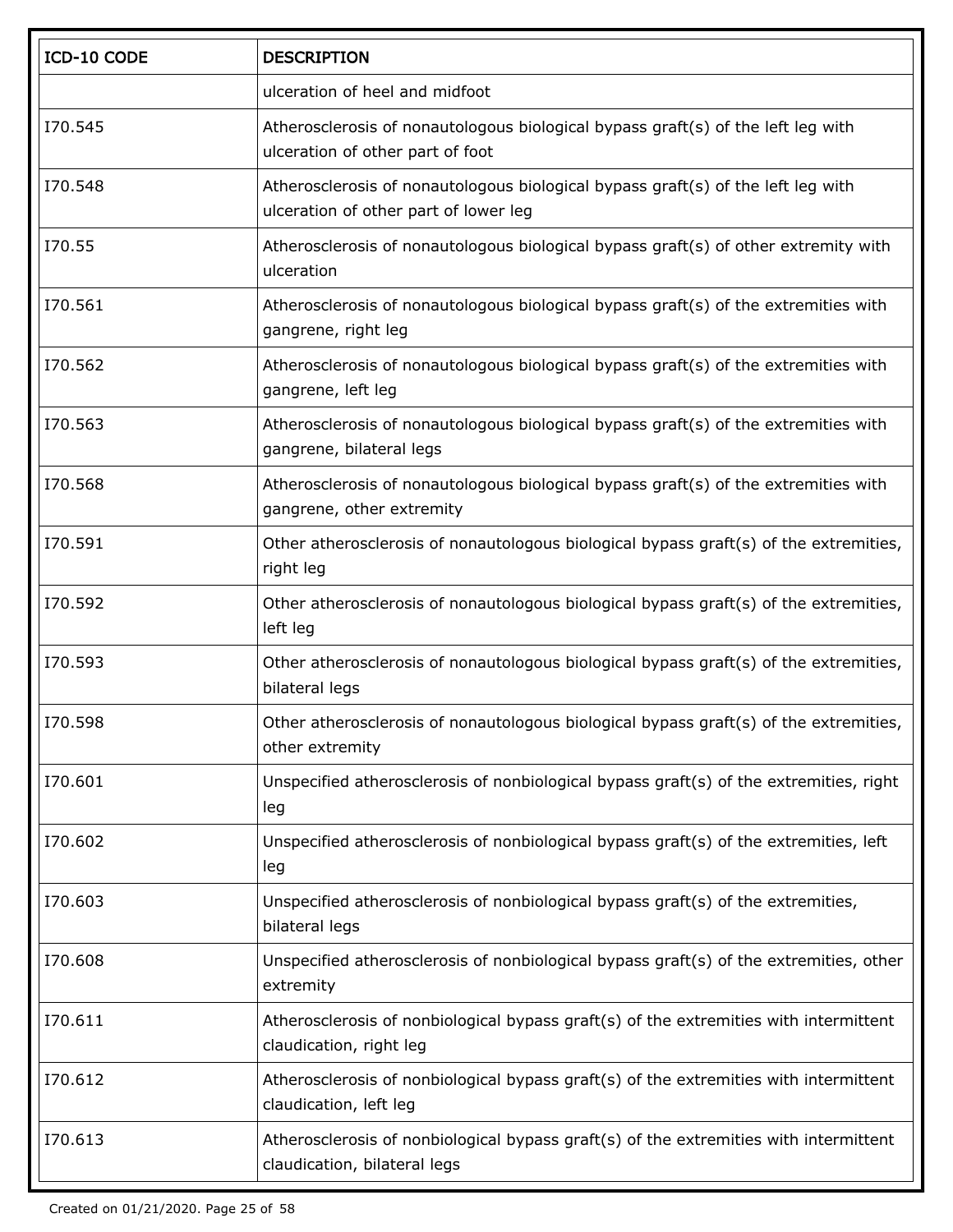| ICD-10 CODE | <b>DESCRIPTION</b>                                                                                                     |
|-------------|------------------------------------------------------------------------------------------------------------------------|
| I70.618     | Atherosclerosis of nonbiological bypass graft(s) of the extremities with intermittent<br>claudication, other extremity |
| I70.621     | Atherosclerosis of nonbiological bypass graft(s) of the extremities with rest pain,<br>right leg                       |
| I70.622     | Atherosclerosis of nonbiological bypass graft(s) of the extremities with rest pain, left<br>leg                        |
| I70.623     | Atherosclerosis of nonbiological bypass graft(s) of the extremities with rest pain,<br>bilateral legs                  |
| I70.628     | Atherosclerosis of nonbiological bypass graft(s) of the extremities with rest pain,<br>other extremity                 |
| I70.631     | Atherosclerosis of nonbiological bypass graft(s) of the right leg with ulceration of<br>thigh                          |
| I70.632     | Atherosclerosis of nonbiological bypass graft(s) of the right leg with ulceration of<br>calf                           |
| I70.633     | Atherosclerosis of nonbiological bypass graft(s) of the right leg with ulceration of<br>ankle                          |
| I70.634     | Atherosclerosis of nonbiological bypass graft(s) of the right leg with ulceration of<br>heel and midfoot               |
| I70.635     | Atherosclerosis of nonbiological bypass graft(s) of the right leg with ulceration of<br>other part of foot             |
| I70.638     | Atherosclerosis of nonbiological bypass graft(s) of the right leg with ulceration of<br>other part of lower leg        |
| I70.641     | Atherosclerosis of nonbiological bypass graft(s) of the left leg with ulceration of<br>thigh                           |
| I70.642     | Atherosclerosis of nonbiological bypass graft(s) of the left leg with ulceration of calf                               |
| I70.643     | Atherosclerosis of nonbiological bypass graft(s) of the left leg with ulceration of<br>ankle                           |
| I70.644     | Atherosclerosis of nonbiological bypass graft(s) of the left leg with ulceration of heel<br>and midfoot                |
| I70.645     | Atherosclerosis of nonbiological bypass graft(s) of the left leg with ulceration of<br>other part of foot              |
| I70.648     | Atherosclerosis of nonbiological bypass graft(s) of the left leg with ulceration of<br>other part of lower leg         |
| I70.65      | Atherosclerosis of nonbiological bypass graft(s) of other extremity with ulceration                                    |
| I70.661     | Atherosclerosis of nonbiological bypass graft(s) of the extremities with gangrene,<br>right leg                        |
| I70.662     | Atherosclerosis of nonbiological bypass graft(s) of the extremities with gangrene,                                     |

Created on 01/21/2020. Page 26 of 58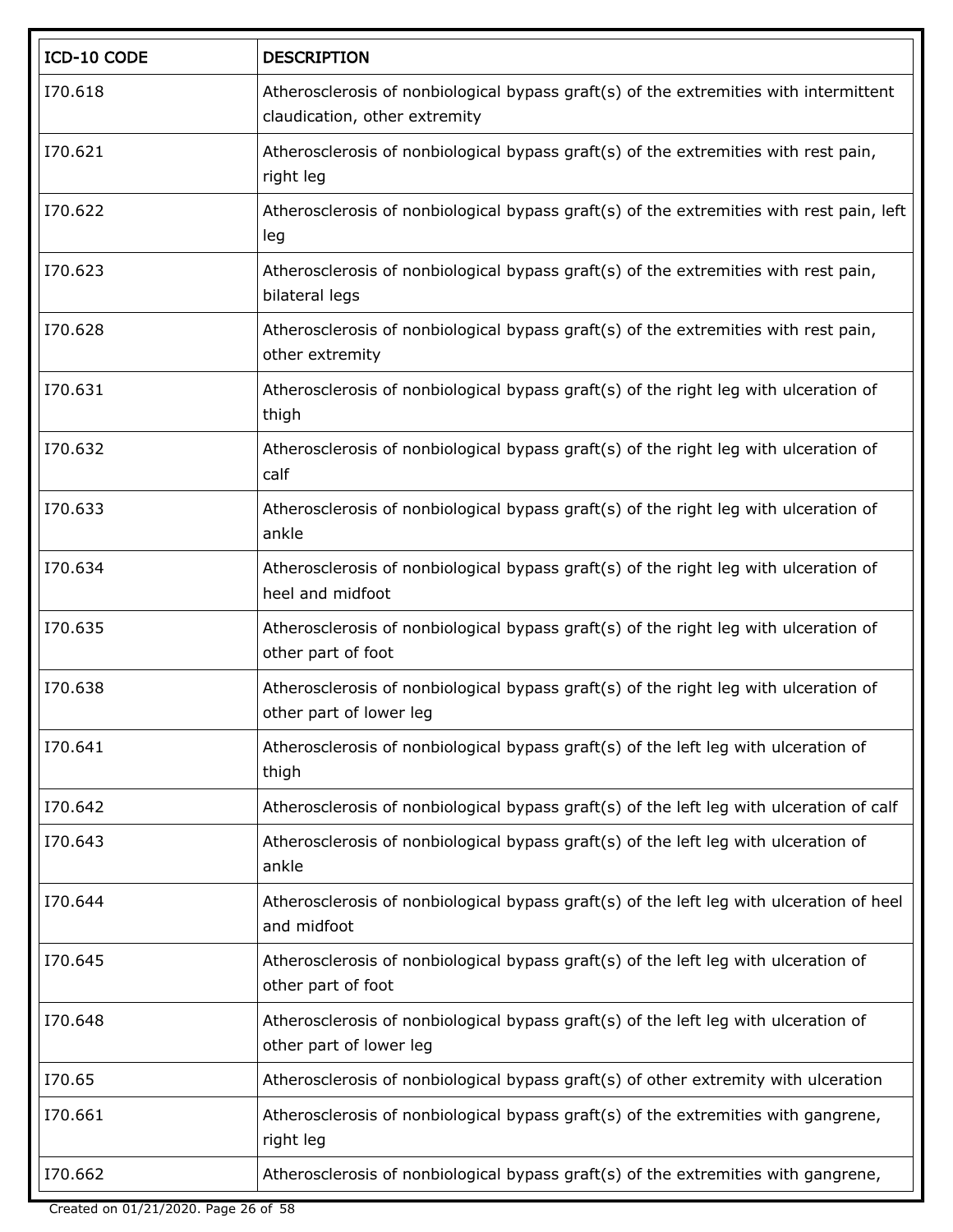| ICD-10 CODE | <b>DESCRIPTION</b>                                                                                                     |
|-------------|------------------------------------------------------------------------------------------------------------------------|
|             | left leg                                                                                                               |
| I70.663     | Atherosclerosis of nonbiological bypass graft(s) of the extremities with gangrene,<br>bilateral legs                   |
| I70.668     | Atherosclerosis of nonbiological bypass graft(s) of the extremities with gangrene,<br>other extremity                  |
| I70.691     | Other atherosclerosis of nonbiological bypass graft(s) of the extremities, right leg                                   |
| I70.692     | Other atherosclerosis of nonbiological bypass graft(s) of the extremities, left leg                                    |
| I70.693     | Other atherosclerosis of nonbiological bypass graft(s) of the extremities, bilateral<br>legs                           |
| I70.698     | Other atherosclerosis of nonbiological bypass graft(s) of the extremities, other<br>extremity                          |
| I70.701     | Unspecified atherosclerosis of other type of bypass graft(s) of the extremities, right<br>leg                          |
| I70.702     | Unspecified atherosclerosis of other type of bypass graft(s) of the extremities, left<br>leg                           |
| I70.703     | Unspecified atherosclerosis of other type of bypass graft(s) of the extremities,<br>bilateral legs                     |
| I70.708     | Unspecified atherosclerosis of other type of bypass graft(s) of the extremities, other<br>extremity                    |
| I70.711     | Atherosclerosis of other type of bypass graft(s) of the extremities with intermittent<br>claudication, right leg       |
| I70.712     | Atherosclerosis of other type of bypass graft(s) of the extremities with intermittent<br>claudication, left leg        |
| I70.713     | Atherosclerosis of other type of bypass graft(s) of the extremities with intermittent<br>claudication, bilateral legs  |
| I70.718     | Atherosclerosis of other type of bypass graft(s) of the extremities with intermittent<br>claudication, other extremity |
| I70.721     | Atherosclerosis of other type of bypass graft(s) of the extremities with rest pain,<br>right leg                       |
| I70.722     | Atherosclerosis of other type of bypass graft(s) of the extremities with rest pain, left<br>leg                        |
| I70.723     | Atherosclerosis of other type of bypass graft(s) of the extremities with rest pain,<br>bilateral legs                  |
| I70.728     | Atherosclerosis of other type of bypass graft(s) of the extremities with rest pain,<br>other extremity                 |
| 170.731     | Atherosclerosis of other type of bypass graft(s) of the right leg with ulceration of<br>thigh                          |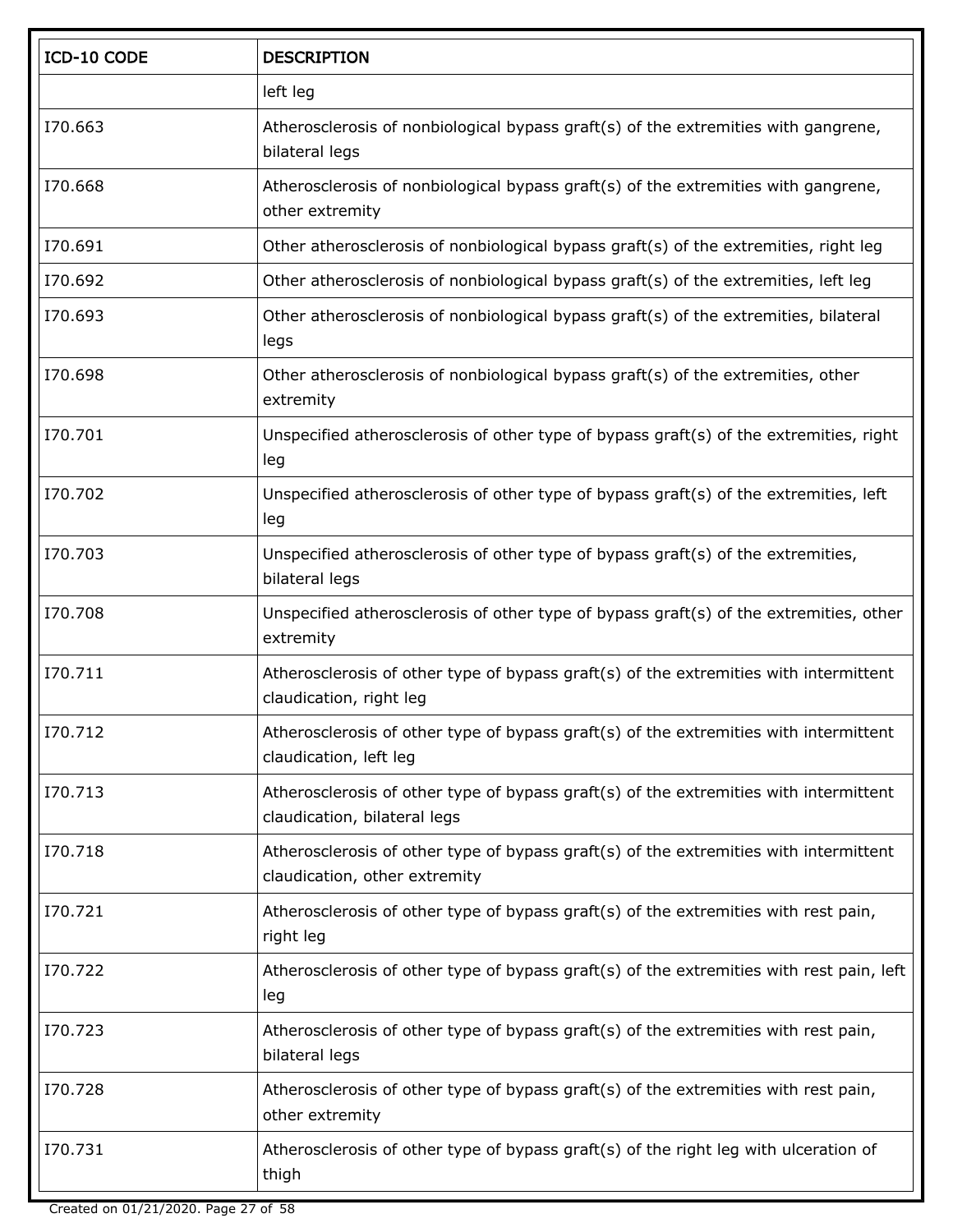| ICD-10 CODE | <b>DESCRIPTION</b>                                                                                              |
|-------------|-----------------------------------------------------------------------------------------------------------------|
| I70.732     | Atherosclerosis of other type of bypass graft(s) of the right leg with ulceration of<br>calf                    |
| I70.733     | Atherosclerosis of other type of bypass graft(s) of the right leg with ulceration of<br>ankle                   |
| I70.734     | Atherosclerosis of other type of bypass graft(s) of the right leg with ulceration of<br>heel and midfoot        |
| ICD-10 CODE | <b>DESCRIPTION</b>                                                                                              |
| I70.735     | Atherosclerosis of other type of bypass graft(s) of the right leg with ulceration of<br>other part of foot      |
| I70.738     | Atherosclerosis of other type of bypass graft(s) of the right leg with ulceration of<br>other part of lower leg |
| 170.741     | Atherosclerosis of other type of bypass graft(s) of the left leg with ulceration of<br>thigh                    |
| I70.742     | Atherosclerosis of other type of bypass graft(s) of the left leg with ulceration of calf                        |
| I70.743     | Atherosclerosis of other type of bypass graft(s) of the left leg with ulceration of<br>ankle                    |
| I70.744     | Atherosclerosis of other type of bypass graft(s) of the left leg with ulceration of heel<br>and midfoot         |
| I70.745     | Atherosclerosis of other type of bypass graft(s) of the left leg with ulceration of<br>other part of foot       |
| I70.748     | Atherosclerosis of other type of bypass graft(s) of the left leg with ulceration of<br>other part of lower leg  |
| I70.75      | Atherosclerosis of other type of bypass graft(s) of other extremity with ulceration                             |
| I70.761     | Atherosclerosis of other type of bypass graft(s) of the extremities with gangrene,<br>right leg                 |
| I70.762     | Atherosclerosis of other type of bypass graft(s) of the extremities with gangrene,<br>left leg                  |
| I70.763     | Atherosclerosis of other type of bypass graft(s) of the extremities with gangrene,<br>bilateral legs            |
| I70.768     | Atherosclerosis of other type of bypass graft(s) of the extremities with gangrene,<br>other extremity           |
| I70.791     | Other atherosclerosis of other type of bypass graft(s) of the extremities, right leg                            |
| I70.792     | Other atherosclerosis of other type of bypass graft(s) of the extremities, left leg                             |
| I70.793     | Other atherosclerosis of other type of bypass graft(s) of the extremities, bilateral<br>legs                    |
| I70.798     | Other atherosclerosis of other type of bypass graft(s) of the extremities, other                                |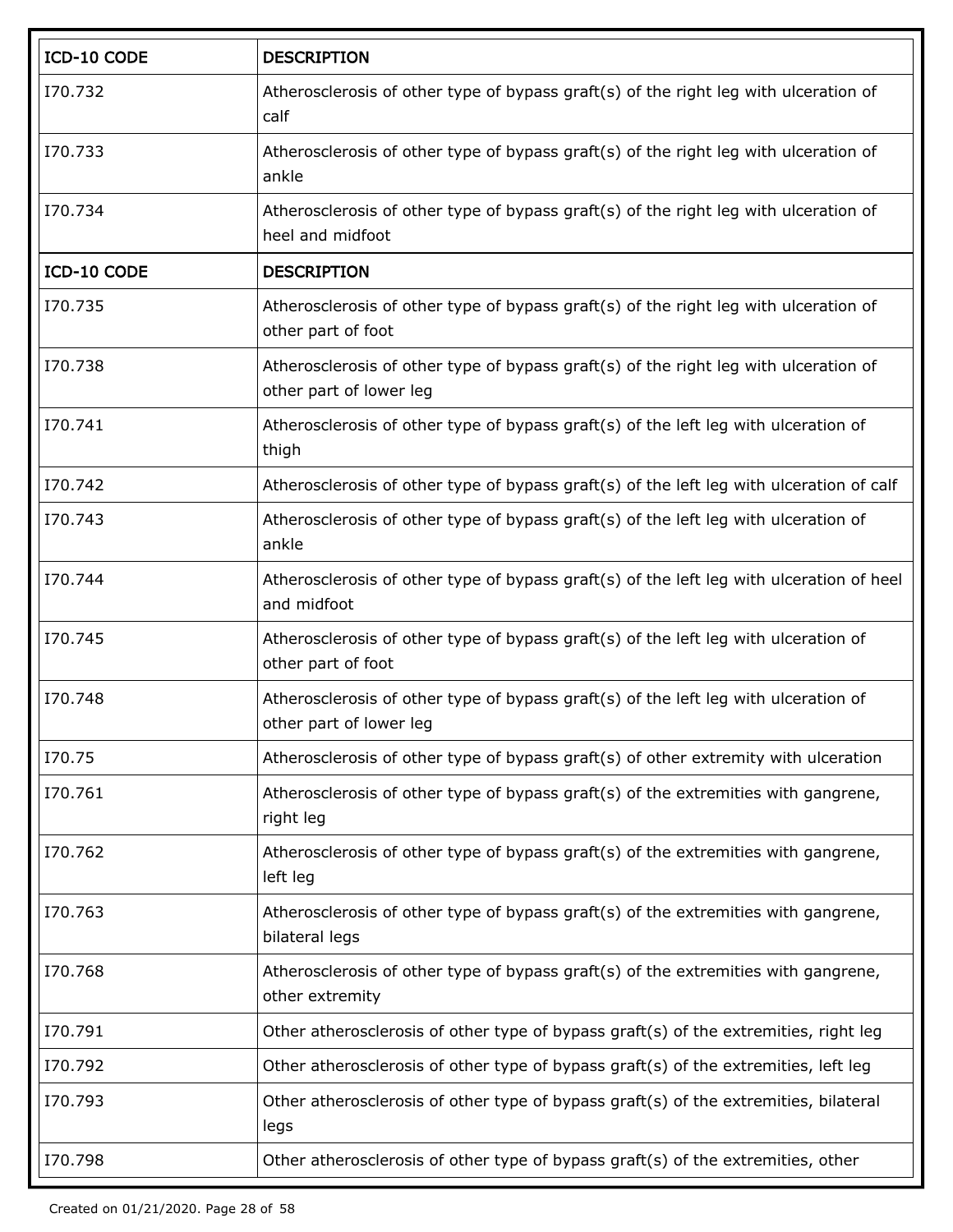| ICD-10 CODE   | <b>DESCRIPTION</b>                                              |
|---------------|-----------------------------------------------------------------|
|               | extremity                                                       |
| I70.90        | Unspecified atherosclerosis                                     |
| I70.91        | Generalized atherosclerosis                                     |
| 170.92        | Chronic total occlusion of artery of the extremities            |
| I72.4         | Aneurysm of artery of lower extremity                           |
| I73.00        | Raynaud's syndrome without gangrene                             |
| I73.01        | Raynaud's syndrome with gangrene                                |
| I73.1         | Thromboangiitis obliterans [Buerger's disease]                  |
| <b>I73.81</b> | Erythromelalgia                                                 |
| I73.89        | Other specified peripheral vascular diseases                    |
| I73.9         | Peripheral vascular disease, unspecified                        |
| I74.01        | Saddle embolus of abdominal aorta                               |
| I74.09        | Other arterial embolism and thrombosis of abdominal aorta       |
| I74.10        | Embolism and thrombosis of unspecified parts of aorta           |
| I74.19        | Embolism and thrombosis of other parts of aorta                 |
| I74.3         | Embolism and thrombosis of arteries of the lower extremities    |
| I74.4         | Embolism and thrombosis of arteries of extremities, unspecified |
| I74.8         | Embolism and thrombosis of other arteries                       |
| I76           | Septic arterial embolism                                        |
| I77.0         | Arteriovenous fistula, acquired                                 |
| I77.1         | Stricture of artery                                             |
| I77.2         | Rupture of artery                                               |
| I77.3         | Arterial fibromuscular dysplasia                                |
| I77.4         | Celiac artery compression syndrome                              |
| I77.5         | Necrosis of artery                                              |
| I77.6         | Arteritis, unspecified                                          |
| 177.71        | Dissection of carotid artery                                    |
| I77.72        | Dissection of iliac artery                                      |
| I77.73        | Dissection of renal artery                                      |
| 177.74        | Dissection of vertebral artery                                  |
| 177.77        | Dissection of artery of lower extremity                         |
| I77.79        | Dissection of other specified artery                            |

Created on 01/21/2020. Page 29 of 58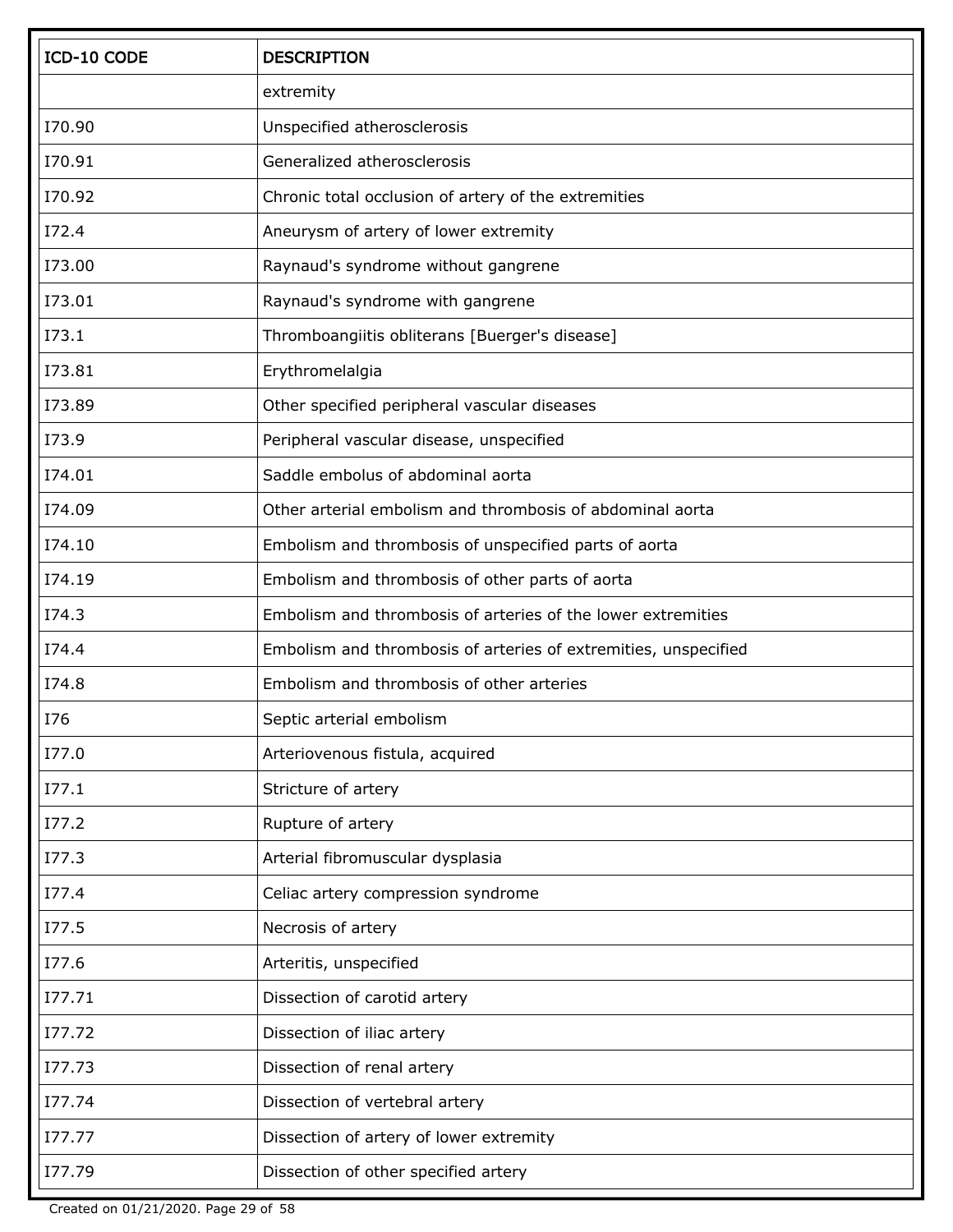| ICD-10 CODE   | <b>DESCRIPTION</b>                                                                            |
|---------------|-----------------------------------------------------------------------------------------------|
| I77.810       | Thoracic aortic ectasia                                                                       |
| I77.811       | Abdominal aortic ectasia                                                                      |
| I77.812       | Thoracoabdominal aortic ectasia                                                               |
| I77.89        | Other specified disorders of arteries and arterioles                                          |
| I79.1         | Aortitis in diseases classified elsewhere                                                     |
| I79.8         | Other disorders of arteries, arterioles and capillaries in diseases classified elsewhere      |
| I80.01        | Phlebitis and thrombophlebitis of superficial vessels of right lower extremity                |
| I80.02        | Phlebitis and thrombophlebitis of superficial vessels of left lower extremity                 |
| I80.03        | Phlebitis and thrombophlebitis of superficial vessels of lower extremities, bilateral         |
| I80.11        | Phlebitis and thrombophlebitis of right femoral vein                                          |
| <b>I80.12</b> | Phlebitis and thrombophlebitis of left femoral vein                                           |
| <b>I80.13</b> | Phlebitis and thrombophlebitis of femoral vein, bilateral                                     |
| 180.201       | Phlebitis and thrombophlebitis of unspecified deep vessels of right lower extremity           |
| 180.202       | Phlebitis and thrombophlebitis of unspecified deep vessels of left lower extremity            |
| 180.203       | Phlebitis and thrombophlebitis of unspecified deep vessels of lower extremities,<br>bilateral |
| 180.221       | Phlebitis and thrombophlebitis of right popliteal vein                                        |
| 180.222       | Phlebitis and thrombophlebitis of left popliteal vein                                         |
| 180.223       | Phlebitis and thrombophlebitis of popliteal vein, bilateral                                   |
| 180.231       | Phlebitis and thrombophlebitis of right tibial vein                                           |
| 180.232       | Phlebitis and thrombophlebitis of left tibial vein                                            |
| 180.233       | Phlebitis and thrombophlebitis of tibial vein, bilateral                                      |
| 180.241       | Phlebitis and thrombophlebitis of right peroneal vein                                         |
| 180.242       | Phlebitis and thrombophlebitis of left peroneal vein                                          |
| 180.243       | Phlebitis and thrombophlebitis of peroneal vein, bilateral                                    |
| 180.249       | Phlebitis and thrombophlebitis of unspecified peroneal vein                                   |
| 180.251       | Phlebitis and thrombophlebitis of right calf muscular vein                                    |
| 180.252       | Phlebitis and thrombophlebitis of left calf muscular vein                                     |
| 180.253       | Phlebitis and thrombophlebitis of calf muscular vein, bilateral                               |
| 180.259       | Phlebitis and thrombophlebitis of unspecified calf muscular vein                              |
| 180.291       | Phlebitis and thrombophlebitis of other deep vessels of right lower extremity                 |
| 180.292       | Phlebitis and thrombophlebitis of other deep vessels of left lower extremity                  |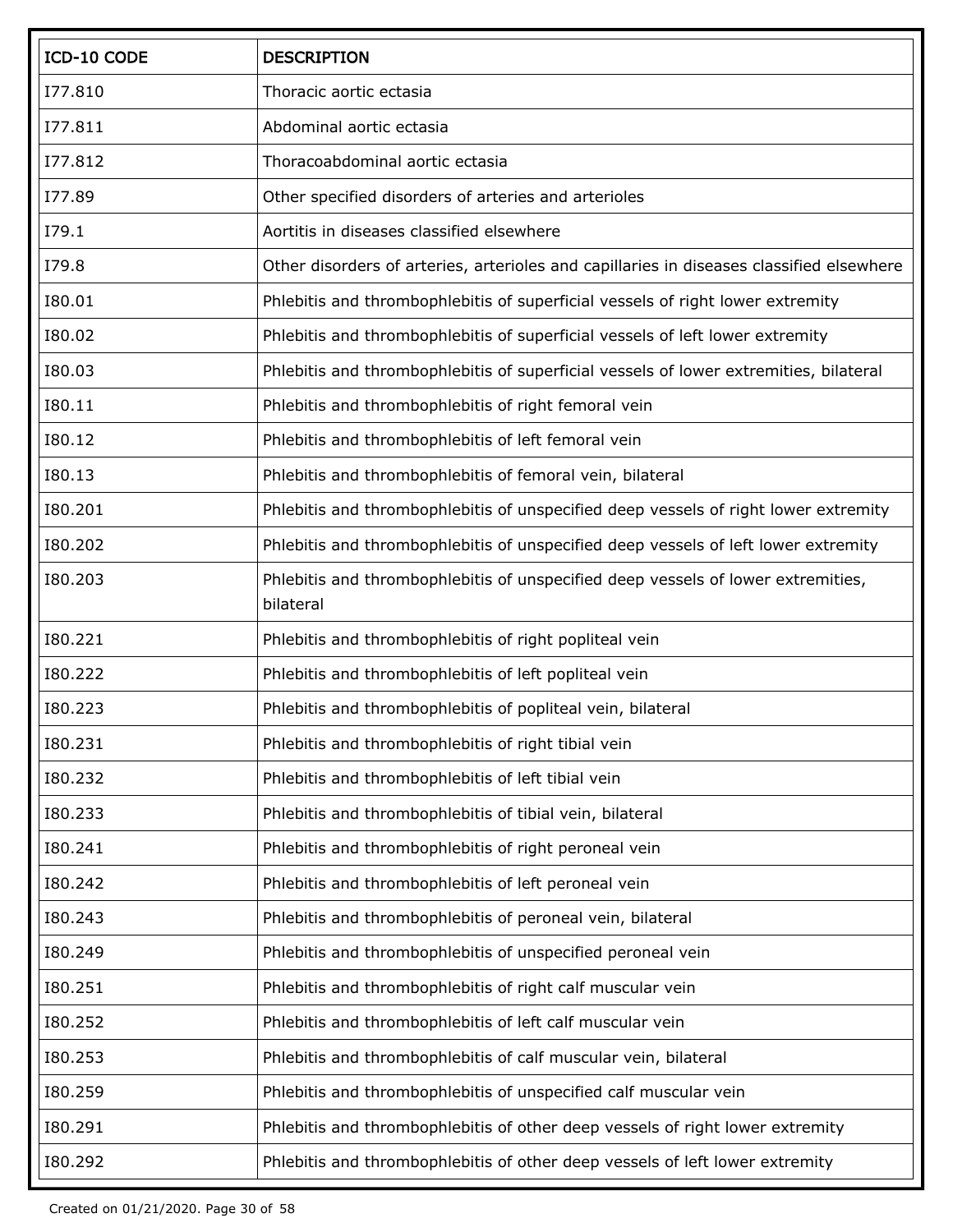| ICD-10 CODE | <b>DESCRIPTION</b>                                                                 |
|-------------|------------------------------------------------------------------------------------|
| 180.293     | Phlebitis and thrombophlebitis of other deep vessels of lower extremity, bilateral |
| <b>I96</b>  | Gangrene, not elsewhere classified                                                 |
| M31.8       | Other specified necrotizing vasculopathies                                         |
| M31.9       | Necrotizing vasculopathy, unspecified                                              |
| Q27.32      | Arteriovenous malformation of vessel of lower limb                                 |
| Q27.39      | Arteriovenous malformation, other site                                             |
| Q27.8       | Other specified congenital malformations of peripheral vascular system             |
| Q27.9       | Congenital malformation of peripheral vascular system, unspecified                 |
| R06.09      | Other forms of dyspnea                                                             |
| R06.89      | Other abnormalities of breathing                                                   |
| R07.1       | Chest pain on breathing                                                            |
| R07.2       | Precordial pain                                                                    |
| R07.81      | Pleurodynia                                                                        |
| R07.82      | Intercostal pain                                                                   |
| R07.89      | Other chest pain                                                                   |
| R23.0       | Cyanosis                                                                           |
| R93.6       | Abnormal findings on diagnostic imaging of limbs                                   |
| R93.7       | Abnormal findings on diagnostic imaging of other parts of musculoskeletal system   |
| S75.001A    | Unspecified injury of femoral artery, right leg, initial encounter                 |
| S75.001D    | Unspecified injury of femoral artery, right leg, subsequent encounter              |
| S75.001S    | Unspecified injury of femoral artery, right leg, sequela                           |
| ICD-10 CODE | <b>DESCRIPTION</b>                                                                 |
| S75.002A    | Unspecified injury of femoral artery, left leg, initial encounter                  |
| S75.002D    | Unspecified injury of femoral artery, left leg, subsequent encounter               |
| S75.002S    | Unspecified injury of femoral artery, left leg, sequela                            |
| S75.011A    | Minor laceration of femoral artery, right leg, initial encounter                   |
| S75.011D    | Minor laceration of femoral artery, right leg, subsequent encounter                |
| S75.011S    | Minor laceration of femoral artery, right leg, sequela                             |
| S75.012A    | Minor laceration of femoral artery, left leg, initial encounter                    |
| S75.012D    | Minor laceration of femoral artery, left leg, subsequent encounter                 |
| S75.012S    | Minor laceration of femoral artery, left leg, sequela                              |
| S75.021A    | Major laceration of femoral artery, right leg, initial encounter                   |

Created on 01/21/2020. Page 31 of 58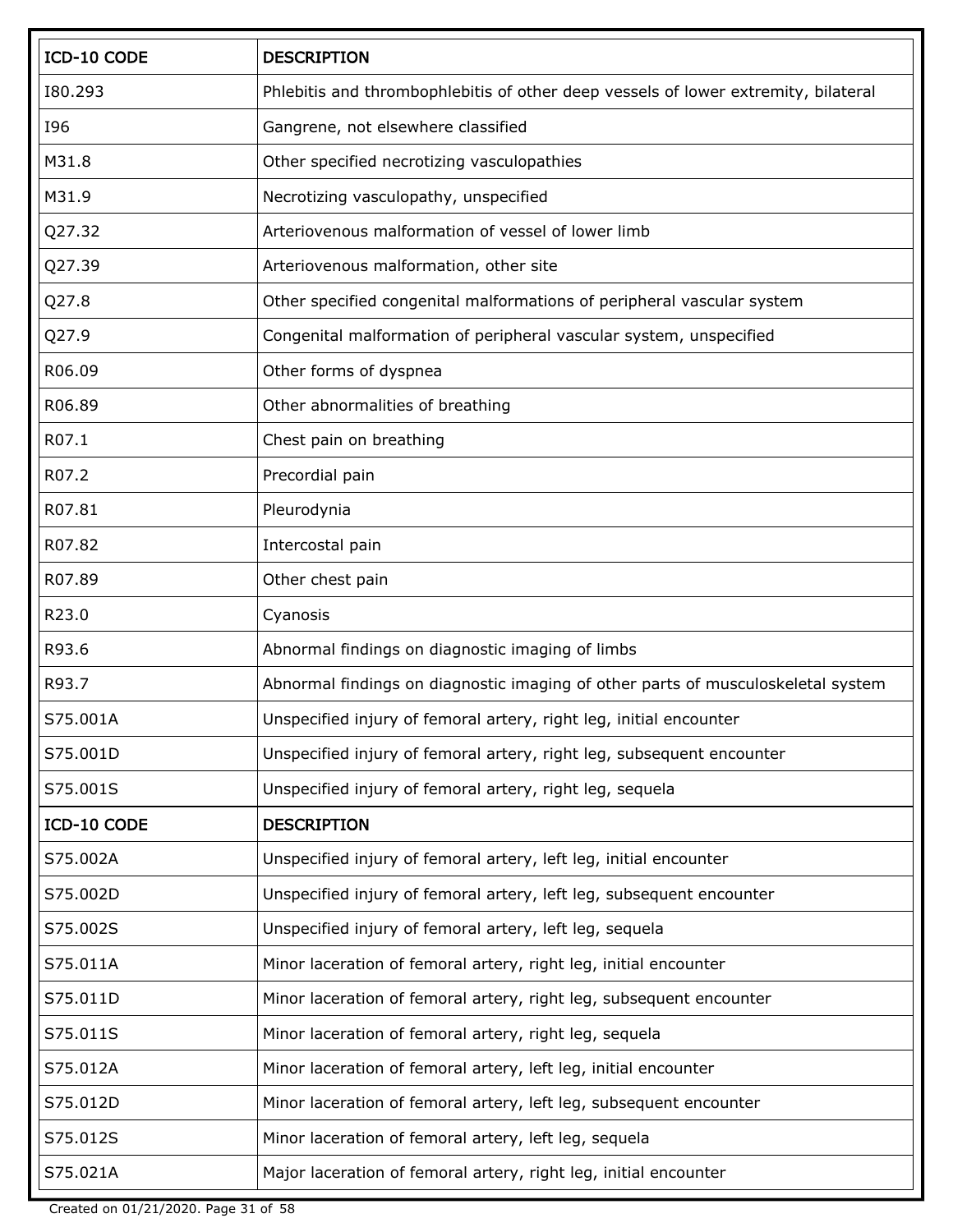| ICD-10 CODE | <b>DESCRIPTION</b>                                                                            |
|-------------|-----------------------------------------------------------------------------------------------|
| S75.021D    | Major laceration of femoral artery, right leg, subsequent encounter                           |
| S75.021S    | Major laceration of femoral artery, right leg, sequela                                        |
| S75.022A    | Major laceration of femoral artery, left leg, initial encounter                               |
| S75.022D    | Major laceration of femoral artery, left leg, subsequent encounter                            |
| S75.022S    | Major laceration of femoral artery, left leg, sequela                                         |
| S75.091A    | Other specified injury of femoral artery, right leg, initial encounter                        |
| S75.091D    | Other specified injury of femoral artery, right leg, subsequent encounter                     |
| S75.091S    | Other specified injury of femoral artery, right leg, sequela                                  |
| S75.092A    | Other specified injury of femoral artery, left leg, initial encounter                         |
| S75.092D    | Other specified injury of femoral artery, left leg, subsequent encounter                      |
| S75.092S    | Other specified injury of femoral artery, left leg, sequela                                   |
| S75.101A    | Unspecified injury of femoral vein at hip and thigh level, right leg, initial encounter       |
| S75.101D    | Unspecified injury of femoral vein at hip and thigh level, right leg, subsequent<br>encounter |
| S75.101S    | Unspecified injury of femoral vein at hip and thigh level, right leg, sequela                 |
| S75.102A    | Unspecified injury of femoral vein at hip and thigh level, left leg, initial encounter        |
| S75.102D    | Unspecified injury of femoral vein at hip and thigh level, left leg, subsequent<br>encounter  |
| S75.102S    | Unspecified injury of femoral vein at hip and thigh level, left leg, sequela                  |
| S75.111A    | Minor laceration of femoral vein at hip and thigh level, right leg, initial encounter         |
| S75.111D    | Minor laceration of femoral vein at hip and thigh level, right leg, subsequent<br>encounter   |
| S75.111S    | Minor laceration of femoral vein at hip and thigh level, right leg, sequela                   |
| S75.112A    | Minor laceration of femoral vein at hip and thigh level, left leg, initial encounter          |
| S75.112D    | Minor laceration of femoral vein at hip and thigh level, left leg, subsequent<br>encounter    |
| S75.112S    | Minor laceration of femoral vein at hip and thigh level, left leg, sequela                    |
| S75.121A    | Major laceration of femoral vein at hip and thigh level, right leg, initial encounter         |
| S75.121D    | Major laceration of femoral vein at hip and thigh level, right leg, subsequent<br>encounter   |
| S75.121S    | Major laceration of femoral vein at hip and thigh level, right leg, sequela                   |
| S75.122A    | Major laceration of femoral vein at hip and thigh level, left leg, initial encounter          |
| S75.122D    | Major laceration of femoral vein at hip and thigh level, left leg, subsequent                 |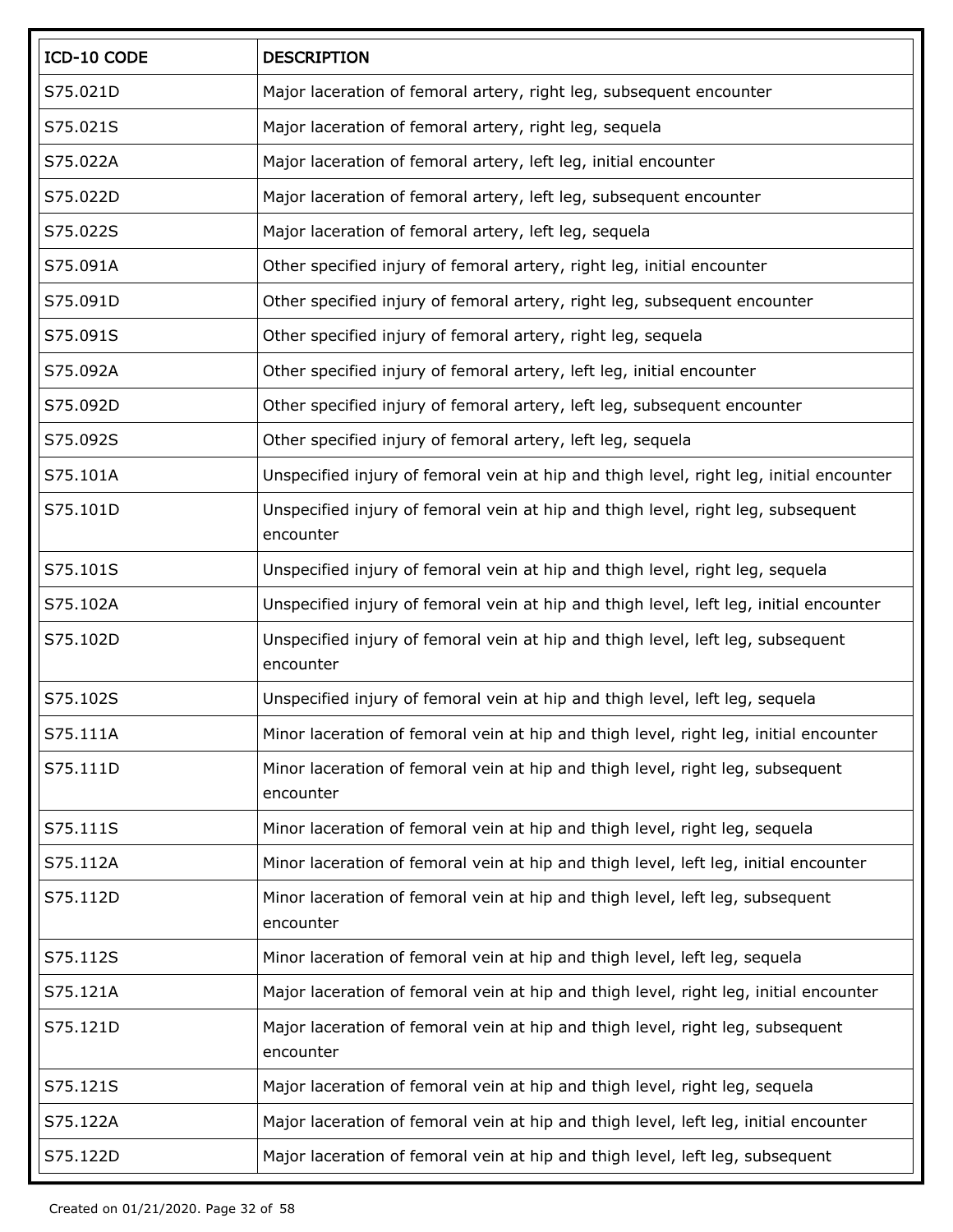| ICD-10 CODE | <b>DESCRIPTION</b>                                                                                |
|-------------|---------------------------------------------------------------------------------------------------|
|             | encounter                                                                                         |
| S75.122S    | Major laceration of femoral vein at hip and thigh level, left leg, sequela                        |
| S75.191A    | Other specified injury of femoral vein at hip and thigh level, right leg, initial<br>encounter    |
| S75.191D    | Other specified injury of femoral vein at hip and thigh level, right leg, subsequent<br>encounter |
| S75.191S    | Other specified injury of femoral vein at hip and thigh level, right leg, sequela                 |
| S75.192A    | Other specified injury of femoral vein at hip and thigh level, left leg, initial encounter        |
| S75.192D    | Other specified injury of femoral vein at hip and thigh level, left leg, subsequent<br>encounter  |
| S75.192S    | Other specified injury of femoral vein at hip and thigh level, left leg, sequela                  |
| S85.001A    | Unspecified injury of popliteal artery, right leg, initial encounter                              |
| S85.001D    | Unspecified injury of popliteal artery, right leg, subsequent encounter                           |
| S85.001S    | Unspecified injury of popliteal artery, right leg, sequela                                        |
| S85.002A    | Unspecified injury of popliteal artery, left leg, initial encounter                               |
| S85.002D    | Unspecified injury of popliteal artery, left leg, subsequent encounter                            |
| S85.002S    | Unspecified injury of popliteal artery, left leg, sequela                                         |
| S85.011A    | Laceration of popliteal artery, right leg, initial encounter                                      |
| S85.011D    | Laceration of popliteal artery, right leg, subsequent encounter                                   |
| S85.011S    | Laceration of popliteal artery, right leg, sequela                                                |
| S85.012A    | Laceration of popliteal artery, left leg, initial encounter                                       |
| S85.012D    | Laceration of popliteal artery, left leg, subsequent encounter                                    |
| S85.012S    | Laceration of popliteal artery, left leg, sequela                                                 |
| S85.091A    | Other specified injury of popliteal artery, right leg, initial encounter                          |
| S85.091D    | Other specified injury of popliteal artery, right leg, subsequent encounter                       |
| S85.091S    | Other specified injury of popliteal artery, right leg, sequela                                    |
| S85.092A    | Other specified injury of popliteal artery, left leg, initial encounter                           |
| S85.092D    | Other specified injury of popliteal artery, left leg, subsequent encounter                        |
| S85.092S    | Other specified injury of popliteal artery, left leg, sequela                                     |
| S85.131A    | Unspecified injury of anterior tibial artery, right leg, initial encounter                        |
| S85.131D    | Unspecified injury of anterior tibial artery, right leg, subsequent encounter                     |
| S85.131S    | Unspecified injury of anterior tibial artery, right leg, sequela                                  |
| S85.132A    | Unspecified injury of anterior tibial artery, left leg, initial encounter                         |

Created on 01/21/2020. Page 33 of 58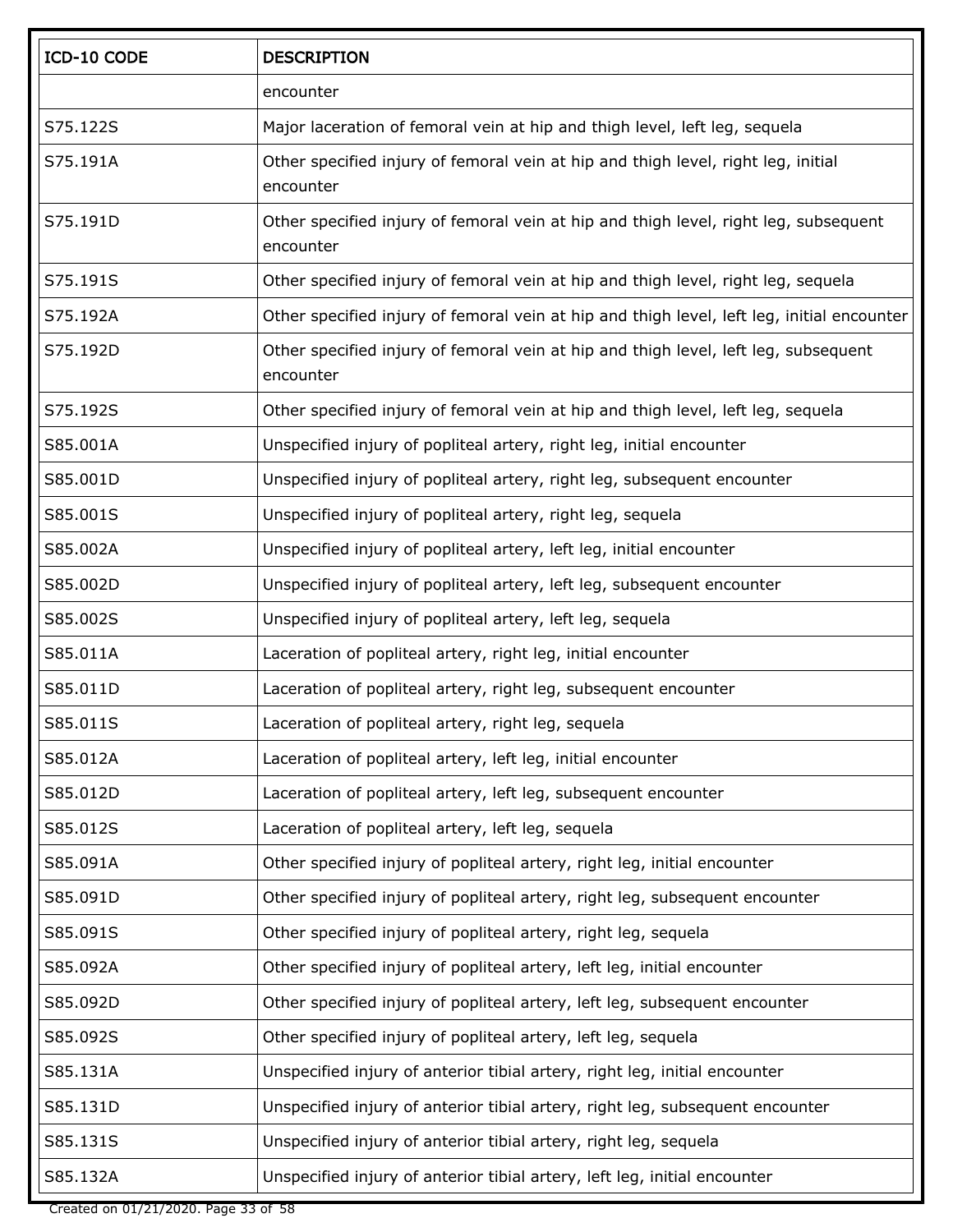| ICD-10 CODE | <b>DESCRIPTION</b>                                                                 |
|-------------|------------------------------------------------------------------------------------|
| S85.132D    | Unspecified injury of anterior tibial artery, left leg, subsequent encounter       |
| S85.132S    | Unspecified injury of anterior tibial artery, left leg, sequela                    |
| S85.141A    | Laceration of anterior tibial artery, right leg, initial encounter                 |
| S85.141D    | Laceration of anterior tibial artery, right leg, subsequent encounter              |
| S85.141S    | Laceration of anterior tibial artery, right leg, sequela                           |
| S85.142A    | Laceration of anterior tibial artery, left leg, initial encounter                  |
| S85.142D    | Laceration of anterior tibial artery, left leg, subsequent encounter               |
| S85.142S    | Laceration of anterior tibial artery, left leg, sequela                            |
| S85.151A    | Other specified injury of anterior tibial artery, right leg, initial encounter     |
| S85.151D    | Other specified injury of anterior tibial artery, right leg, subsequent encounter  |
| S85.151S    | Other specified injury of anterior tibial artery, right leg, sequela               |
| S85.152A    | Other specified injury of anterior tibial artery, left leg, initial encounter      |
| S85.152D    | Other specified injury of anterior tibial artery, left leg, subsequent encounter   |
| S85.152S    | Other specified injury of anterior tibial artery, left leg, sequela                |
| S85.161A    | Unspecified injury of posterior tibial artery, right leg, initial encounter        |
| S85.161D    | Unspecified injury of posterior tibial artery, right leg, subsequent encounter     |
| S85.161S    | Unspecified injury of posterior tibial artery, right leg, sequela                  |
| S85.162A    | Unspecified injury of posterior tibial artery, left leg, initial encounter         |
| S85.162D    | Unspecified injury of posterior tibial artery, left leg, subsequent encounter      |
| S85.162S    | Unspecified injury of posterior tibial artery, left leg, sequela                   |
| S85.171A    | Laceration of posterior tibial artery, right leg, initial encounter                |
| S85.171D    | Laceration of posterior tibial artery, right leg, subsequent encounter             |
| S85.171S    | Laceration of posterior tibial artery, right leg, sequela                          |
| S85.172A    | Laceration of posterior tibial artery, left leg, initial encounter                 |
| S85.172D    | Laceration of posterior tibial artery, left leg, subsequent encounter              |
| S85.172S    | Laceration of posterior tibial artery, left leg, sequela                           |
| S85.181A    | Other specified injury of posterior tibial artery, right leg, initial encounter    |
| S85.181D    | Other specified injury of posterior tibial artery, right leg, subsequent encounter |
| S85.181S    | Other specified injury of posterior tibial artery, right leg, sequela              |
| S85.182A    | Other specified injury of posterior tibial artery, left leg, initial encounter     |
| S85.182D    | Other specified injury of posterior tibial artery, left leg, subsequent encounter  |
| S85.182S    | Other specified injury of posterior tibial artery, left leg, sequela               |

Created on 01/21/2020. Page 34 of 58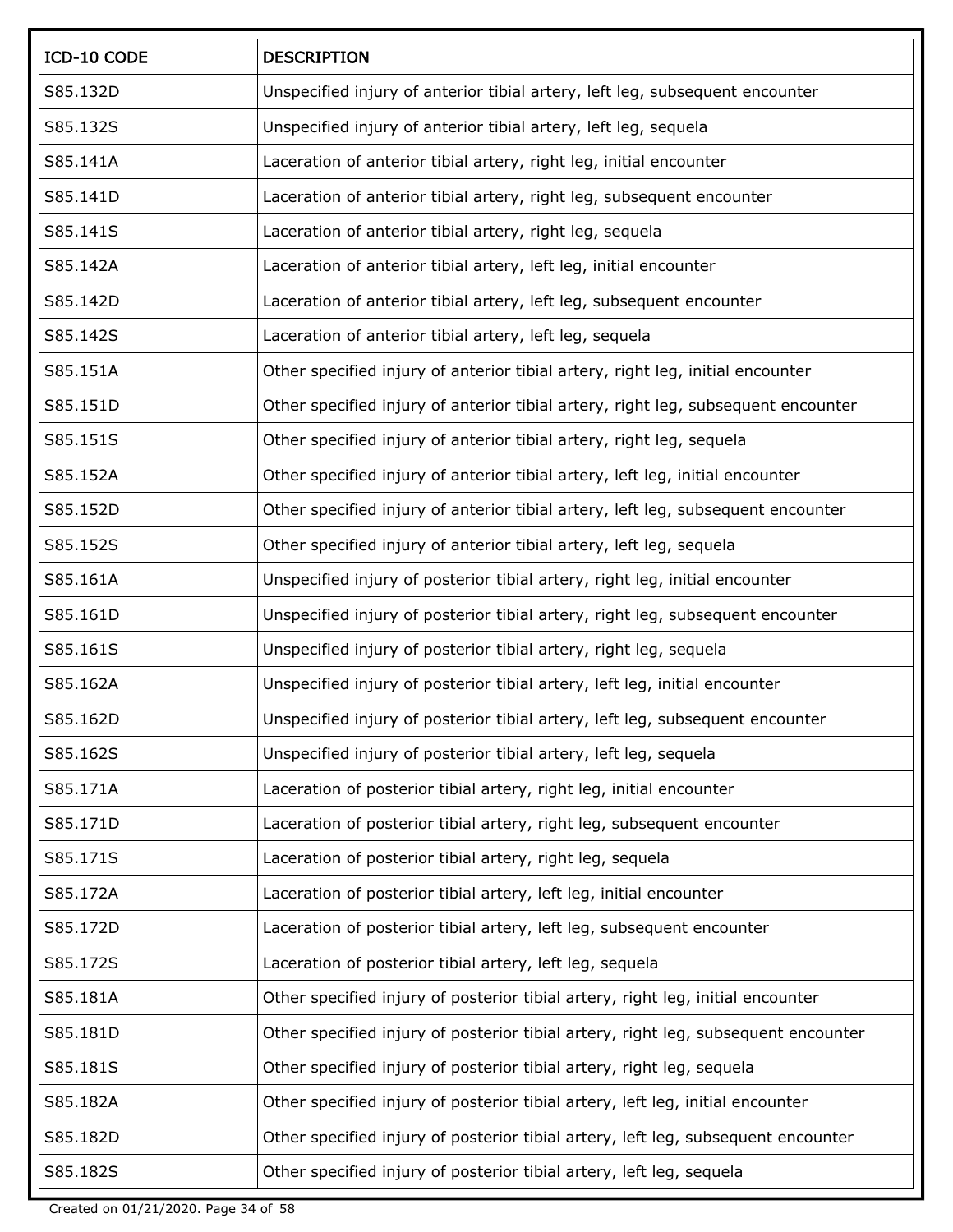| ICD-10 CODE | <b>DESCRIPTION</b>                                                         |
|-------------|----------------------------------------------------------------------------|
| S85.201A    | Unspecified injury of peroneal artery, right leg, initial encounter        |
| ICD-10 CODE | <b>DESCRIPTION</b>                                                         |
| S85.201D    | Unspecified injury of peroneal artery, right leg, subsequent encounter     |
| S85.201S    | Unspecified injury of peroneal artery, right leg, sequela                  |
| S85.202A    | Unspecified injury of peroneal artery, left leg, initial encounter         |
| S85.202D    | Unspecified injury of peroneal artery, left leg, subsequent encounter      |
| S85.202S    | Unspecified injury of peroneal artery, left leg, sequela                   |
| S85.211A    | Laceration of peroneal artery, right leg, initial encounter                |
| S85.211D    | Laceration of peroneal artery, right leg, subsequent encounter             |
| S85.211S    | Laceration of peroneal artery, right leg, sequela                          |
| S85.212A    | Laceration of peroneal artery, left leg, initial encounter                 |
| S85.212D    | Laceration of peroneal artery, left leg, subsequent encounter              |
| S85.212S    | Laceration of peroneal artery, left leg, sequela                           |
| S85.291A    | Other specified injury of peroneal artery, right leg, initial encounter    |
| S85.291D    | Other specified injury of peroneal artery, right leg, subsequent encounter |
| S85.291S    | Other specified injury of peroneal artery, right leg, sequela              |
| S85.292A    | Other specified injury of peroneal artery, left leg, initial encounter     |
| S85.292D    | Other specified injury of peroneal artery, left leg, subsequent encounter  |
| S85.292S    | Other specified injury of peroneal artery, left leg, sequela               |
| S85.501A    | Unspecified injury of popliteal vein, right leg, initial encounter         |
| S85.501D    | Unspecified injury of popliteal vein, right leg, subsequent encounter      |
| S85.501S    | Unspecified injury of popliteal vein, right leg, sequela                   |
| S85.502A    | Unspecified injury of popliteal vein, left leg, initial encounter          |
| S85.502D    | Unspecified injury of popliteal vein, left leg, subsequent encounter       |
| S85.502S    | Unspecified injury of popliteal vein, left leg, sequela                    |
| S85.511A    | Laceration of popliteal vein, right leg, initial encounter                 |
| S85.511D    | Laceration of popliteal vein, right leg, subsequent encounter              |
| S85.511S    | Laceration of popliteal vein, right leg, sequela                           |
| S85.512A    | Laceration of popliteal vein, left leg, initial encounter                  |
| S85.512D    | Laceration of popliteal vein, left leg, subsequent encounter               |
| S85.512S    | Laceration of popliteal vein, left leg, sequela                            |
| S85.591A    | Other specified injury of popliteal vein, right leg, initial encounter     |

Created on 01/21/2020. Page 35 of 58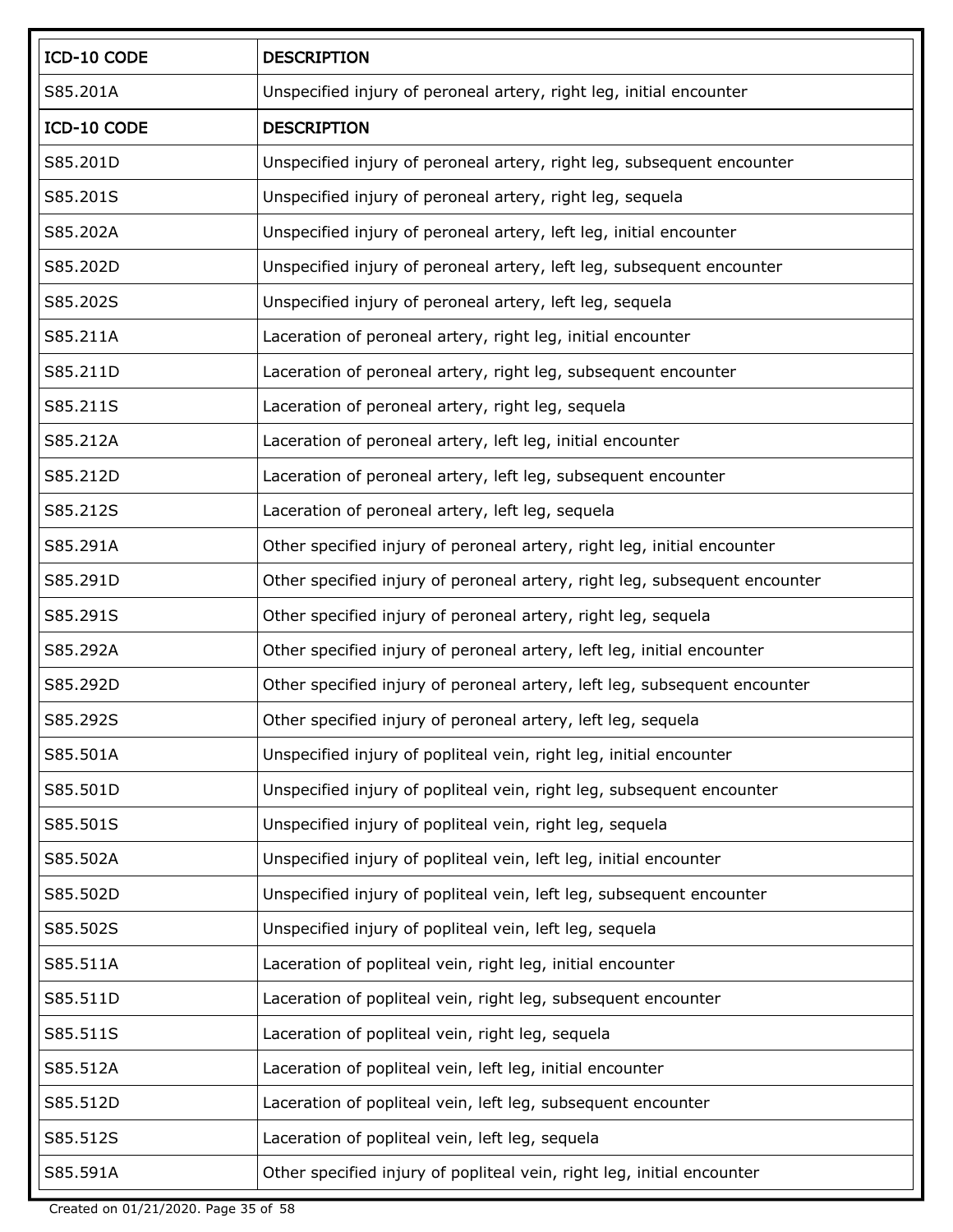| ICD-10 CODE | <b>DESCRIPTION</b>                                                          |
|-------------|-----------------------------------------------------------------------------|
| S85.591D    | Other specified injury of popliteal vein, right leg, subsequent encounter   |
| S85.591S    | Other specified injury of popliteal vein, right leg, sequela                |
| S85.592A    | Other specified injury of popliteal vein, left leg, initial encounter       |
| S85.592D    | Other specified injury of popliteal vein, left leg, subsequent encounter    |
| S85.592S    | Other specified injury of popliteal vein, left leg, sequela                 |
| S95.001A    | Unspecified injury of dorsal artery of right foot, initial encounter        |
| S95.001D    | Unspecified injury of dorsal artery of right foot, subsequent encounter     |
| S95.001S    | Unspecified injury of dorsal artery of right foot, sequela                  |
| S95.002A    | Unspecified injury of dorsal artery of left foot, initial encounter         |
| S95.002D    | Unspecified injury of dorsal artery of left foot, subsequent encounter      |
| S95.002S    | Unspecified injury of dorsal artery of left foot, sequela                   |
| S95.011A    | Laceration of dorsal artery of right foot, initial encounter                |
| S95.011D    | Laceration of dorsal artery of right foot, subsequent encounter             |
| S95.011S    | Laceration of dorsal artery of right foot, sequela                          |
| S95.012A    | Laceration of dorsal artery of left foot, initial encounter                 |
| S95.012D    | Laceration of dorsal artery of left foot, subsequent encounter              |
| S95.012S    | Laceration of dorsal artery of left foot, sequela                           |
| S95.091A    | Other specified injury of dorsal artery of right foot, initial encounter    |
| S95.091D    | Other specified injury of dorsal artery of right foot, subsequent encounter |
| S95.091S    | Other specified injury of dorsal artery of right foot, sequela              |
| S95.092A    | Other specified injury of dorsal artery of left foot, initial encounter     |
| S95.092D    | Other specified injury of dorsal artery of left foot, subsequent encounter  |
| S95.092S    | Other specified injury of dorsal artery of left foot, sequela               |
| S95.101A    | Unspecified injury of plantar artery of right foot, initial encounter       |
| S95.101D    | Unspecified injury of plantar artery of right foot, subsequent encounter    |
| S95.101S    | Unspecified injury of plantar artery of right foot, sequela                 |
| S95.102A    | Unspecified injury of plantar artery of left foot, initial encounter        |
| S95.102D    | Unspecified injury of plantar artery of left foot, subsequent encounter     |
| S95.102S    | Unspecified injury of plantar artery of left foot, sequela                  |
| S95.111A    | Laceration of plantar artery of right foot, initial encounter               |
| S95.111D    | Laceration of plantar artery of right foot, subsequent encounter            |
| S95.111S    | Laceration of plantar artery of right foot, sequela                         |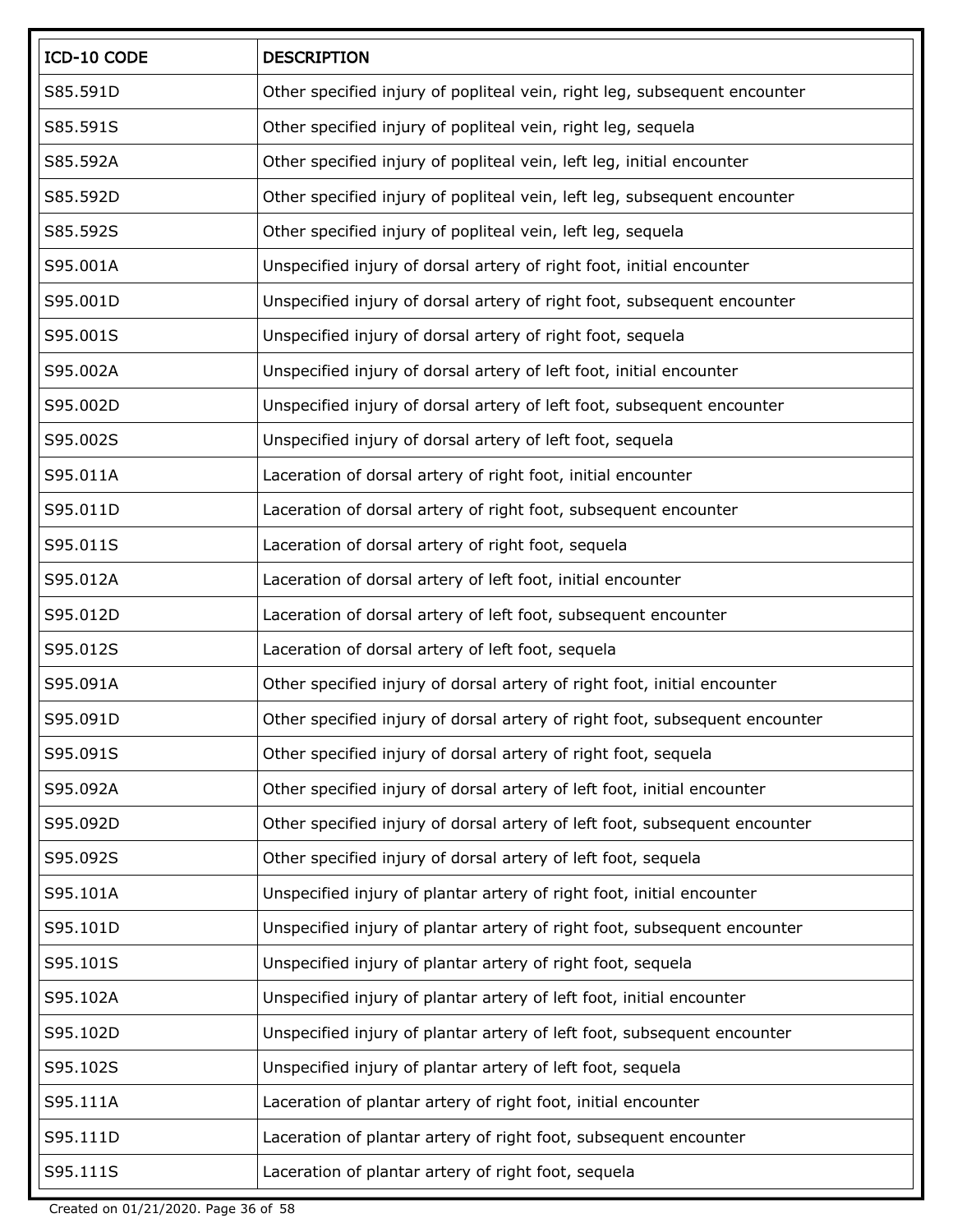| ICD-10 CODE | <b>DESCRIPTION</b>                                                                          |
|-------------|---------------------------------------------------------------------------------------------|
| S95.112A    | Laceration of plantar artery of left foot, initial encounter                                |
| S95.112D    | Laceration of plantar artery of left foot, subsequent encounter                             |
| S95.112S    | Laceration of plantar artery of left foot, sequela                                          |
| S95.191A    | Other specified injury of plantar artery of right foot, initial encounter                   |
| S95.191D    | Other specified injury of plantar artery of right foot, subsequent encounter                |
| S95.191S    | Other specified injury of plantar artery of right foot, sequela                             |
| S95.192A    | Other specified injury of plantar artery of left foot, initial encounter                    |
| S95.192D    | Other specified injury of plantar artery of left foot, subsequent encounter                 |
| S95.192S    | Other specified injury of plantar artery of left foot, sequela                              |
| S95.201A    | Unspecified injury of dorsal vein of right foot, initial encounter                          |
| S95.201D    | Unspecified injury of dorsal vein of right foot, subsequent encounter                       |
| S95.201S    | Unspecified injury of dorsal vein of right foot, sequela                                    |
| S95.202A    | Unspecified injury of dorsal vein of left foot, initial encounter                           |
| S95.202D    | Unspecified injury of dorsal vein of left foot, subsequent encounter                        |
| S95.202S    | Unspecified injury of dorsal vein of left foot, sequela                                     |
| S95.211A    | Laceration of dorsal vein of right foot, initial encounter                                  |
| S95.211D    | Laceration of dorsal vein of right foot, subsequent encounter                               |
| S95.211S    | Laceration of dorsal vein of right foot, sequela                                            |
| S95.212A    | Laceration of dorsal vein of left foot, initial encounter                                   |
| S95.212D    | Laceration of dorsal vein of left foot, subsequent encounter                                |
| S95.212S    | Laceration of dorsal vein of left foot, sequela                                             |
| S95.291A    | Other specified injury of dorsal vein of right foot, initial encounter                      |
| S95.291D    | Other specified injury of dorsal vein of right foot, subsequent encounter                   |
| S95.291S    | Other specified injury of dorsal vein of right foot, sequela                                |
| S95.292A    | Other specified injury of dorsal vein of left foot, initial encounter                       |
| S95.292D    | Other specified injury of dorsal vein of left foot, subsequent encounter                    |
| S95.292S    | Other specified injury of dorsal vein of left foot, sequela                                 |
| T82.310A    | Breakdown (mechanical) of aortic (bifurcation) graft (replacement), initial encounter       |
| T82.310D    | Breakdown (mechanical) of aortic (bifurcation) graft (replacement), subsequent<br>encounter |
| T82.310S    | Breakdown (mechanical) of aortic (bifurcation) graft (replacement), sequela                 |
| T82.311A    | Breakdown (mechanical) of carotid arterial graft (bypass), initial encounter                |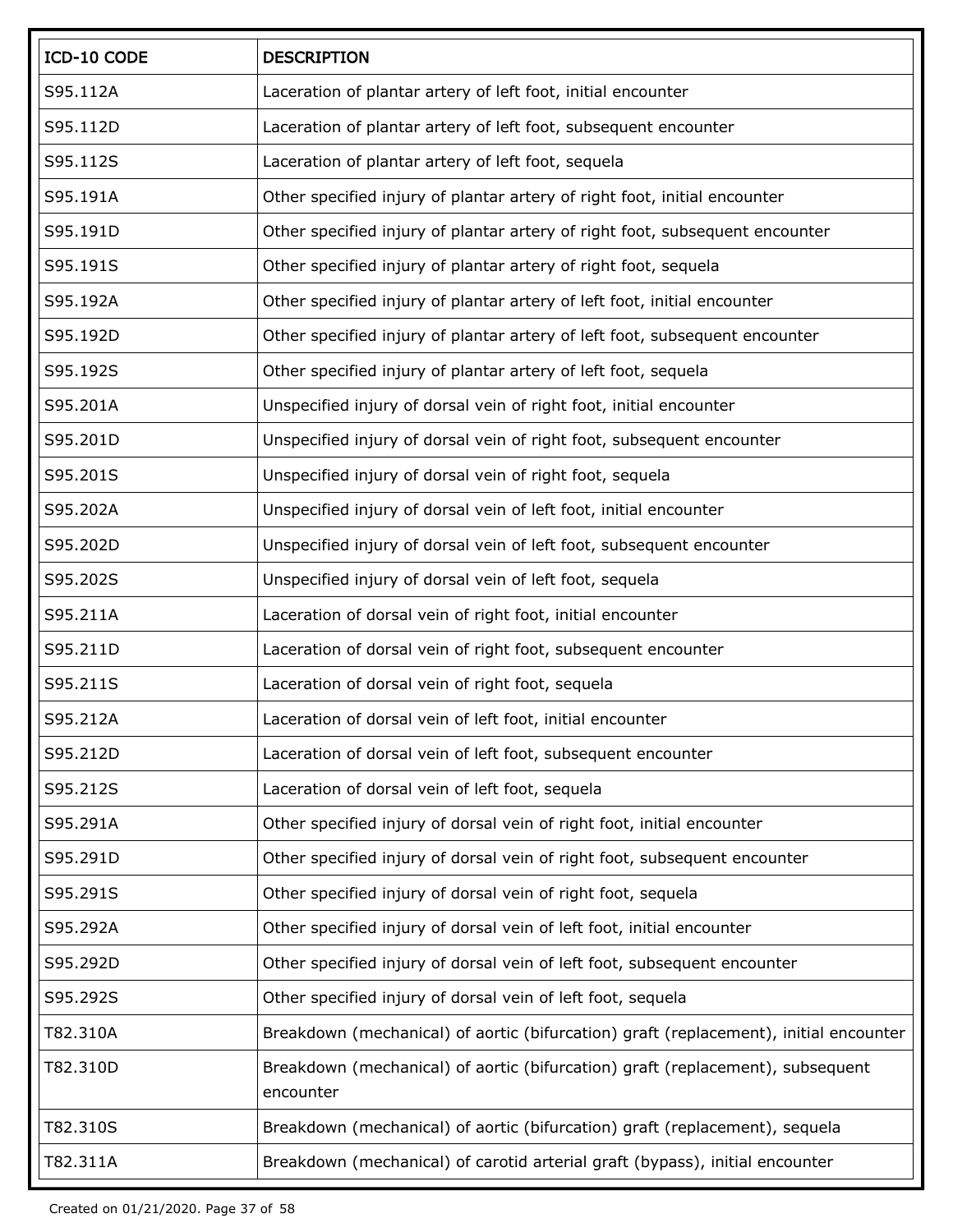| ICD-10 CODE | <b>DESCRIPTION</b>                                                                              |
|-------------|-------------------------------------------------------------------------------------------------|
| T82.311D    | Breakdown (mechanical) of carotid arterial graft (bypass), subsequent encounter                 |
| T82.311S    | Breakdown (mechanical) of carotid arterial graft (bypass), sequela                              |
| T82.312A    | Breakdown (mechanical) of femoral arterial graft (bypass), initial encounter                    |
| T82.312D    | Breakdown (mechanical) of femoral arterial graft (bypass), subsequent encounter                 |
| T82.312S    | Breakdown (mechanical) of femoral arterial graft (bypass), sequela                              |
| T82.318A    | Breakdown (mechanical) of other vascular grafts, initial encounter                              |
| T82.318D    | Breakdown (mechanical) of other vascular grafts, subsequent encounter                           |
| ICD-10 CODE | <b>DESCRIPTION</b>                                                                              |
| T82.318S    | Breakdown (mechanical) of other vascular grafts, sequela                                        |
| T82.320A    | Displacement of aortic (bifurcation) graft (replacement), initial encounter                     |
| T82.320D    | Displacement of aortic (bifurcation) graft (replacement), subsequent encounter                  |
| T82.320S    | Displacement of aortic (bifurcation) graft (replacement), sequela                               |
| T82.322A    | Displacement of femoral arterial graft (bypass), initial encounter                              |
| T82.322D    | Displacement of femoral arterial graft (bypass), subsequent encounter                           |
| T82.322S    | Displacement of femoral arterial graft (bypass), sequela                                        |
| T82.328A    | Displacement of other vascular grafts, initial encounter                                        |
| T82.328D    | Displacement of other vascular grafts, subsequent encounter                                     |
| T82.328S    | Displacement of other vascular grafts, sequela                                                  |
| T82.330A    | Leakage of aortic (bifurcation) graft (replacement), initial encounter                          |
| T82.330D    | Leakage of aortic (bifurcation) graft (replacement), subsequent encounter                       |
| T82.330S    | Leakage of aortic (bifurcation) graft (replacement), sequela                                    |
| T82.331A    | Leakage of carotid arterial graft (bypass), initial encounter                                   |
| T82.331D    | Leakage of carotid arterial graft (bypass), subsequent encounter                                |
| T82.331S    | Leakage of carotid arterial graft (bypass), sequela                                             |
| T82.332A    | Leakage of femoral arterial graft (bypass), initial encounter                                   |
| T82.332D    | Leakage of femoral arterial graft (bypass), subsequent encounter                                |
| T82.332S    | Leakage of femoral arterial graft (bypass), sequela                                             |
| T82.338A    | Leakage of other vascular grafts, initial encounter                                             |
| T82.338D    | Leakage of other vascular grafts, subsequent encounter                                          |
| T82.338S    | Leakage of other vascular grafts, sequela                                                       |
| T82.390A    | Other mechanical complication of aortic (bifurcation) graft (replacement), initial<br>encounter |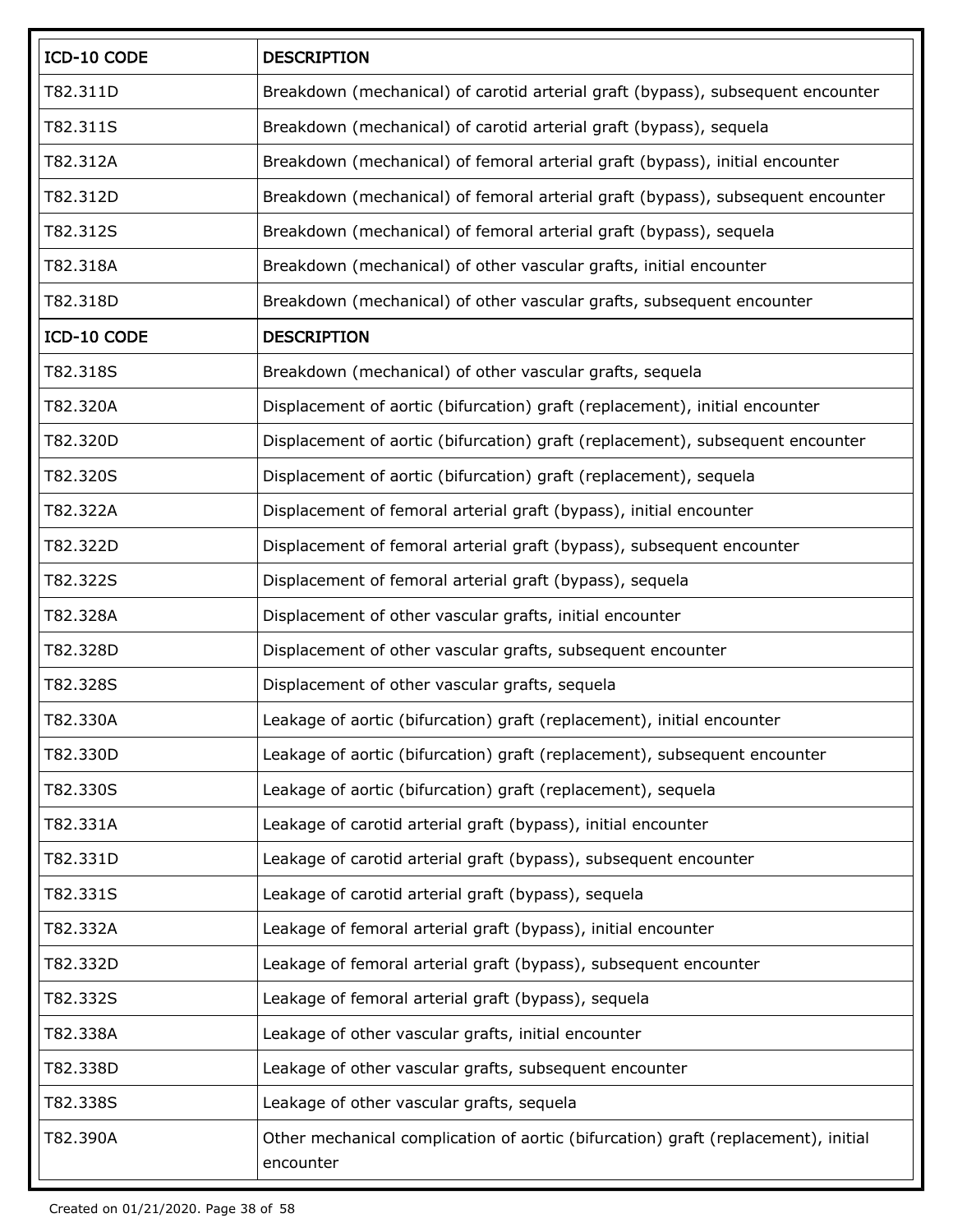| ICD-10 CODE | <b>DESCRIPTION</b>                                                                                        |
|-------------|-----------------------------------------------------------------------------------------------------------|
| T82.390D    | Other mechanical complication of aortic (bifurcation) graft (replacement),<br>subsequent encounter        |
| T82.390S    | Other mechanical complication of aortic (bifurcation) graft (replacement), sequela                        |
| T82.391A    | Other mechanical complication of carotid arterial graft (bypass), initial encounter                       |
| T82.391D    | Other mechanical complication of carotid arterial graft (bypass), subsequent<br>encounter                 |
| T82.391S    | Other mechanical complication of carotid arterial graft (bypass), sequela                                 |
| T82.392A    | Other mechanical complication of femoral arterial graft (bypass), initial encounter                       |
| T82.392D    | Other mechanical complication of femoral arterial graft (bypass), subsequent<br>encounter                 |
| T82.392S    | Other mechanical complication of femoral arterial graft (bypass), sequela                                 |
| T82.398A    | Other mechanical complication of other vascular grafts, initial encounter                                 |
| T82.398D    | Other mechanical complication of other vascular grafts, subsequent encounter                              |
| T82.398S    | Other mechanical complication of other vascular grafts, sequela                                           |
| T82.518A    | Breakdown (mechanical) of other cardiac and vascular devices and implants, initial<br>encounter           |
| T82.518D    | Breakdown (mechanical) of other cardiac and vascular devices and implants,<br>subsequent encounter        |
| T82.518S    | Breakdown (mechanical) of other cardiac and vascular devices and implants,<br>sequela                     |
| T82.528A    | Displacement of other cardiac and vascular devices and implants, initial encounter                        |
| T82.528D    | Displacement of other cardiac and vascular devices and implants, subsequent<br>encounter                  |
| T82.528S    | Displacement of other cardiac and vascular devices and implants, sequela                                  |
| T82.538A    | Leakage of other cardiac and vascular devices and implants, initial encounter                             |
| T82.538D    | Leakage of other cardiac and vascular devices and implants, subsequent encounter                          |
| T82.538S    | Leakage of other cardiac and vascular devices and implants, sequela                                       |
| T82.598A    | Other mechanical complication of other cardiac and vascular devices and implants,<br>initial encounter    |
| T82.598D    | Other mechanical complication of other cardiac and vascular devices and implants,<br>subsequent encounter |
| T82.598S    | Other mechanical complication of other cardiac and vascular devices and implants,<br>sequela              |
| T86.5       | Complications of stem cell transplant                                                                     |
| T87.1X1     | Complications of reattached (part of) right lower extremity                                               |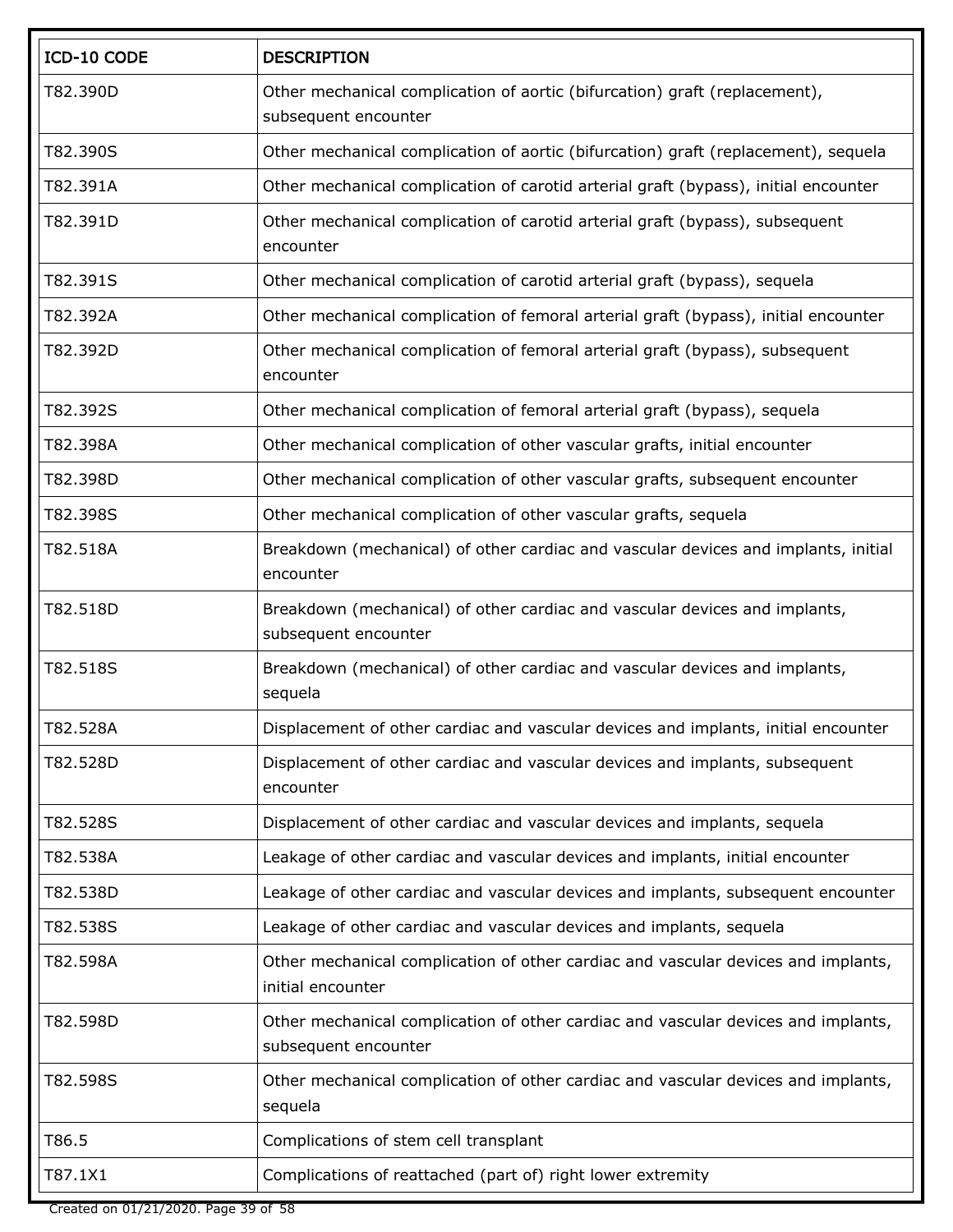| ICD-10 CODE               | <b>DESCRIPTION</b>                                                                                                                |
|---------------------------|-----------------------------------------------------------------------------------------------------------------------------------|
| T87.1X2                   | Complications of reattached (part of) left lower extremity                                                                        |
| <b>Group 3 Paragraph:</b> |                                                                                                                                   |
|                           | C8900-C8902 Magnetic Resonance Angiography, Abdomen                                                                               |
|                           |                                                                                                                                   |
| <b>Group 3 Codes:</b>     |                                                                                                                                   |
| ICD-10 CODE               | <b>DESCRIPTION</b>                                                                                                                |
| C49.A0                    | Gastrointestinal stromal tumor, unspecified site                                                                                  |
| C49.A1                    | Gastrointestinal stromal tumor of esophagus                                                                                       |
| C49.A2                    | Gastrointestinal stromal tumor of stomach                                                                                         |
| C49.A3                    | Gastrointestinal stromal tumor of small intestine                                                                                 |
| C49.A4                    | Gastrointestinal stromal tumor of large intestine                                                                                 |
| D49.511                   | Neoplasm of unspecified behavior of right kidney                                                                                  |
| D49.512                   | Neoplasm of unspecified behavior of left kidney                                                                                   |
| D49.519                   | Neoplasm of unspecified behavior of unspecified kidney                                                                            |
| D49.59                    | Neoplasm of unspecified behavior of other genitourinary organ                                                                     |
| D78.31                    | Postprocedural hematoma of the spleen following a procedure on the spleen                                                         |
| D78.32                    | Postprocedural hematoma of the spleen following other procedure                                                                   |
| D78.33                    | Postprocedural seroma of the spleen following a procedure on the spleen                                                           |
| D78.34                    | Postprocedural seroma of the spleen following other procedure                                                                     |
| I10                       | Essential (primary) hypertension                                                                                                  |
| I12.0                     | Hypertensive chronic kidney disease with stage 5 chronic kidney disease or end<br>stage renal disease                             |
| I12.9                     | Hypertensive chronic kidney disease with stage 1 through stage 4 chronic kidney<br>disease, or unspecified chronic kidney disease |
| I15.0                     | Renovascular hypertension                                                                                                         |
| I15.8                     | Other secondary hypertension                                                                                                      |
| I26.01                    | Septic pulmonary embolism with acute cor pulmonale                                                                                |
| I26.02                    | Saddle embolus of pulmonary artery with acute cor pulmonale                                                                       |
| I26.90                    | Septic pulmonary embolism without acute cor pulmonale                                                                             |
| I26.92                    | Saddle embolus of pulmonary artery without acute cor pulmonale                                                                    |
| I26.93                    | Single subsegmental pulmonary embolism without acute cor pulmonale                                                                |
| I26.94                    | Multiple subsegmental pulmonary emboli without acute cor pulmonale                                                                |
| I70.0                     | Atherosclerosis of aorta                                                                                                          |

Created on 01/21/2020. Page 40 of 58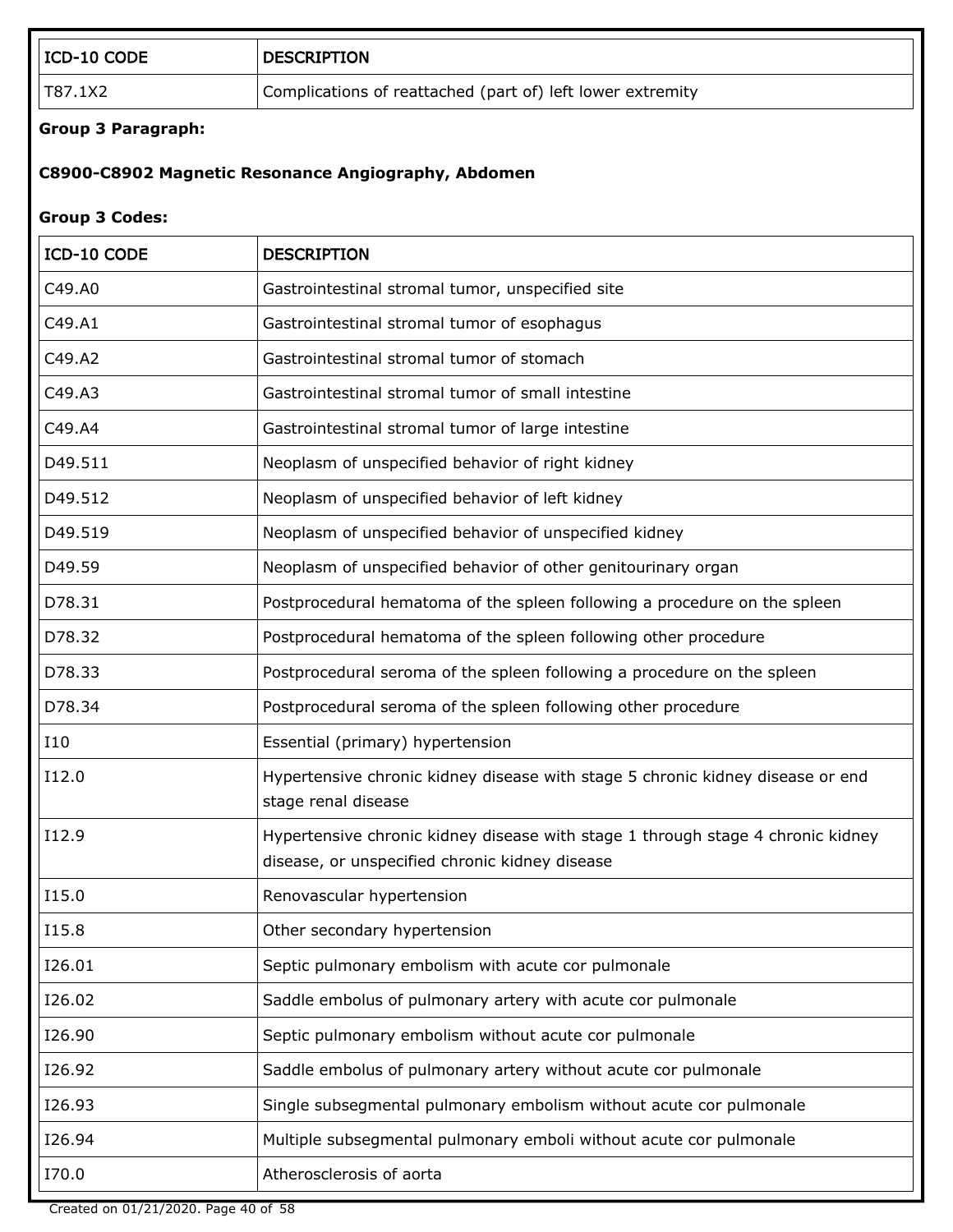| ICD-10 CODE | <b>DESCRIPTION</b>                                                                                   |
|-------------|------------------------------------------------------------------------------------------------------|
| I70.1       | Atherosclerosis of renal artery                                                                      |
| I70.201     | Unspecified atherosclerosis of native arteries of extremities, right leg                             |
| I70.202     | Unspecified atherosclerosis of native arteries of extremities, left leg                              |
| I70.203     | Unspecified atherosclerosis of native arteries of extremities, bilateral legs                        |
| I70.208     | Unspecified atherosclerosis of native arteries of extremities, other extremity                       |
| I70.211     | Atherosclerosis of native arteries of extremities with intermittent claudication, right<br>leg       |
| I70.212     | Atherosclerosis of native arteries of extremities with intermittent claudication, left<br>leg        |
| I70.213     | Atherosclerosis of native arteries of extremities with intermittent claudication,<br>bilateral legs  |
| I70.218     | Atherosclerosis of native arteries of extremities with intermittent claudication, other<br>extremity |
| I70.221     | Atherosclerosis of native arteries of extremities with rest pain, right leg                          |
| I70.222     | Atherosclerosis of native arteries of extremities with rest pain, left leg                           |
| I70.223     | Atherosclerosis of native arteries of extremities with rest pain, bilateral legs                     |
| I70.228     | Atherosclerosis of native arteries of extremities with rest pain, other extremity                    |
| I70.231     | Atherosclerosis of native arteries of right leg with ulceration of thigh                             |
| I70.232     | Atherosclerosis of native arteries of right leg with ulceration of calf                              |
| I70.233     | Atherosclerosis of native arteries of right leg with ulceration of ankle                             |
| I70.234     | Atherosclerosis of native arteries of right leg with ulceration of heel and midfoot                  |
| 170.235     | Atherosclerosis of native arteries of right leg with ulceration of other part of foot                |
| I70.238     | Atherosclerosis of native arteries of right leg with ulceration of other part of lower<br>leg        |
| I70.241     | Atherosclerosis of native arteries of left leg with ulceration of thigh                              |
| I70.242     | Atherosclerosis of native arteries of left leg with ulceration of calf                               |
| I70.243     | Atherosclerosis of native arteries of left leg with ulceration of ankle                              |
| I70.244     | Atherosclerosis of native arteries of left leg with ulceration of heel and midfoot                   |
| I70.245     | Atherosclerosis of native arteries of left leg with ulceration of other part of foot                 |
| I70.248     | Atherosclerosis of native arteries of left leg with ulceration of other part of lower leg            |
| I70.25      | Atherosclerosis of native arteries of other extremities with ulceration                              |
| I70.261     | Atherosclerosis of native arteries of extremities with gangrene, right leg                           |
| 170.262     | Atherosclerosis of native arteries of extremities with gangrene, left leg                            |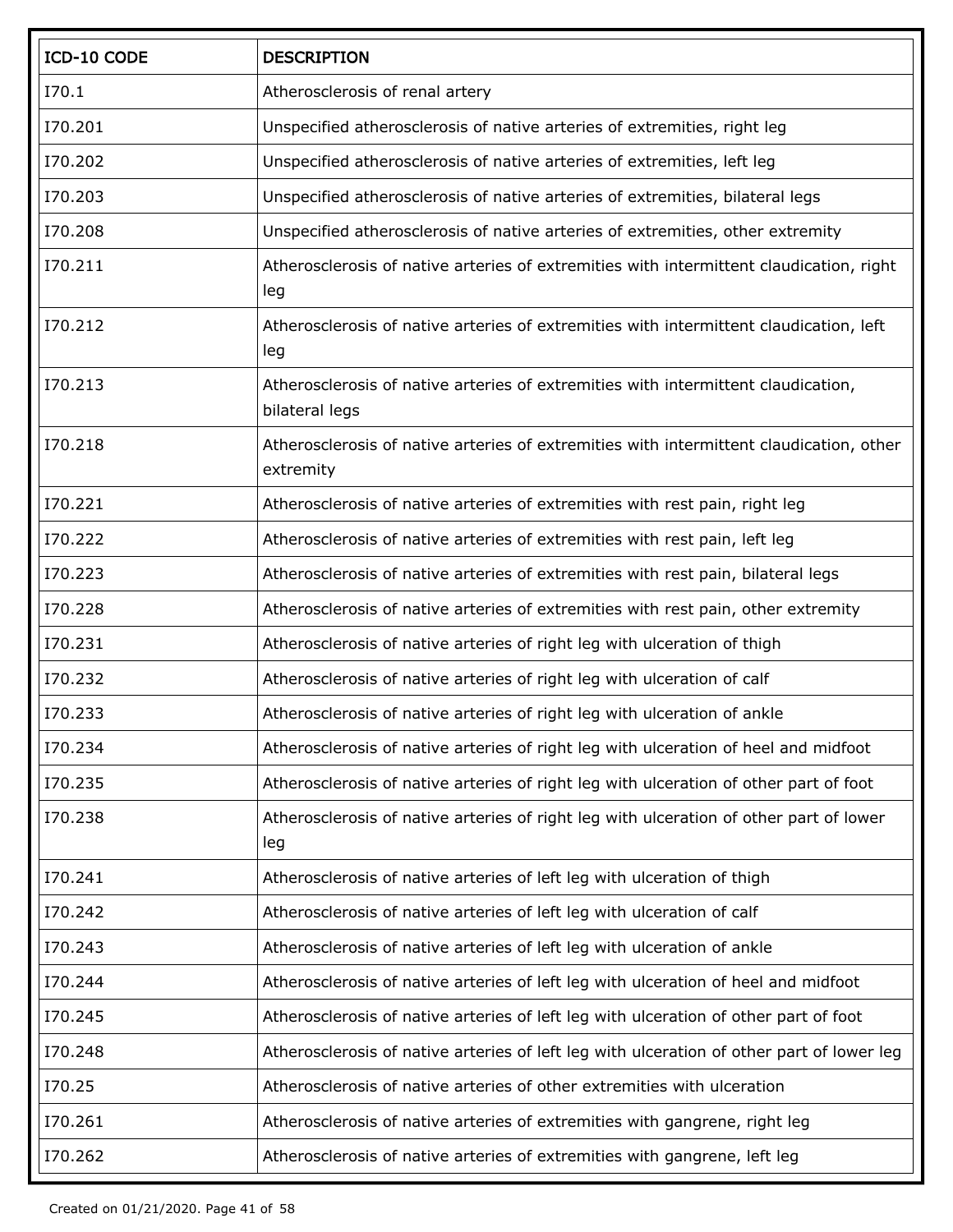| ICD-10 CODE | <b>DESCRIPTION</b>                                                               |
|-------------|----------------------------------------------------------------------------------|
| I70.263     | Atherosclerosis of native arteries of extremities with gangrene, bilateral legs  |
| I70.268     | Atherosclerosis of native arteries of extremities with gangrene, other extremity |
| I70.291     | Other atherosclerosis of native arteries of extremities, right leg               |
| I70.292     | Other atherosclerosis of native arteries of extremities, left leg                |
| I70.293     | Other atherosclerosis of native arteries of extremities, bilateral legs          |
| I70.298     | Other atherosclerosis of native arteries of extremities, other extremity         |
| I71.02      | Dissection of abdominal aorta                                                    |
| I71.03      | Dissection of thoracoabdominal aorta                                             |
| I71.3       | Abdominal aortic aneurysm, ruptured                                              |
| I71.4       | Abdominal aortic aneurysm, without rupture                                       |
| I71.6       | Thoracoabdominal aortic aneurysm, without rupture                                |
| I71.9       | Aortic aneurysm of unspecified site, without rupture                             |
| I72.2       | Aneurysm of renal artery                                                         |
| I72.3       | Aneurysm of iliac artery                                                         |
| I72.4       | Aneurysm of artery of lower extremity                                            |
| I72.8       | Aneurysm of other specified arteries                                             |
| I74.01      | Saddle embolus of abdominal aorta                                                |
| I74.09      | Other arterial embolism and thrombosis of abdominal aorta                        |
| I74.10      | Embolism and thrombosis of unspecified parts of aorta                            |
| I74.19      | Embolism and thrombosis of other parts of aorta                                  |
| I74.3       | Embolism and thrombosis of arteries of the lower extremities                     |
| I74.5       | Embolism and thrombosis of iliac artery                                          |
| I75.021     | Atheroembolism of right lower extremity                                          |
| I75.022     | Atheroembolism of left lower extremity                                           |
| I75.023     | Atheroembolism of bilateral lower extremities                                    |
| I75.81      | Atheroembolism of kidney                                                         |
| <b>I76</b>  | Septic arterial embolism                                                         |
| I77.3       | Arterial fibromuscular dysplasia                                                 |
| I77.72      | Dissection of iliac artery                                                       |
| I77.73      | Dissection of renal artery                                                       |
| I77.811     | Abdominal aortic ectasia                                                         |
| I77.812     | Thoracoabdominal aortic ectasia                                                  |

Created on 01/21/2020. Page 42 of 58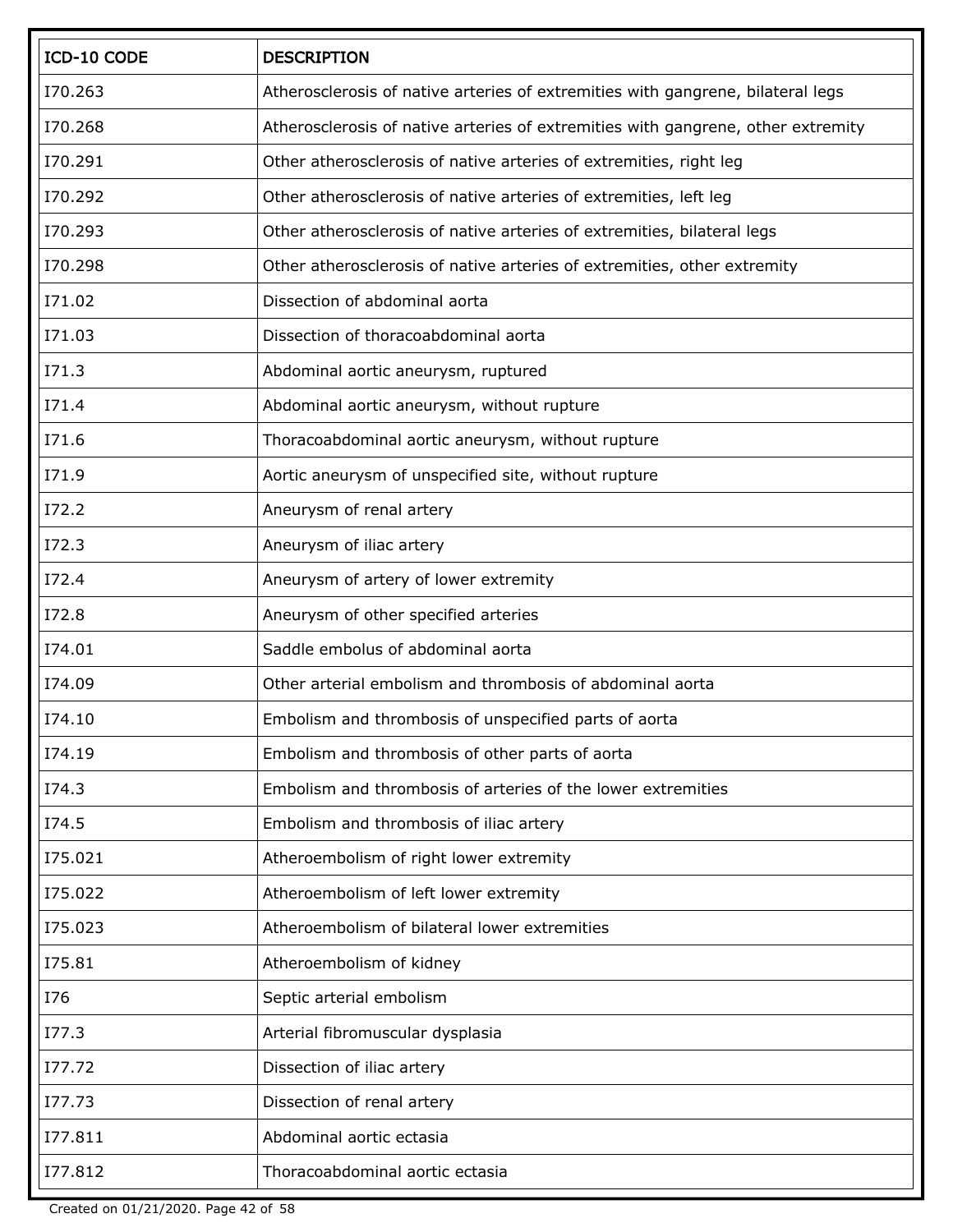| ICD-10 CODE  | <b>DESCRIPTION</b>                                                           |
|--------------|------------------------------------------------------------------------------|
| I79.0        | Aneurysm of aorta in diseases classified elsewhere                           |
| <b>I82.0</b> | Budd-Chiari syndrome                                                         |
| 182.220      | Acute embolism and thrombosis of inferior vena cava                          |
| 182.221      | Chronic embolism and thrombosis of inferior vena cava                        |
| <b>I82.3</b> | Embolism and thrombosis of renal vein                                        |
| I86.2        | Pelvic varices                                                               |
| K55.011      | Focal (segmental) acute (reversible) ischemia of small intestine             |
| K55.012      | Diffuse acute (reversible) ischemia of small intestine                       |
| K55.019      | Acute (reversible) ischemia of small intestine, extent unspecified           |
| K55.021      | Focal (segmental) acute infarction of small intestine                        |
| K55.022      | Diffuse acute infarction of small intestine                                  |
| K55.029      | Acute infarction of small intestine, extent unspecified                      |
| K55.031      | Focal (segmental) acute (reversible) ischemia of large intestine             |
| K55.032      | Diffuse acute (reversible) ischemia of large intestine                       |
| K55.039      | Acute (reversible) ischemia of large intestine, extent unspecified           |
| K55.041      | Focal (segmental) acute infarction of large intestine                        |
| ICD-10 CODE  | <b>DESCRIPTION</b>                                                           |
| K55.042      | Diffuse acute infarction of large intestine                                  |
| K55.049      | Acute infarction of large intestine, extent unspecified                      |
| K55.051      | Focal (segmental) acute (reversible) ischemia of intestine, part unspecified |
| K55.052      | Diffuse acute (reversible) ischemia of intestine, part unspecified           |
| K55.059      | Acute (reversible) ischemia of intestine, part and extent unspecified        |
| K55.061      | Focal (segmental) acute infarction of intestine, part unspecified            |
| K55.062      | Diffuse acute infarction of intestine, part unspecified                      |
| K55.069      | Acute infarction of intestine, part and extent unspecified                   |
| K55.30       | Necrotizing enterocolitis, unspecified                                       |
| K55.31       | Stage 1 necrotizing enterocolitis                                            |
| K55.32       | Stage 2 necrotizing enterocolitis                                            |
| K55.33       | Stage 3 necrotizing enterocolitis                                            |
| K85.01       | Idiopathic acute pancreatitis with uninfected necrosis                       |
| K85.02       | Idiopathic acute pancreatitis with infected necrosis                         |
| K85.81       | Other acute pancreatitis with uninfected necrosis                            |

Created on 01/21/2020. Page 43 of 58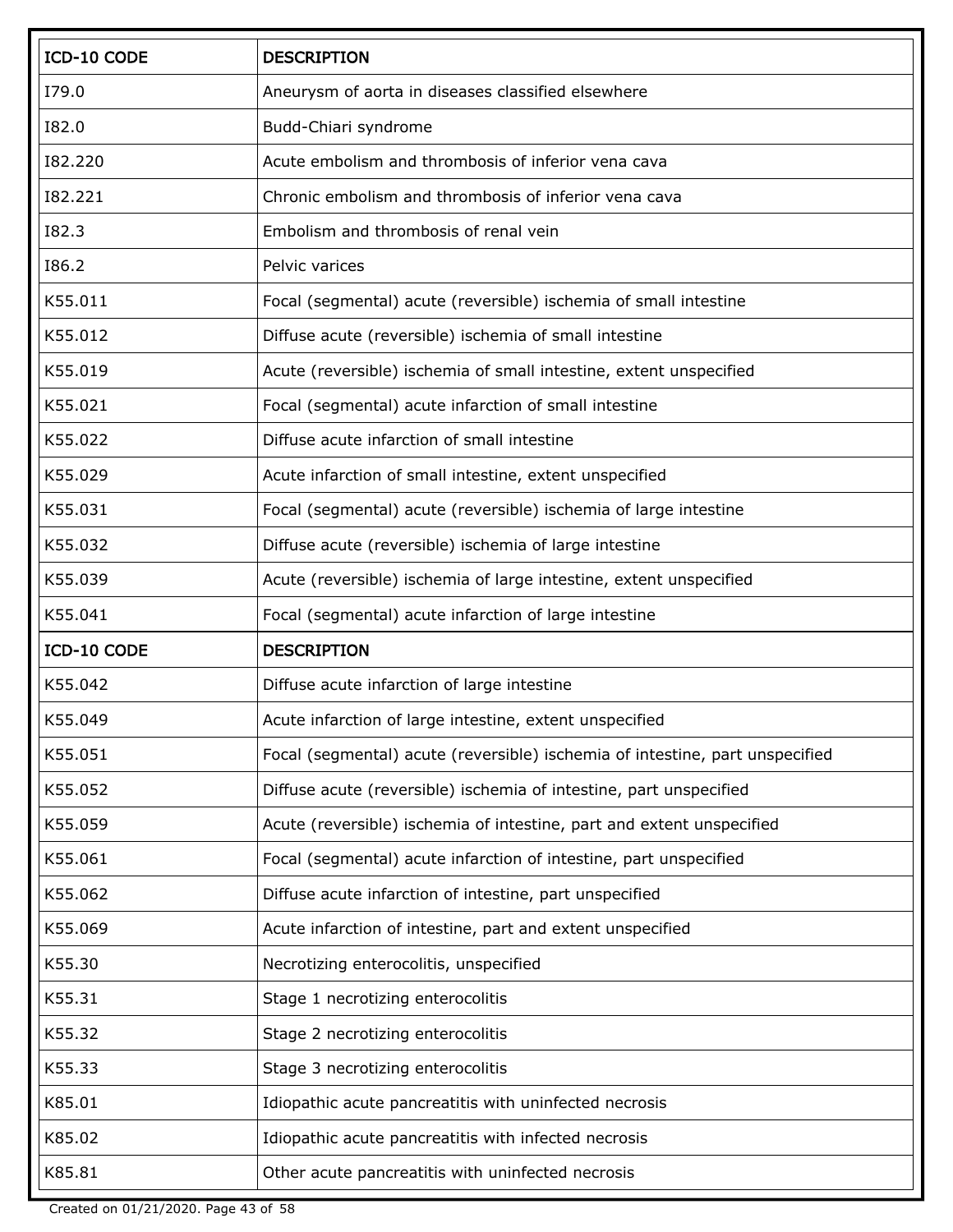| ICD-10 CODE | <b>DESCRIPTION</b>                                                                                                 |
|-------------|--------------------------------------------------------------------------------------------------------------------|
| K85.82      | Other acute pancreatitis with infected necrosis                                                                    |
| K85.91      | Acute pancreatitis with uninfected necrosis, unspecified                                                           |
| K85.92      | Acute pancreatitis with infected necrosis, unspecified                                                             |
| K91.30      | Postprocedural intestinal obstruction, unspecified as to partial versus complete                                   |
| K91.31      | Postprocedural partial intestinal obstruction                                                                      |
| K91.32      | Postprocedural complete intestinal obstruction                                                                     |
| K91.86      | Retained cholelithiasis following cholecystectomy                                                                  |
| K91.870     | Postprocedural hematoma of a digestive system organ or structure following a<br>digestive system procedure         |
| K91.871     | Postprocedural hematoma of a digestive system organ or structure following other<br>procedure                      |
| K91.872     | Postprocedural seroma of a digestive system organ or structure following a digestive<br>system procedure           |
| K91.873     | Postprocedural seroma of a digestive system organ or structure following other<br>procedure                        |
| N17.9       | Acute kidney failure, unspecified                                                                                  |
| N18.1       | Chronic kidney disease, stage 1                                                                                    |
| N18.2       | Chronic kidney disease, stage 2 (mild)                                                                             |
| N18.3       | Chronic kidney disease, stage 3 (moderate)                                                                         |
| N18.4       | Chronic kidney disease, stage 4 (severe)                                                                           |
| N18.5       | Chronic kidney disease, stage 5                                                                                    |
| N18.6       | End stage renal disease                                                                                            |
| N18.9       | Chronic kidney disease, unspecified                                                                                |
| N19         | Unspecified kidney failure                                                                                         |
| N99.840     | Postprocedural hematoma of a genitourinary system organ or structure following a<br>genitourinary system procedure |
| N99.841     | Postprocedural hematoma of a genitourinary system organ or structure following<br>other procedure                  |
| N99.85      | Post endometrial ablation syndrome                                                                                 |
| Q25.42      | Hypoplasia of aorta                                                                                                |
| Q25.43      | Congenital aneurysm of aorta                                                                                       |
| Q25.44      | Congenital dilation of aorta                                                                                       |
| Q25.49      | Other congenital malformations of aorta                                                                            |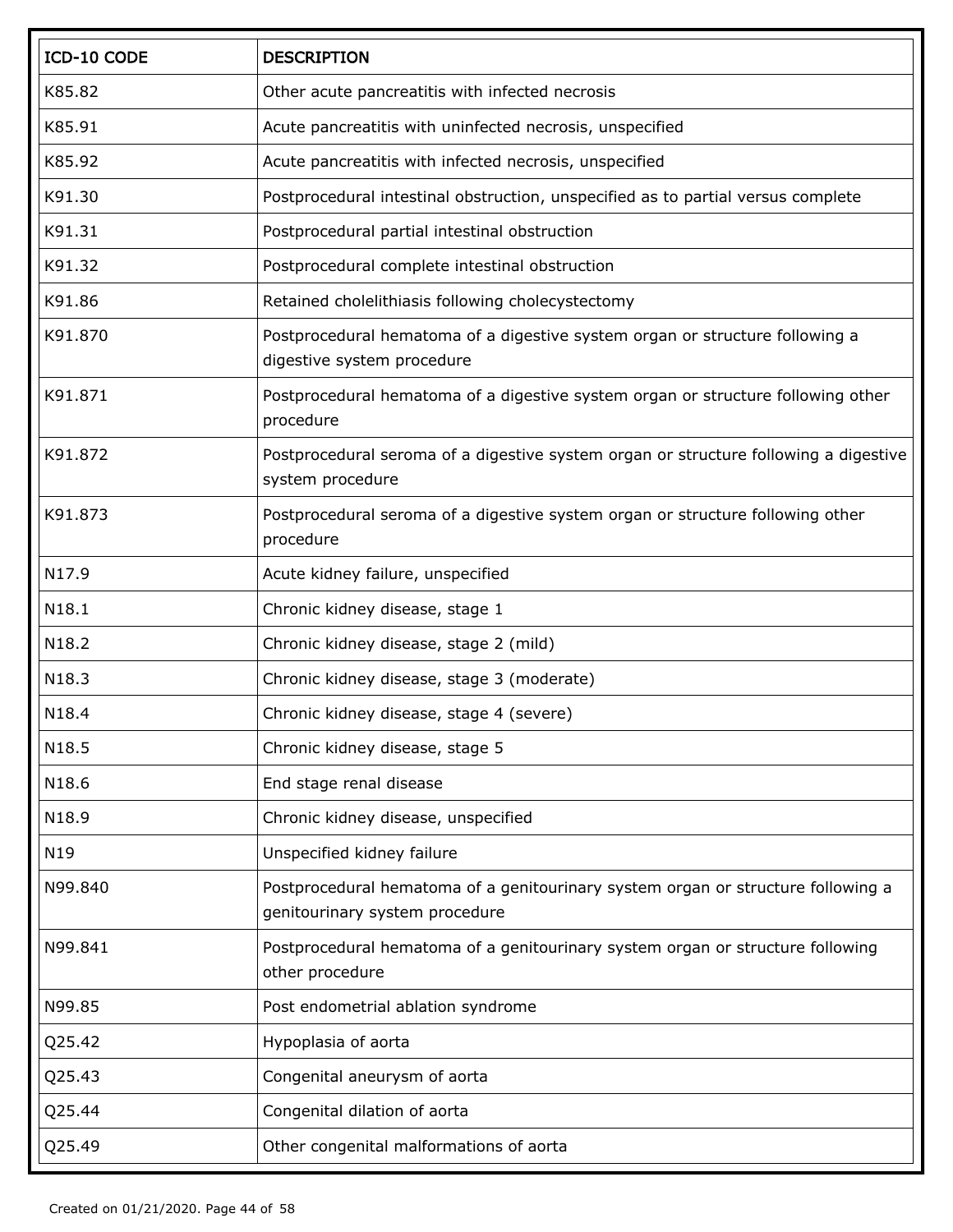| ICD-10 CODE | <b>DESCRIPTION</b>                                                                     |
|-------------|----------------------------------------------------------------------------------------|
| Q87.82      | Arterial tortuosity syndrome                                                           |
| R93.41      | Abnormal radiologic findings on diagnostic imaging of renal pelvis, ureter, or bladder |
| R93.421     | Abnormal radiologic findings on diagnostic imaging of right kidney                     |
| R93.422     | Abnormal radiologic findings on diagnostic imaging of left kidney                      |
| R93.429     | Abnormal radiologic findings on diagnostic imaging of unspecified kidney               |
| R93.49      | Abnormal radiologic findings on diagnostic imaging of other urinary organs             |
| S35.401A    | Unspecified injury of right renal artery, initial encounter                            |
| S35.401D    | Unspecified injury of right renal artery, subsequent encounter                         |
| S35.401S    | Unspecified injury of right renal artery, sequela                                      |
| S35.402A    | Unspecified injury of left renal artery, initial encounter                             |
| S35.402D    | Unspecified injury of left renal artery, subsequent encounter                          |
| S35.402S    | Unspecified injury of left renal artery, sequela                                       |
| S35.404A    | Unspecified injury of right renal vein, initial encounter                              |
| S35.404D    | Unspecified injury of right renal vein, subsequent encounter                           |
| S35.404S    | Unspecified injury of right renal vein, sequela                                        |
| S35.405A    | Unspecified injury of left renal vein, initial encounter                               |
| S35.405D    | Unspecified injury of left renal vein, subsequent encounter                            |
| S35.405S    | Unspecified injury of left renal vein, sequela                                         |
| S35.411A    | Laceration of right renal artery, initial encounter                                    |
| S35.411D    | Laceration of right renal artery, subsequent encounter                                 |
| S35.411S    | Laceration of right renal artery, sequela                                              |
| S35.412A    | Laceration of left renal artery, initial encounter                                     |
| S35.412D    | Laceration of left renal artery, subsequent encounter                                  |
| S35.412S    | Laceration of left renal artery, sequela                                               |
| S35.414A    | Laceration of right renal vein, initial encounter                                      |
| S35.414D    | Laceration of right renal vein, subsequent encounter                                   |
| S35.414S    | Laceration of right renal vein, sequela                                                |
| S35.415A    | Laceration of left renal vein, initial encounter                                       |
| S35.415D    | Laceration of left renal vein, subsequent encounter                                    |
| S35.415S    | Laceration of left renal vein, sequela                                                 |
| S35.491A    | Other specified injury of right renal artery, initial encounter                        |
| S35.491D    | Other specified injury of right renal artery, subsequent encounter                     |

Created on 01/21/2020. Page 45 of 58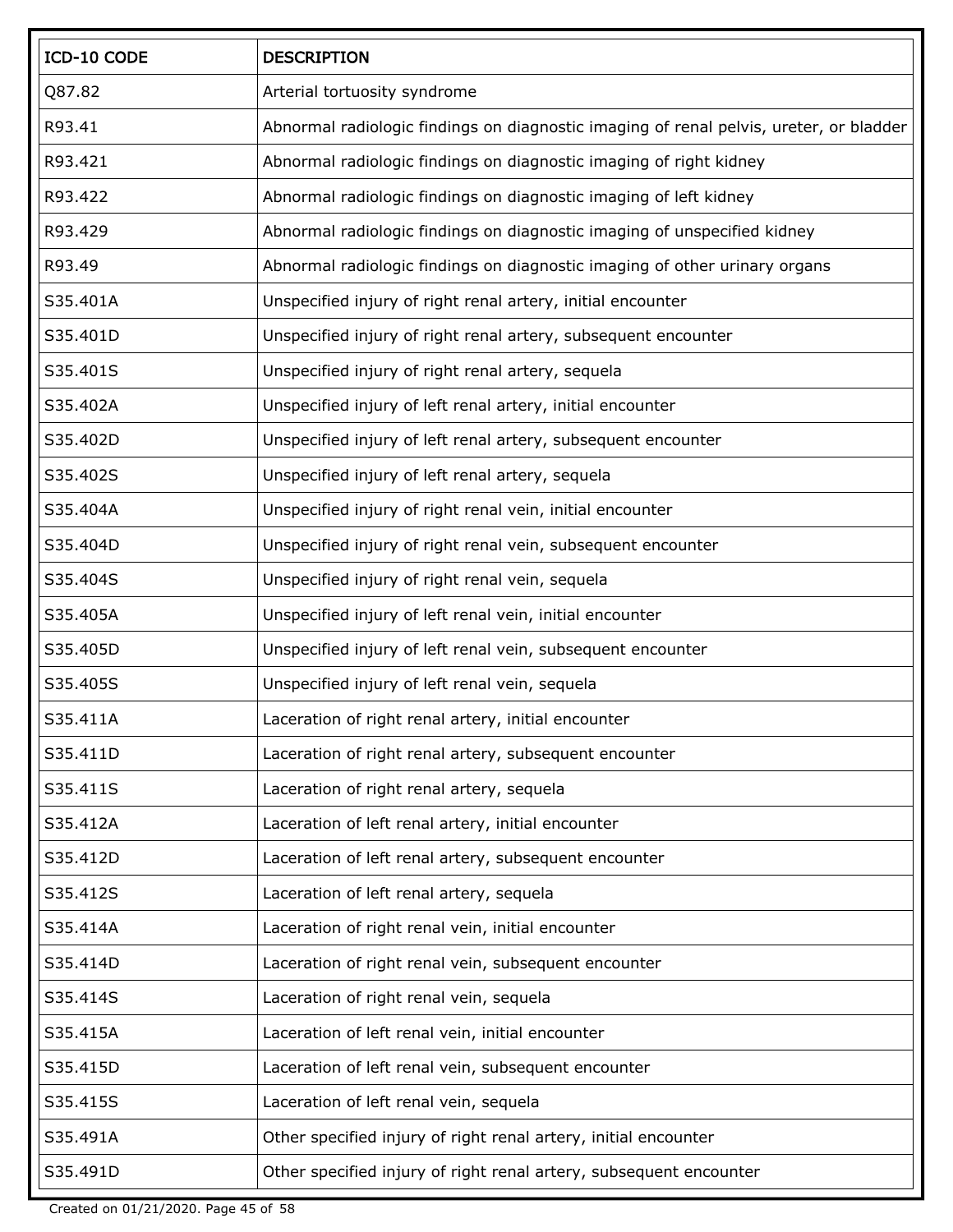| ICD-10 CODE | <b>DESCRIPTION</b>                                                |
|-------------|-------------------------------------------------------------------|
| S35.491S    | Other specified injury of right renal artery, sequela             |
| S35.492A    | Other specified injury of left renal artery, initial encounter    |
| S35.492D    | Other specified injury of left renal artery, subsequent encounter |
| S35.492S    | Other specified injury of left renal artery, sequela              |
| S35.494A    | Other specified injury of right renal vein, initial encounter     |
| S35.494D    | Other specified injury of right renal vein, subsequent encounter  |
| S35.494S    | Other specified injury of right renal vein, sequela               |
| S35.495A    | Other specified injury of left renal vein, initial encounter      |
| S35.495D    | Other specified injury of left renal vein, subsequent encounter   |
| S35.495S    | Other specified injury of left renal vein, sequela                |
| S35.511A    | Injury of right iliac artery, initial encounter                   |
| S35.511D    | Injury of right iliac artery, subsequent encounter                |
| S35.511S    | Injury of right iliac artery, sequela                             |
| S35.512A    | Injury of left iliac artery, initial encounter                    |
| S35.512D    | Injury of left iliac artery, subsequent encounter                 |
| S35.512S    | Injury of left iliac artery, sequela                              |
| S35.514A    | Injury of right iliac vein, initial encounter                     |
| S35.514D    | Injury of right iliac vein, subsequent encounter                  |
| S35.514S    | Injury of right iliac vein, sequela                               |
| S35.515A    | Injury of left iliac vein, initial encounter                      |
| S35.515D    | Injury of left iliac vein, subsequent encounter                   |
| S35.515S    | Injury of left iliac vein, sequela                                |
| S35.531A    | Injury of right uterine artery, initial encounter                 |
| S35.531D    | Injury of right uterine artery, subsequent encounter              |
| S35.531S    | Injury of right uterine artery, sequela                           |
| S35.532A    | Injury of left uterine artery, initial encounter                  |
| ICD-10 CODE | <b>DESCRIPTION</b>                                                |
| S35.532D    | Injury of left uterine artery, subsequent encounter               |
| S35.532S    | Injury of left uterine artery, sequela                            |
| S35.534A    | Injury of right uterine vein, initial encounter                   |
| S35.534D    | Injury of right uterine vein, subsequent encounter                |
| S35.534S    | Injury of right uterine vein, sequela                             |

Created on 01/21/2020. Page 46 of 58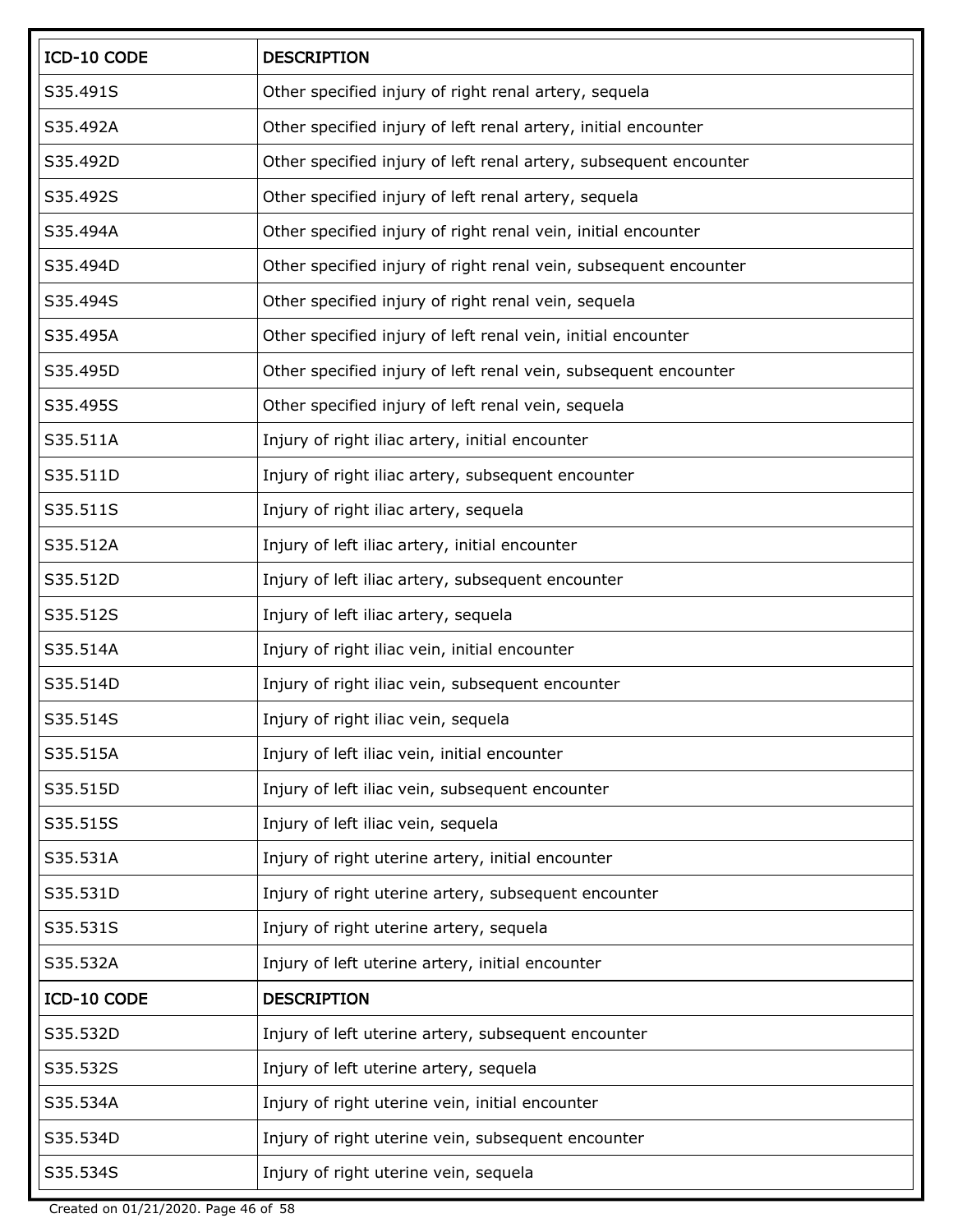| ICD-10 CODE | <b>DESCRIPTION</b>                                                                                 |
|-------------|----------------------------------------------------------------------------------------------------|
| S35.535A    | Injury of left uterine vein, initial encounter                                                     |
| S35.535D    | Injury of left uterine vein, subsequent encounter                                                  |
| S35.535S    | Injury of left uterine vein, sequela                                                               |
| T81.711A    | Complication of renal artery following a procedure, not elsewhere classified, initial<br>encounter |
| T86.10      | Unspecified complication of kidney transplant                                                      |
| T86.11      | Kidney transplant rejection                                                                        |
| T86.12      | Kidney transplant failure                                                                          |
| T86.13      | Kidney transplant infection                                                                        |
| T86.19      | Other complication of kidney transplant                                                            |

## **Group 4 Paragraph:**

## **C8909-C8911 Magnetic Resonance Angiography, Chest**

#### **Group 4 Codes:**

| <b>ICD-10 CODE</b> | <b>DESCRIPTION</b>                                                 |
|--------------------|--------------------------------------------------------------------|
| I26.01             | Septic pulmonary embolism with acute cor pulmonale                 |
| I26.02             | Saddle embolus of pulmonary artery with acute cor pulmonale        |
| I26.09             | Other pulmonary embolism with acute cor pulmonale                  |
| I26.90             | Septic pulmonary embolism without acute cor pulmonale              |
| I26.92             | Saddle embolus of pulmonary artery without acute cor pulmonale     |
| I26.93             | Single subsegmental pulmonary embolism without acute cor pulmonale |
| I26.94             | Multiple subsegmental pulmonary emboli without acute cor pulmonale |
| I27.0              | Primary pulmonary hypertension                                     |
| 127.20             | Pulmonary hypertension, unspecified                                |
| 127.21             | Secondary pulmonary arterial hypertension                          |
| 127.22             | Pulmonary hypertension due to left heart disease                   |
| I27.23             | Pulmonary hypertension due to lung diseases and hypoxia            |
| I27.24             | Chronic thromboembolic pulmonary hypertension                      |
| I27.29             | Other secondary pulmonary hypertension                             |
| I27.81             | Cor pulmonale (chronic)                                            |
| I27.82             | Chronic pulmonary embolism                                         |
| I27.83             | Eisenmenger's syndrome                                             |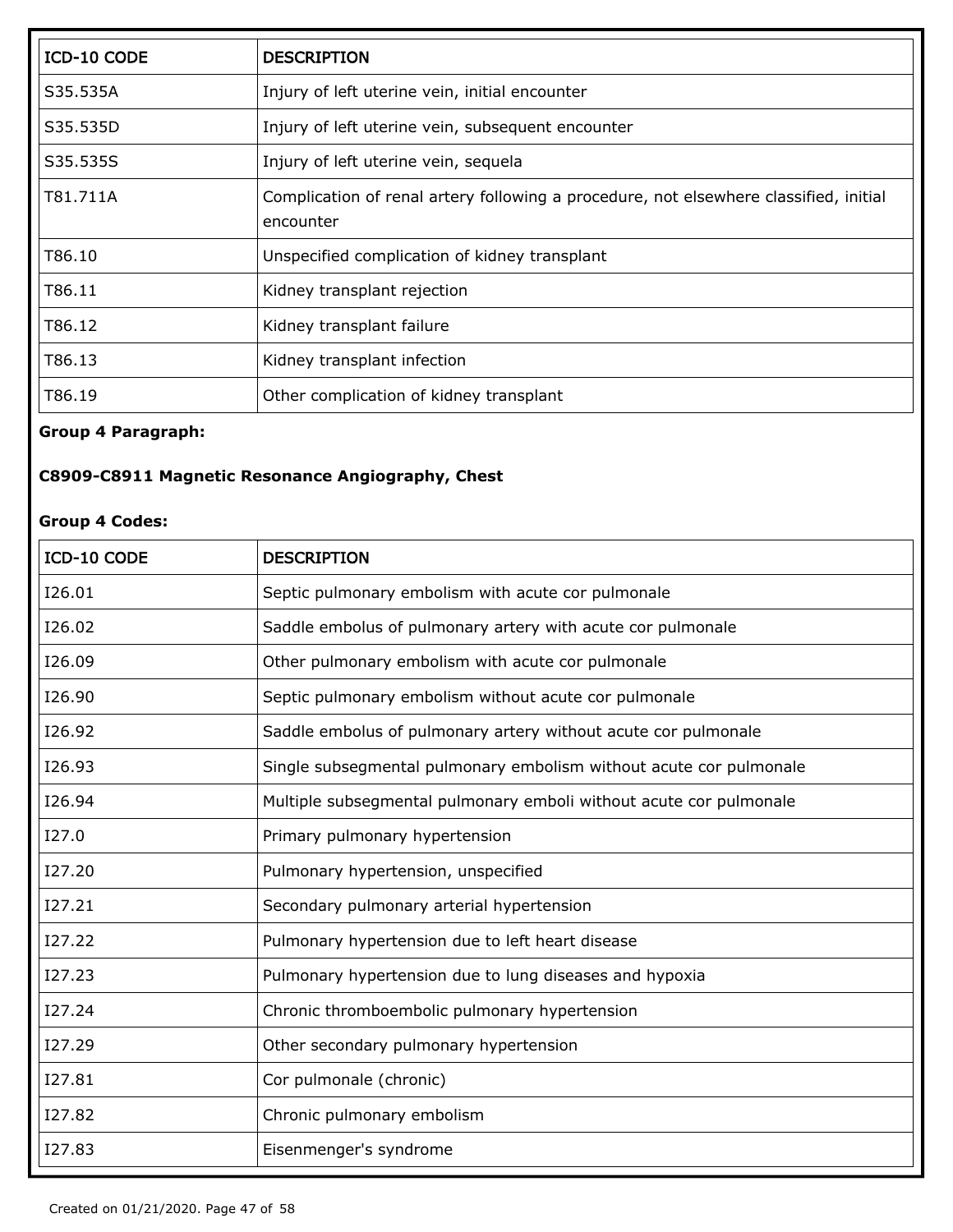| ICD-10 CODE  | <b>DESCRIPTION</b>                                                                                             |
|--------------|----------------------------------------------------------------------------------------------------------------|
| I27.89       | Other specified pulmonary heart diseases                                                                       |
| I27.9        | Pulmonary heart disease, unspecified                                                                           |
| I28.1        | Aneurysm of pulmonary artery                                                                                   |
| I42.1        | Obstructive hypertrophic cardiomyopathy                                                                        |
| I42.2        | Other hypertrophic cardiomyopathy                                                                              |
| I71.01       | Dissection of thoracic aorta                                                                                   |
| I71.03       | Dissection of thoracoabdominal aorta                                                                           |
| <b>I71.2</b> | Thoracic aortic aneurysm, without rupture                                                                      |
| I71.9        | Aortic aneurysm of unspecified site, without rupture                                                           |
| I72.8        | Aneurysm of other specified arteries                                                                           |
| I74.01       | Saddle embolus of abdominal aorta                                                                              |
| I74.09       | Other arterial embolism and thrombosis of abdominal aorta                                                      |
| I74.11       | Embolism and thrombosis of thoracic aorta                                                                      |
| I74.19       | Embolism and thrombosis of other parts of aorta                                                                |
| <b>I76</b>   | Septic arterial embolism                                                                                       |
| I77.810      | Thoracic aortic ectasia                                                                                        |
| I77.812      | Thoracoabdominal aortic ectasia                                                                                |
| I77.819      | Aortic ectasia, unspecified site                                                                               |
| I79.0        | Aneurysm of aorta in diseases classified elsewhere                                                             |
| J95.821      | Acute postprocedural respiratory failure                                                                       |
| J95.822      | Acute and chronic postprocedural respiratory failure                                                           |
| J95.860      | Postprocedural hematoma of a respiratory system organ or structure following a<br>respiratory system procedure |
| J95.861      | Postprocedural hematoma of a respiratory system organ or structure following other<br>procedure                |
| J95.862      | Postprocedural seroma of a respiratory system organ or structure following a<br>respiratory system procedure   |
| J95.863      | Postprocedural seroma of a respiratory system organ or structure following other<br>procedure                  |
| J96.00       | Acute respiratory failure, unspecified whether with hypoxia or hypercapnia                                     |
| J96.01       | Acute respiratory failure with hypoxia                                                                         |
| J96.02       | Acute respiratory failure with hypercapnia                                                                     |
| J96.20       | Acute and chronic respiratory failure, unspecified whether with hypoxia or                                     |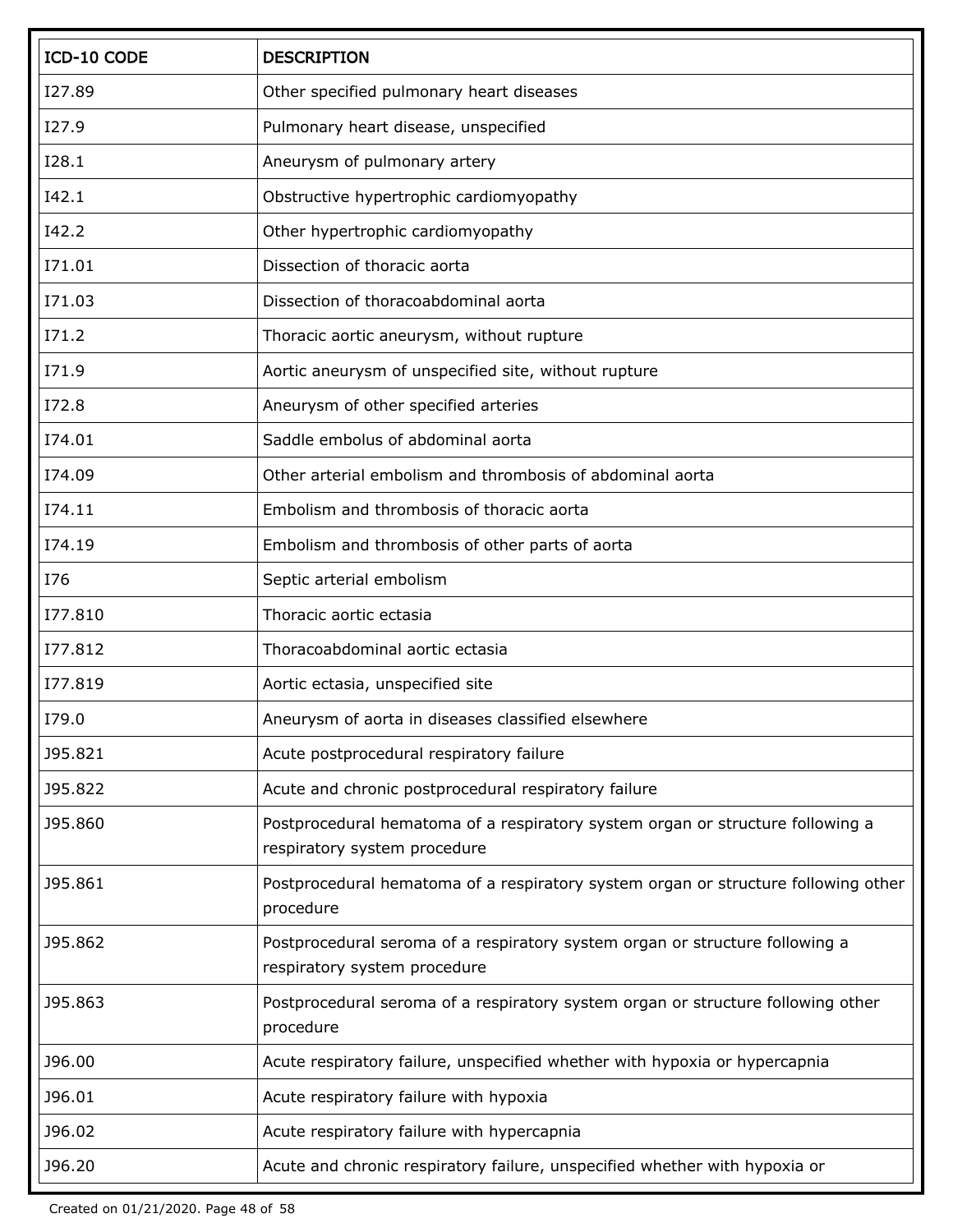| ICD-10 CODE | <b>DESCRIPTION</b>                                                        |
|-------------|---------------------------------------------------------------------------|
|             | hypercapnia                                                               |
| J96.21      | Acute and chronic respiratory failure with hypoxia                        |
| J96.22      | Acute and chronic respiratory failure with hypercapnia                    |
| Q25.21      | Interruption of aortic arch                                               |
| Q25.29      | Other atresia of aorta                                                    |
| Q25.40      | Congenital malformation of aorta unspecified                              |
| Q25.41      | Absence and aplasia of aorta                                              |
| Q25.42      | Hypoplasia of aorta                                                       |
| Q25.43      | Congenital aneurysm of aorta                                              |
| Q25.44      | Congenital dilation of aorta                                              |
| Q25.45      | Double aortic arch                                                        |
| Q25.46      | Tortuous aortic arch                                                      |
| Q25.47      | Right aortic arch                                                         |
| Q25.48      | Anomalous origin of subclavian artery                                     |
| Q25.49      | Other congenital malformations of aorta                                   |
| Q25.5       | Atresia of pulmonary artery                                               |
| Q25.6       | Stenosis of pulmonary artery                                              |
| Q25.71      | Coarctation of pulmonary artery                                           |
| Q25.72      | Congenital pulmonary arteriovenous malformation                           |
| Q25.79      | Other congenital malformations of pulmonary artery                        |
| Q87.82      | Arterial tortuosity syndrome                                              |
| R06.03      | Acute respiratory distress                                                |
| R06.09      | Other forms of dyspnea                                                    |
| R06.89      | Other abnormalities of breathing                                          |
| R07.1       | Chest pain on breathing                                                   |
| R07.2       | Precordial pain                                                           |
| R07.81      | Pleurodynia                                                               |
| R07.82      | Intercostal pain                                                          |
| R07.89      | Other chest pain                                                          |
| R09.02      | Hypoxemia                                                                 |
| R23.0       | Cyanosis                                                                  |
| R93.1       | Abnormal findings on diagnostic imaging of heart and coronary circulation |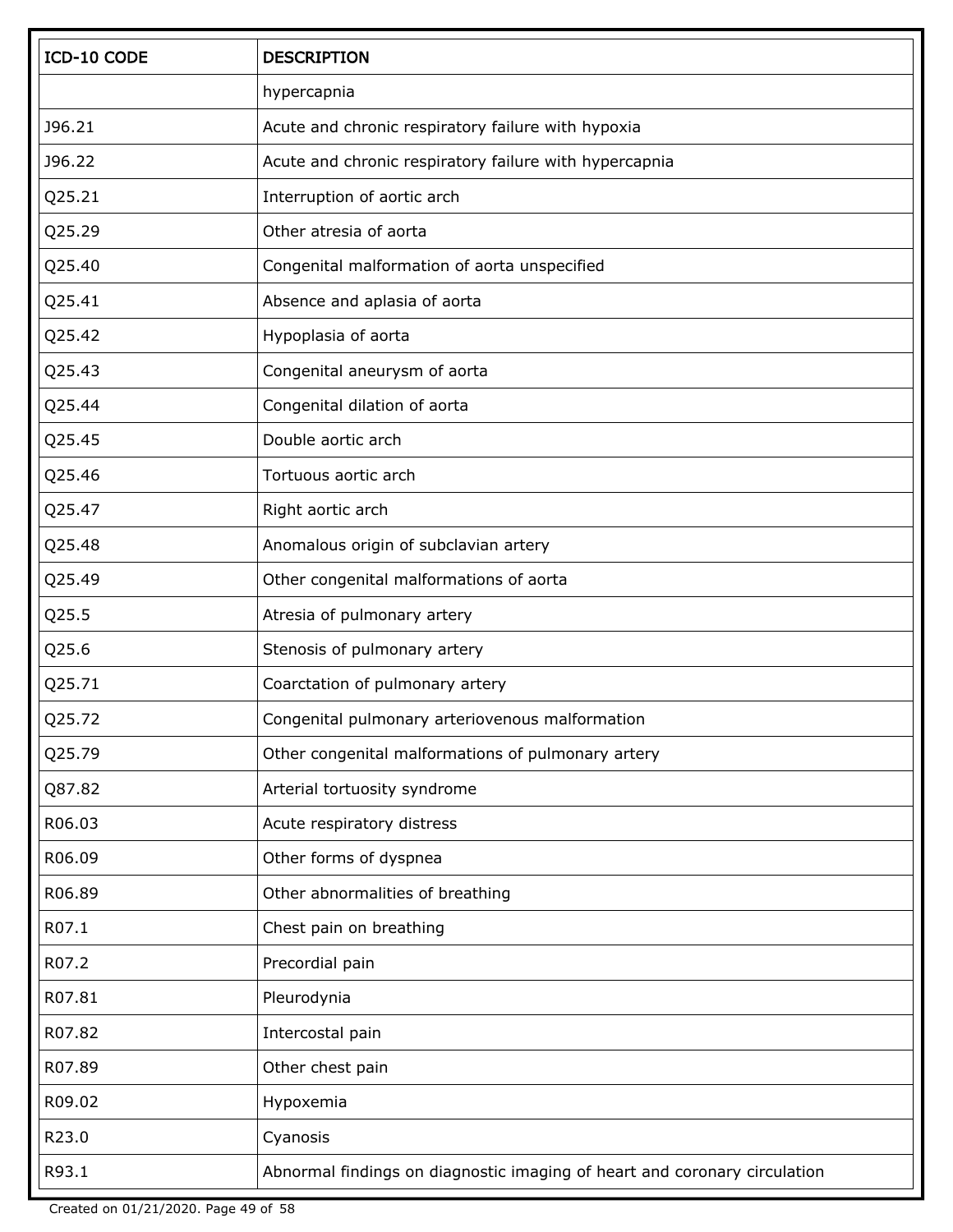| $\vert$ ICD-10 CODE | <b>DESCRIPTION</b>                                                         |
|---------------------|----------------------------------------------------------------------------|
| R93.89              | Abnormal findings on diagnostic imaging of other specified body structures |
| Z86.79              | Personal history of other diseases of the circulatory system               |

### **Group 5 Paragraph:**

## **C8918-C8920 Magnetic Resonance Angiography, Pelvis**

#### **Group 5 Codes:**

| ICD-10 CODE | <b>DESCRIPTION</b>                                                                                   |
|-------------|------------------------------------------------------------------------------------------------------|
| C49.A5      | Gastrointestinal stromal tumor of rectum                                                             |
| <b>I10</b>  | Essential (primary) hypertension                                                                     |
| I26.01      | Septic pulmonary embolism with acute cor pulmonale                                                   |
| I26.90      | Septic pulmonary embolism without acute cor pulmonale                                                |
| I26.93      | Single subsegmental pulmonary embolism without acute cor pulmonale                                   |
| I26.94      | Multiple subsegmental pulmonary emboli without acute cor pulmonale                                   |
| I70.0       | Atherosclerosis of aorta                                                                             |
| I70.1       | Atherosclerosis of renal artery                                                                      |
| I70.201     | Unspecified atherosclerosis of native arteries of extremities, right leg                             |
| I70.202     | Unspecified atherosclerosis of native arteries of extremities, left leg                              |
| I70.203     | Unspecified atherosclerosis of native arteries of extremities, bilateral legs                        |
| I70.208     | Unspecified atherosclerosis of native arteries of extremities, other extremity                       |
| I70.211     | Atherosclerosis of native arteries of extremities with intermittent claudication, right<br>leg       |
| I70.212     | Atherosclerosis of native arteries of extremities with intermittent claudication, left<br>leg        |
| I70.213     | Atherosclerosis of native arteries of extremities with intermittent claudication,<br>bilateral legs  |
| I70.218     | Atherosclerosis of native arteries of extremities with intermittent claudication, other<br>extremity |
| I70.221     | Atherosclerosis of native arteries of extremities with rest pain, right leg                          |
| I70.222     | Atherosclerosis of native arteries of extremities with rest pain, left leg                           |
| I70.223     | Atherosclerosis of native arteries of extremities with rest pain, bilateral legs                     |
| I70.228     | Atherosclerosis of native arteries of extremities with rest pain, other extremity                    |
| I70.231     | Atherosclerosis of native arteries of right leg with ulceration of thigh                             |
| I70.232     | Atherosclerosis of native arteries of right leg with ulceration of calf                              |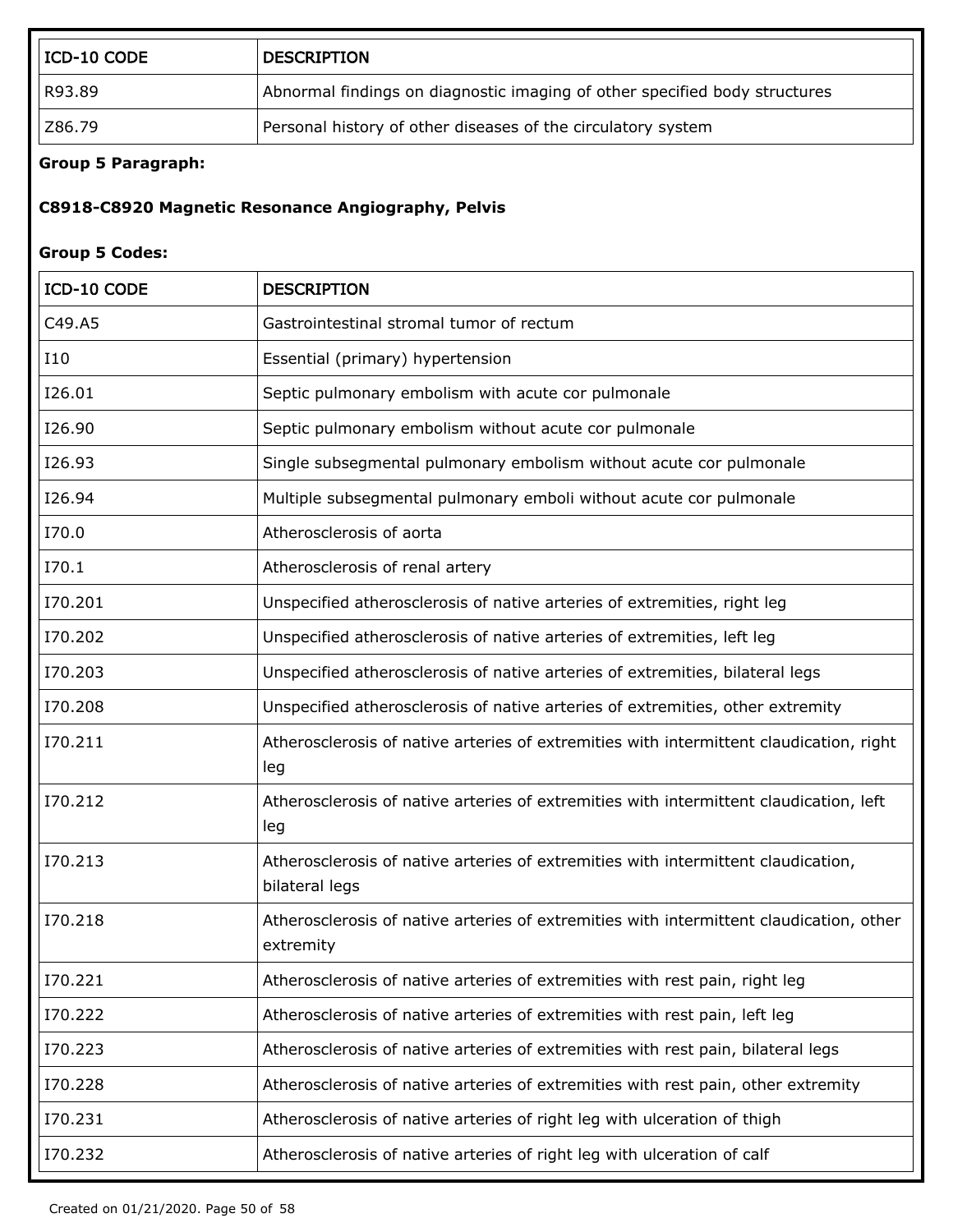| ICD-10 CODE | <b>DESCRIPTION</b>                                                                        |
|-------------|-------------------------------------------------------------------------------------------|
| I70.233     | Atherosclerosis of native arteries of right leg with ulceration of ankle                  |
| I70.234     | Atherosclerosis of native arteries of right leg with ulceration of heel and midfoot       |
| I70.235     | Atherosclerosis of native arteries of right leg with ulceration of other part of foot     |
| I70.238     | Atherosclerosis of native arteries of right leg with ulceration of other part of lower    |
|             | leg                                                                                       |
| I70.241     | Atherosclerosis of native arteries of left leg with ulceration of thigh                   |
| I70.242     | Atherosclerosis of native arteries of left leg with ulceration of calf                    |
| I70.243     | Atherosclerosis of native arteries of left leg with ulceration of ankle                   |
| I70.244     | Atherosclerosis of native arteries of left leg with ulceration of heel and midfoot        |
| I70.245     | Atherosclerosis of native arteries of left leg with ulceration of other part of foot      |
| I70.248     | Atherosclerosis of native arteries of left leg with ulceration of other part of lower leg |
| I70.25      | Atherosclerosis of native arteries of other extremities with ulceration                   |
| I70.261     | Atherosclerosis of native arteries of extremities with gangrene, right leg                |
| I70.262     | Atherosclerosis of native arteries of extremities with gangrene, left leg                 |
| I70.263     | Atherosclerosis of native arteries of extremities with gangrene, bilateral legs           |
| I70.268     | Atherosclerosis of native arteries of extremities with gangrene, other extremity          |
| I70.291     | Other atherosclerosis of native arteries of extremities, right leg                        |
| I70.292     | Other atherosclerosis of native arteries of extremities, left leg                         |
| I70.293     | Other atherosclerosis of native arteries of extremities, bilateral legs                   |
| I70.298     | Other atherosclerosis of native arteries of extremities, other extremity                  |
| I70.92      | Chronic total occlusion of artery of the extremities                                      |
| I71.02      | Dissection of abdominal aorta                                                             |
| I71.3       | Abdominal aortic aneurysm, ruptured                                                       |
| I71.4       | Abdominal aortic aneurysm, without rupture                                                |
| I72.2       | Aneurysm of renal artery                                                                  |
| I72.3       | Aneurysm of iliac artery                                                                  |
| I72.4       | Aneurysm of artery of lower extremity                                                     |
| I74.01      | Saddle embolus of abdominal aorta                                                         |
| I74.09      | Other arterial embolism and thrombosis of abdominal aorta                                 |
| I74.19      | Embolism and thrombosis of other parts of aorta                                           |
| I74.3       | Embolism and thrombosis of arteries of the lower extremities                              |
| I74.5       | Embolism and thrombosis of iliac artery                                                   |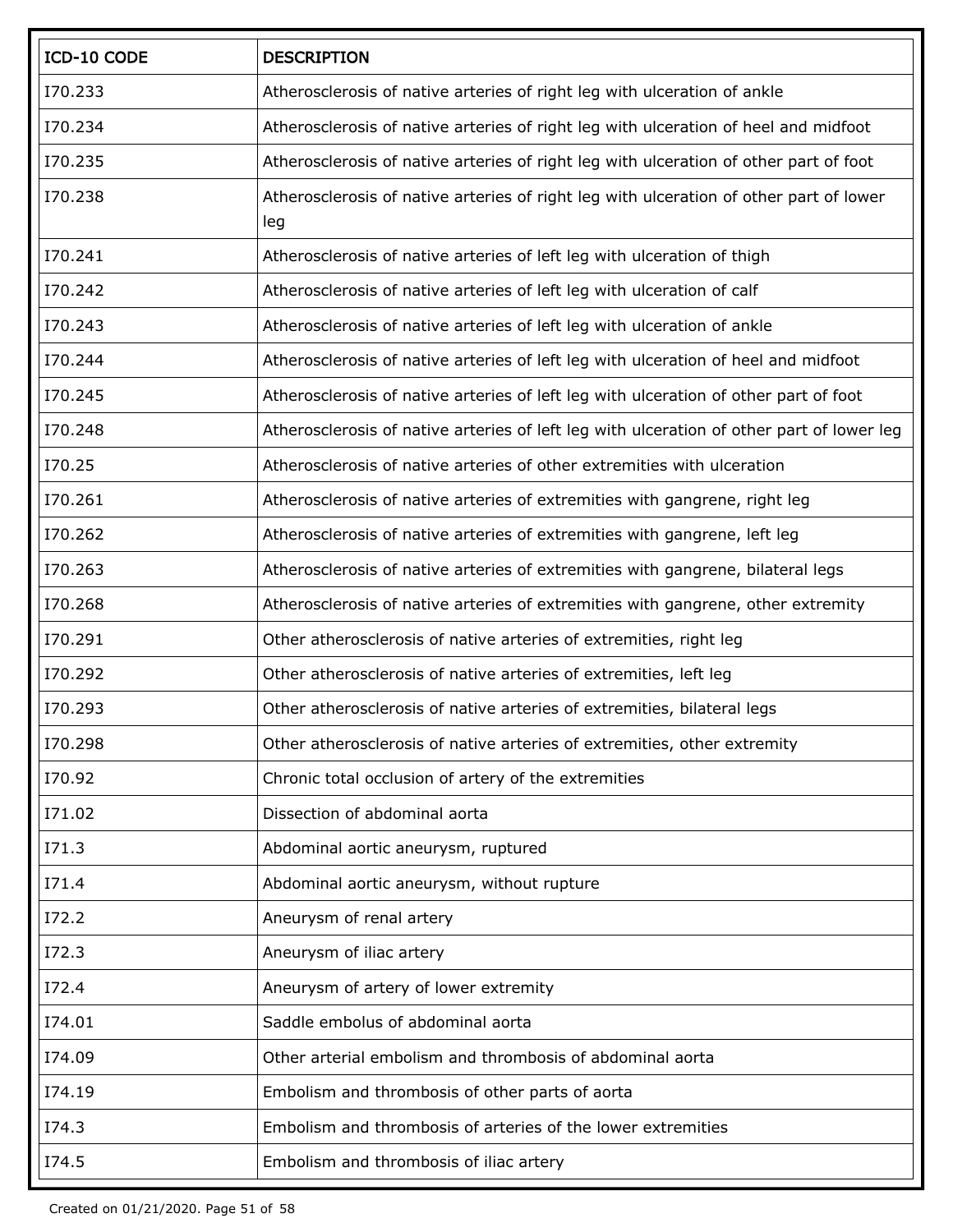| ICD-10 CODE  | <b>DESCRIPTION</b>                                                                                                 |
|--------------|--------------------------------------------------------------------------------------------------------------------|
| I75.021      | Atheroembolism of right lower extremity                                                                            |
| I75.022      | Atheroembolism of left lower extremity                                                                             |
| I75.023      | Atheroembolism of bilateral lower extremities                                                                      |
| I75.81       | Atheroembolism of kidney                                                                                           |
| I76          | Septic arterial embolism                                                                                           |
| 177.72       | Dissection of iliac artery                                                                                         |
| 177.73       | Dissection of renal artery                                                                                         |
| I77.811      | Abdominal aortic ectasia                                                                                           |
| I77.812      | Thoracoabdominal aortic ectasia                                                                                    |
| <b>I82.3</b> | Embolism and thrombosis of renal vein                                                                              |
| I86.2        | Pelvic varices                                                                                                     |
| K95.09       | Other complications of gastric band procedure                                                                      |
| K95.89       | Other complications of other bariatric procedure                                                                   |
| N17.0        | Acute kidney failure with tubular necrosis                                                                         |
| N17.1        | Acute kidney failure with acute cortical necrosis                                                                  |
| N17.2        | Acute kidney failure with medullary necrosis                                                                       |
| N17.8        | Other acute kidney failure                                                                                         |
| N17.9        | Acute kidney failure, unspecified                                                                                  |
| N18.1        | Chronic kidney disease, stage 1                                                                                    |
| N18.2        | Chronic kidney disease, stage 2 (mild)                                                                             |
| N18.3        | Chronic kidney disease, stage 3 (moderate)                                                                         |
| N18.4        | Chronic kidney disease, stage 4 (severe)                                                                           |
| N18.5        | Chronic kidney disease, stage 5                                                                                    |
| N18.6        | End stage renal disease                                                                                            |
| N18.9        | Chronic kidney disease, unspecified                                                                                |
| N19          | Unspecified kidney failure                                                                                         |
| N99.840      | Postprocedural hematoma of a genitourinary system organ or structure following a<br>genitourinary system procedure |
| N99.841      | Postprocedural hematoma of a genitourinary system organ or structure following<br>other procedure                  |
| N99.85       | Post endometrial ablation syndrome                                                                                 |
| R93.5        | Abnormal findings on diagnostic imaging of other abdominal regions, including<br>retroperitoneum                   |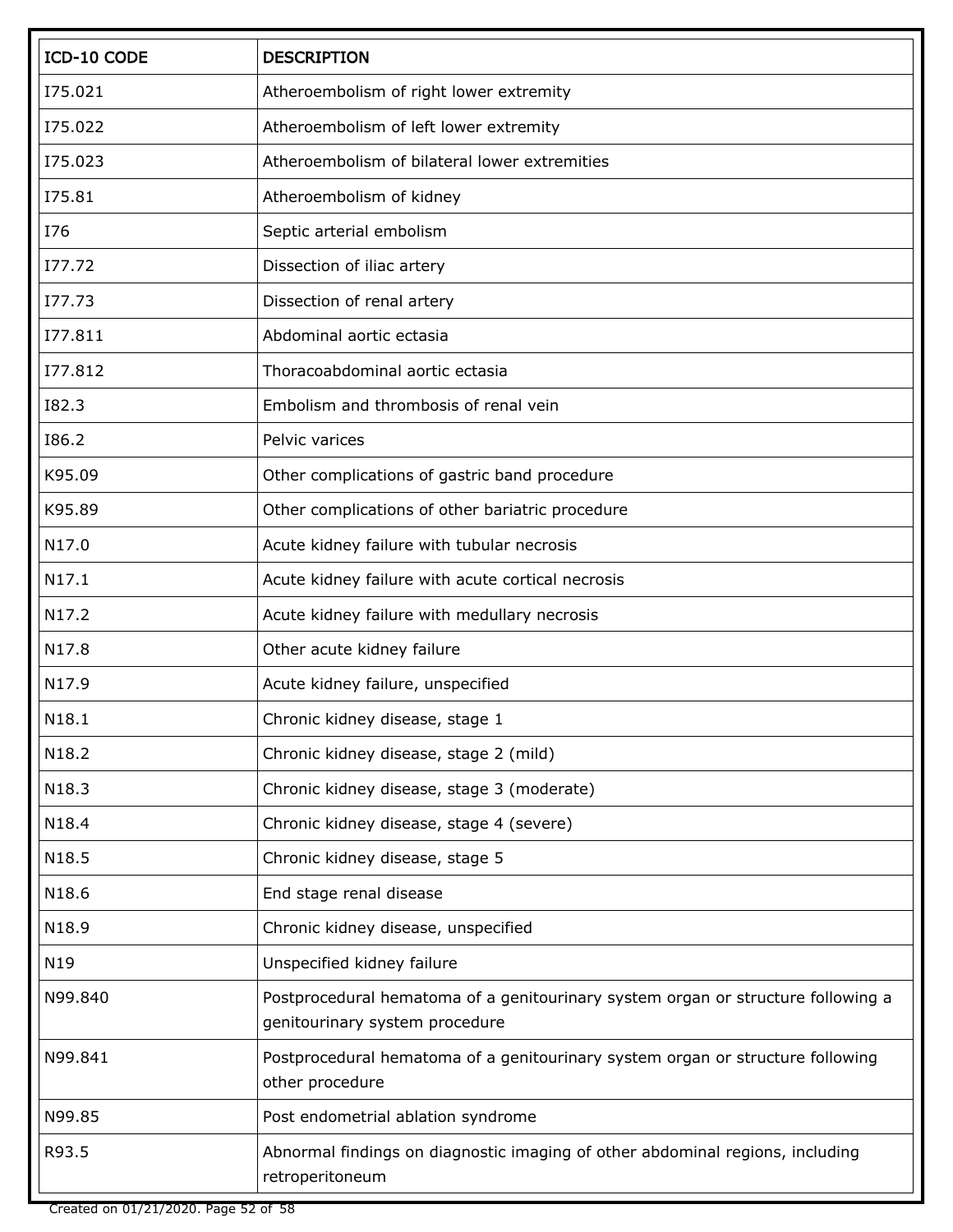| ICD-10 CODE | <b>DESCRIPTION</b>                                                 |
|-------------|--------------------------------------------------------------------|
| S35.401A    | Unspecified injury of right renal artery, initial encounter        |
| S35.401D    | Unspecified injury of right renal artery, subsequent encounter     |
| S35.401S    | Unspecified injury of right renal artery, sequela                  |
| S35.402A    | Unspecified injury of left renal artery, initial encounter         |
| S35.402D    | Unspecified injury of left renal artery, subsequent encounter      |
| S35.402S    | Unspecified injury of left renal artery, sequela                   |
| S35.404A    | Unspecified injury of right renal vein, initial encounter          |
| S35.404D    | Unspecified injury of right renal vein, subsequent encounter       |
| S35.404S    | Unspecified injury of right renal vein, sequela                    |
| S35,405A    | Unspecified injury of left renal vein, initial encounter           |
| S35.405D    | Unspecified injury of left renal vein, subsequent encounter        |
| S35.405S    | Unspecified injury of left renal vein, sequela                     |
| S35.411A    | Laceration of right renal artery, initial encounter                |
| S35.411D    | Laceration of right renal artery, subsequent encounter             |
| S35.411S    | Laceration of right renal artery, sequela                          |
| S35.412A    | Laceration of left renal artery, initial encounter                 |
| S35.412D    | Laceration of left renal artery, subsequent encounter              |
| S35.412S    | Laceration of left renal artery, sequela                           |
| ICD-10 CODE | <b>DESCRIPTION</b>                                                 |
| S35.414A    | Laceration of right renal vein, initial encounter                  |
| S35.414D    | Laceration of right renal vein, subsequent encounter               |
| S35.414S    | Laceration of right renal vein, sequela                            |
| S35.415A    | Laceration of left renal vein, initial encounter                   |
| S35.415D    | Laceration of left renal vein, subsequent encounter                |
| S35.415S    | Laceration of left renal vein, sequela                             |
| S35.491A    | Other specified injury of right renal artery, initial encounter    |
| S35.491D    | Other specified injury of right renal artery, subsequent encounter |
| S35.491S    | Other specified injury of right renal artery, sequela              |
| S35.492A    | Other specified injury of left renal artery, initial encounter     |
| S35.492D    | Other specified injury of left renal artery, subsequent encounter  |
| S35.492S    | Other specified injury of left renal artery, sequela               |
| S35.494A    | Other specified injury of right renal vein, initial encounter      |

Created on 01/21/2020. Page 53 of 58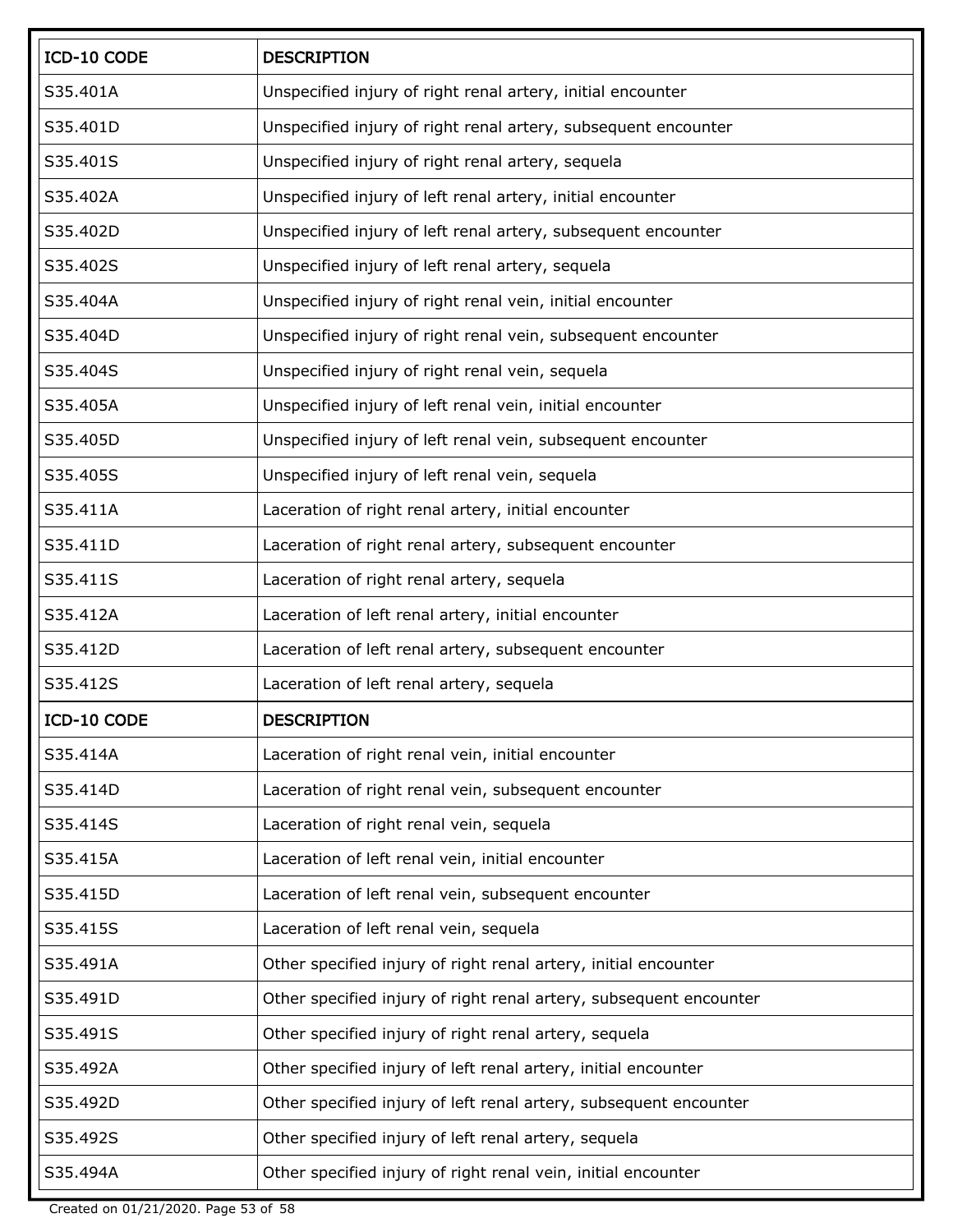| ICD-10 CODE | <b>DESCRIPTION</b>                                                                                 |
|-------------|----------------------------------------------------------------------------------------------------|
| S35.494D    | Other specified injury of right renal vein, subsequent encounter                                   |
| S35.494S    | Other specified injury of right renal vein, sequela                                                |
| S35.495A    | Other specified injury of left renal vein, initial encounter                                       |
| S35.495D    | Other specified injury of left renal vein, subsequent encounter                                    |
| S35.495S    | Other specified injury of left renal vein, sequela                                                 |
| S35.511A    | Injury of right iliac artery, initial encounter                                                    |
| S35.511D    | Injury of right iliac artery, subsequent encounter                                                 |
| S35.511S    | Injury of right iliac artery, sequela                                                              |
| S35.512A    | Injury of left iliac artery, initial encounter                                                     |
| S35.512D    | Injury of left iliac artery, subsequent encounter                                                  |
| S35.512S    | Injury of left iliac artery, sequela                                                               |
| S35.514A    | Injury of right iliac vein, initial encounter                                                      |
| S35.514D    | Injury of right iliac vein, subsequent encounter                                                   |
| S35.514S    | Injury of right iliac vein, sequela                                                                |
| S35.515A    | Injury of left iliac vein, initial encounter                                                       |
| S35.515D    | Injury of left iliac vein, subsequent encounter                                                    |
| S35.515S    | Injury of left iliac vein, sequela                                                                 |
| S35.531A    | Injury of right uterine artery, initial encounter                                                  |
| S35.531D    | Injury of right uterine artery, subsequent encounter                                               |
| S35.531S    | Injury of right uterine artery, sequela                                                            |
| S35.532A    | Injury of left uterine artery, initial encounter                                                   |
| S35.532D    | Injury of left uterine artery, subsequent encounter                                                |
| S35.532S    | Injury of left uterine artery, sequela                                                             |
| S35.534A    | Injury of right uterine vein, initial encounter                                                    |
| S35.534D    | Injury of right uterine vein, subsequent encounter                                                 |
| S35.534S    | Injury of right uterine vein, sequela                                                              |
| S35.535A    | Injury of left uterine vein, initial encounter                                                     |
| S35.535D    | Injury of left uterine vein, subsequent encounter                                                  |
| S35.535S    | Injury of left uterine vein, sequela                                                               |
| T81.711A    | Complication of renal artery following a procedure, not elsewhere classified, initial<br>encounter |
| T86.11      | Kidney transplant rejection                                                                        |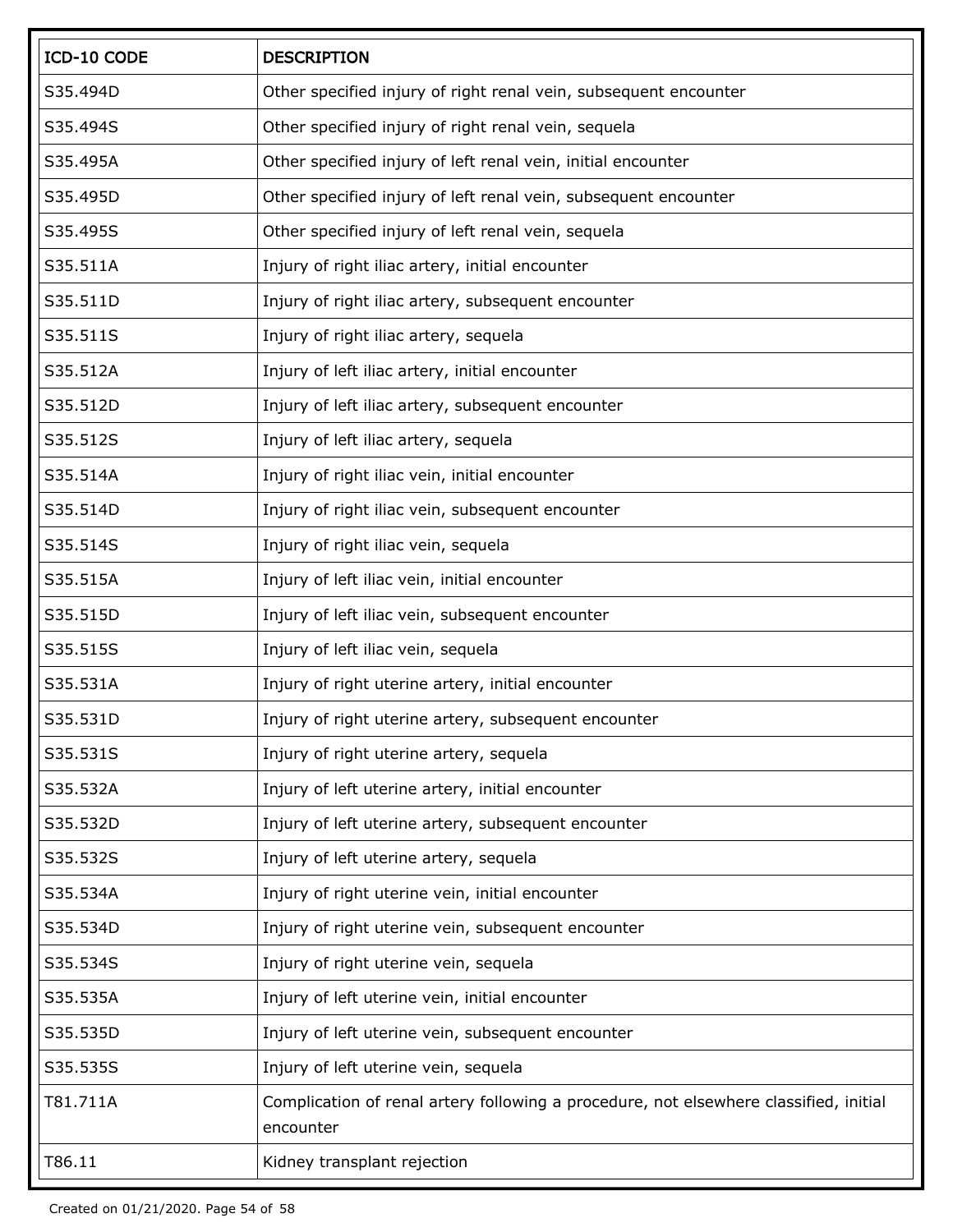| ICD-10 CODE | <b>DESCRIPTION</b>                               |
|-------------|--------------------------------------------------|
| T86.12      | Kidney transplant failure                        |
| T86.19      | Other complication of kidney transplant          |
| T86.830     | Bone graft rejection                             |
| T86.831     | Bone graft failure                               |
| T86.838     | Other complications of bone graft                |
| T86.890     | Other transplanted tissue rejection              |
| T86.891     | Other transplanted tissue failure                |
| T86.898     | Other complications of other transplanted tissue |

### **Group 6 Paragraph:**

## **C8934, C8935, C8936, Magnetic Resonance Angiography, Upper Extremity, with or without contrast**

#### **Group 6 Codes:**

| ICD-10 CODE | <b>DESCRIPTION</b>                                                                 |
|-------------|------------------------------------------------------------------------------------|
| I72.1       | Aneurysm of artery of upper extremity                                              |
| I75.011     | Atheroembolism of right upper extremity                                            |
| I75.012     | Atheroembolism of left upper extremity                                             |
| I77.6       | Arteritis, unspecified                                                             |
| 182.601     | Acute embolism and thrombosis of unspecified veins of right upper extremity        |
| 182.602     | Acute embolism and thrombosis of unspecified veins of left upper extremity         |
| 182.603     | Acute embolism and thrombosis of unspecified veins of upper extremity, bilateral   |
| 182.701     | Chronic embolism and thrombosis of unspecified veins of right upper extremity      |
| 182.702     | Chronic embolism and thrombosis of unspecified veins of left upper extremity       |
| 182.703     | Chronic embolism and thrombosis of unspecified veins of upper extremity, bilateral |
| 182.711     | Chronic embolism and thrombosis of superficial veins of right upper extremity      |
| 182.712     | Chronic embolism and thrombosis of superficial veins of left upper extremity       |
| 182.713     | Chronic embolism and thrombosis of superficial veins of upper extremity, bilateral |
| 182.721     | Chronic embolism and thrombosis of deep veins of right upper extremity             |
| 182.722     | Chronic embolism and thrombosis of deep veins of left upper extremity              |
| 182.723     | Chronic embolism and thrombosis of deep veins of upper extremity, bilateral        |
| M79.A11     | Nontraumatic compartment syndrome of right upper extremity                         |
| M79.A12     | Nontraumatic compartment syndrome of left upper extremity                          |
| T87.0X1     | Complications of reattached (part of) right upper extremity                        |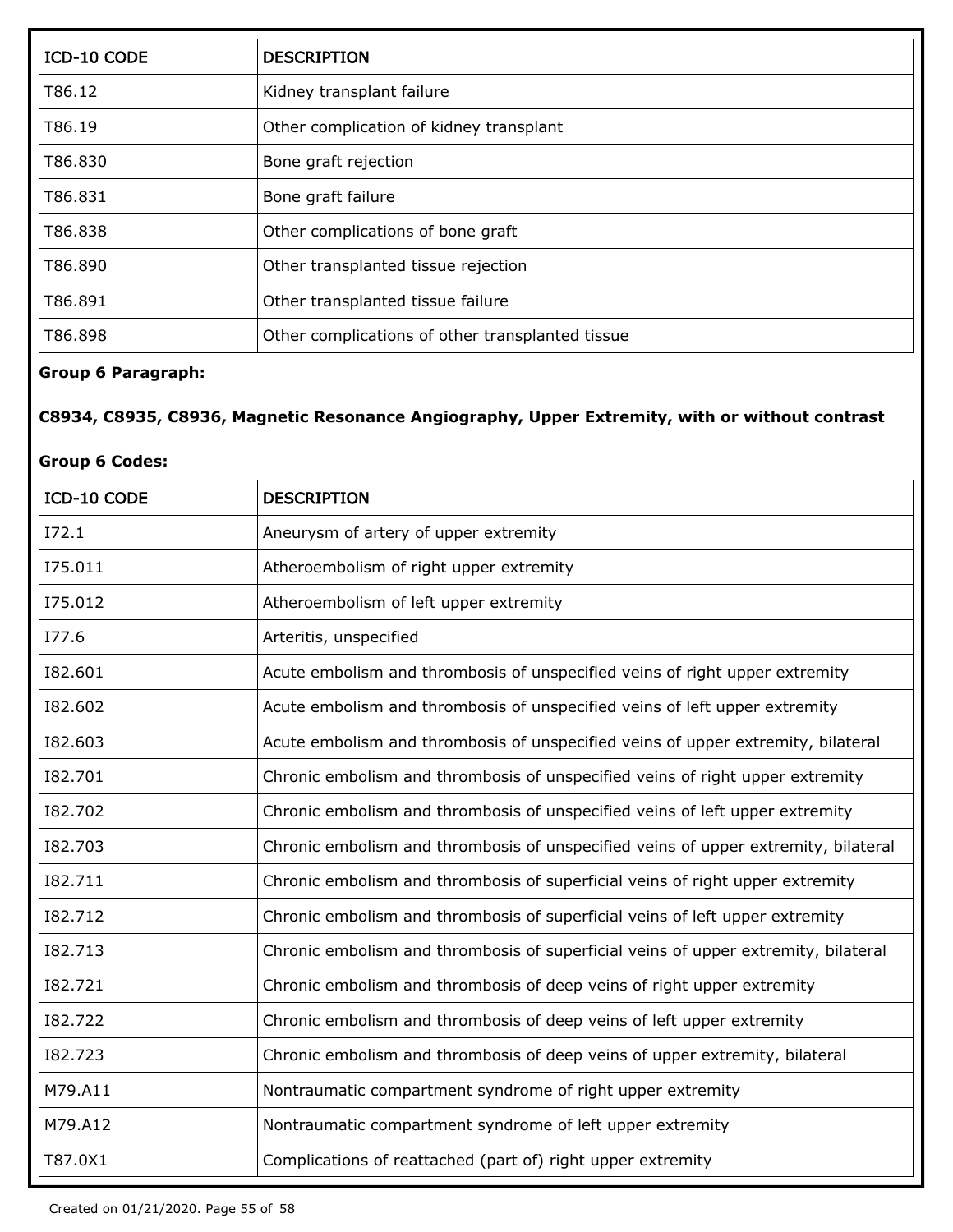#### **ICD-10 Codes that DO NOT Support Medical Necessity**

N/A

#### **Additional ICD-10 Information**

N/A

#### **Bill Type Codes:**

Contractors may specify Bill Types to help providers identify those Bill Types typically used to report this service. Absence of a Bill Type does not guarantee that the policy does not apply to that Bill Type.Complete absence of all Bill Types indicates that coverage is not influenced by Bill Type and the policy should be assumed to apply equally to all claims.

N/A

#### **Revenue Codes:**

Contractors may specify Revenue Codes to help providers identify those Revenue Codes typically used to report this service. In most instances Revenue Codes are purely advisory. Unless specified in the policy, services reported under other Revenue Codes are equally subject to this coverage determination. Complete absence of all Revenue Codes indicates that coverage is not influenced by Revenue Code and the policy should be assumed to apply equally to all Revenue Codes.

N/A

#### **Other Coding Information**

N/A

## **Revision History Information**

| <b>REVISION</b><br><b>HISTORY</b><br><b>DATE</b> | <b>REVISION</b><br><b>HISTORY</b><br><b>NUMBER</b> | <b>REVISION HISTORY EXPLANATION</b>                                                                                                                                                                                                                                                                                                                       |
|--------------------------------------------------|----------------------------------------------------|-----------------------------------------------------------------------------------------------------------------------------------------------------------------------------------------------------------------------------------------------------------------------------------------------------------------------------------------------------------|
| 10/17/2019                                       | R <sub>3</sub>                                     | This article is being revised in order to adhere to CMS requirements per chapter 13,<br>section 13.5.1 of the Program Integrity Manual, to remove all coding from LCDs and<br>incorporate into related Billing and Coding Articles. Regulations regarding billing and<br>coding were removed from the CMS National Coverage Policy section of the related |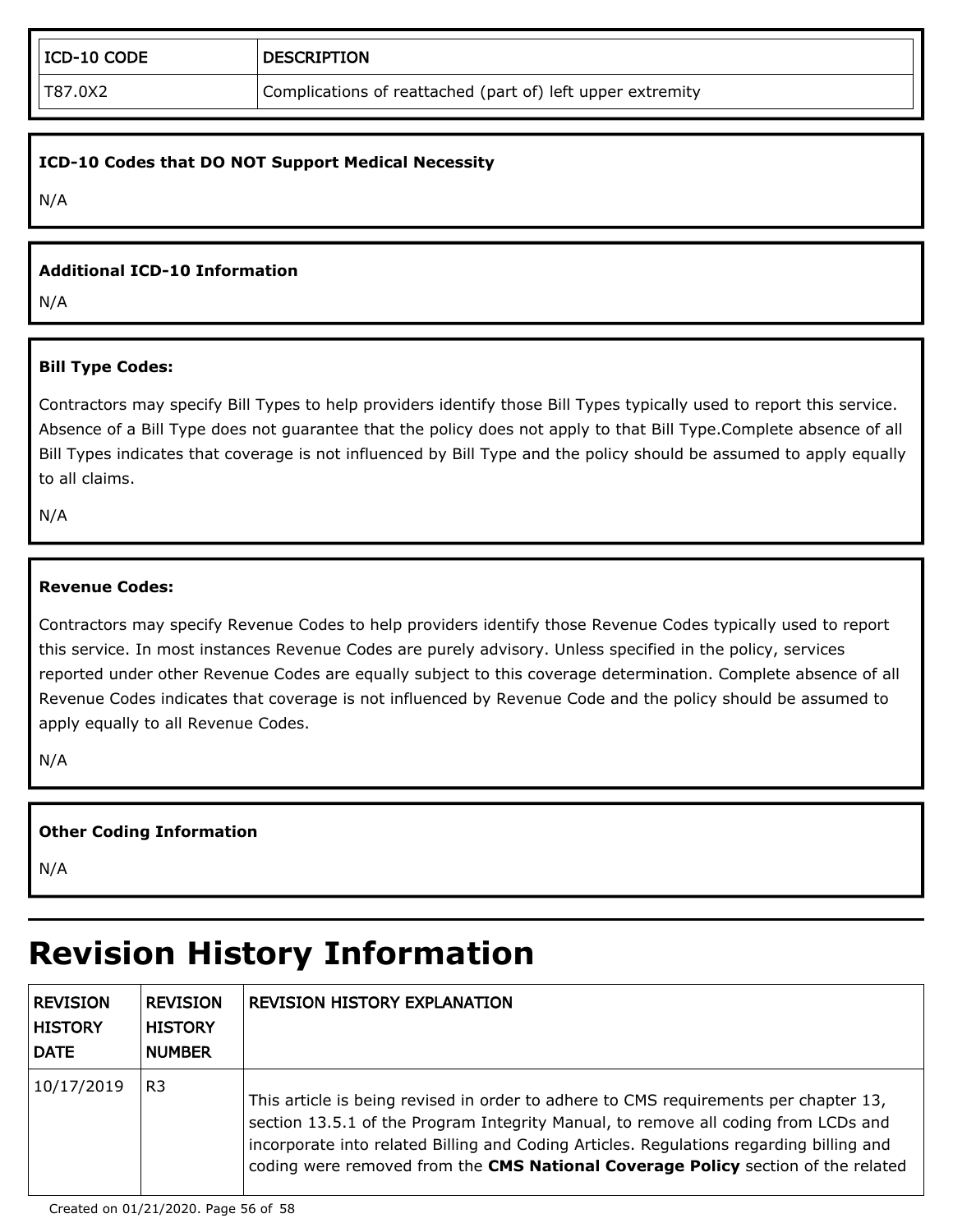| <b>REVISION</b><br><b>HISTORY</b><br><b>DATE</b> | <b>REVISION</b><br><b>HISTORY</b><br><b>NUMBER</b> | <b>REVISION HISTORY EXPLANATION</b>                                                                                                                                                                                                                                                                                                                                                                                                                                                                                                                                                                                                                                             |
|--------------------------------------------------|----------------------------------------------------|---------------------------------------------------------------------------------------------------------------------------------------------------------------------------------------------------------------------------------------------------------------------------------------------------------------------------------------------------------------------------------------------------------------------------------------------------------------------------------------------------------------------------------------------------------------------------------------------------------------------------------------------------------------------------------|
|                                                  |                                                    | Magnetic Resonance Angiography L34424 LCD and placed in this article.                                                                                                                                                                                                                                                                                                                                                                                                                                                                                                                                                                                                           |
| 10/01/2019                                       | R <sub>2</sub>                                     | Under Covered ICD-10 Codes Group 1, 2, 3, 4 and 5: Codes added ICD-10 Codes<br>I26.93 and I26.94. Under Covered ICD-10 Codes Group 2: Codes added ICD-10<br>Codes 180.241, 180.242, 180.243, 180.249, 180.251, 180.252, 180.253 and 180.259.<br>Under Covered ICD-10 Codes Group 3 and 5: Codes added ICD-10 Code N99.85.<br>Under Covered ICD-10 Codes Group 1: Codes the code descriptions were revised<br>for ICD-10 Codes G43.A0 and G43.A1. Under Covered ICD-10 Codes Group 2, 3<br>and 5: Codes the code descriptions were revised for ICD-10 Codes I70.238 and<br>I70.248. This revision is due to the Annual ICD-10 Code Update and becomes effective<br>on 10/1/2019. |
| 08/01/2019                                       | R1                                                 | All coding located in the <b>Coding Information</b> section has been removed from the<br>related Magnetic Resonance Angiography L34424 LCD and added to this article.                                                                                                                                                                                                                                                                                                                                                                                                                                                                                                           |

## **Associated Documents**

### **Related Local Coverage Document(s)**

```
LCD(s)
```
L34424 - Magnetic Resonance Angiography

#### **Related National Coverage Document(s)**

N/A

```
Statutory Requirements URL(s)
```
N/A

```
Rules and Regulations URL(s)
```
N/A

**CMS Manual Explanations URL(s)**

N/A

### **Other URL(s)**

N/A

## **Public Version(s)**

Updated on 10/09/2019 with effective dates 10/17/2019 - N/A Updated on 08/21/2019 with effective dates 10/01/2019 - N/A Updated on 07/22/2019 with effective dates 08/01/2019 - N/A Updated on 07/22/2019 with effective dates 08/01/2019 - N/A

## **Keywords**

Created on 01/21/2020. Page 57 of 58